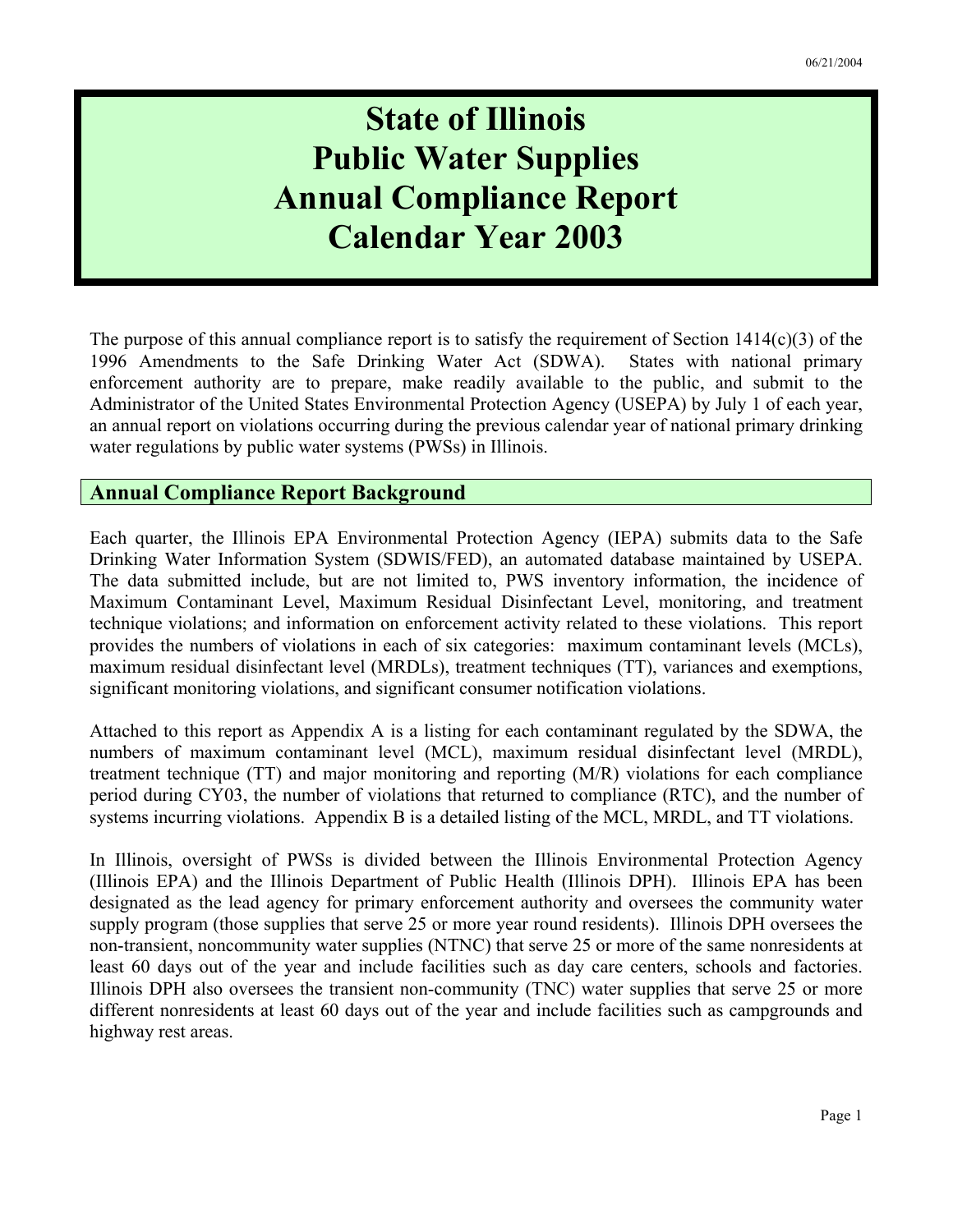The Illinois Safe Drinking Water Goal is for every Illinois Public Water system to provide water that is consistently safe to drink. As a part of the its partnership agreement with USEPA, Illinois EPA measures the progress of the drinking water program with environmental indicators consisting of the percentage of persons served by community water supplies that have not incurred violations of any acute MCL, chronic MCL, acute treatment technique, chronic treatment technique or health advisory during the year. The environmental objective of the Illinois EPA is to increase the percentage of population served by community water supplies that receives drinking water with no short-term (acute) or long-term (chronic) adverse health effects to over 95 percent by the year 2005. The progress towards this objective is summarized on the following pages.

#### **Common Terms & Definitions**

#### **Public Water System**

A Public Water System (PWS) is defined as a system that provides water via piping or other constructed conveyances for human consumption to at least 15 service connections or serves an average of at least 25 people for at least 60 days each year. There are three types of PWSs. PWSs can be community (such as towns), nontransient noncommunity (such as schools or factories), or transient noncommunity systems (such as rest stops or parks). For this report when the acronym "PWS" is used, it means systems of all types unless specified in greater detail.

#### **Maximum Contaminant Level (MCL)**

Under the Safe Drinking Water Act (SDWA), the EPA sets national limits on contaminant levels in drinking water to ensure that the water is safe for human consumption. These limits are known as Maximum Contaminant Levels (MCLs).

#### **Maximum Residual Disinfectant Level (MRDL)**

The EPA sets national limits on residual disinfectant levels in drinking water to reduce the risk of exposure to disinfection byproducts formed, when public water systems add chemical disinfectant for either primary or residual treatment. These limits are known as Maximum Residual Disinfectant Levels (MRDLs).

#### **Treatment Techniques (TT)**

For some regulations, the EPA establishes treatment techniques (TTs) in lieu of an MCL to control unacceptable levels of certain contaminants. For example, treatment techniques have been established for viruses, some bacteria, and turbidity.

#### **Significant Monitoring and Reporting (M/R) Violations**

For this report, significant monitoring violations are generally defined as any significant monitoring violation that occurred during the calendar year of the report. A significant monitoring violation, with rare exceptions, occurs when no samples were taken or no results were reported during a compliance period.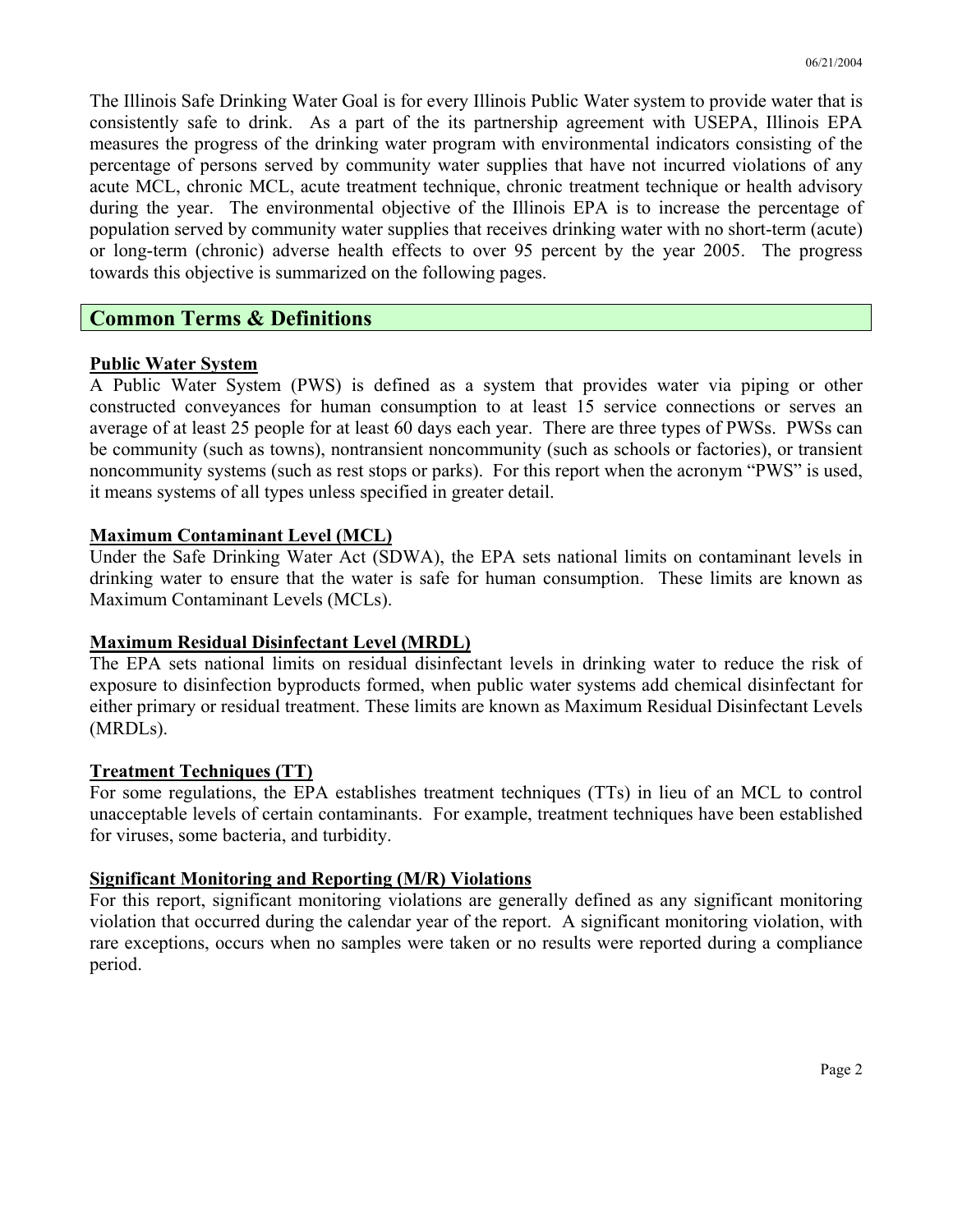#### **Significant Consumer Notification Violations**

Every Community Water System is required to deliver to its customers a brief annual water quality report. This report is to include some educational material, and will provide information on the source water, the levels of any detected contaminants, and compliance with drinking water regulations. For this report, a significant public notification violation occurred if a community water system completely failed to provide its customers the required annual water quality report.

#### **Variances and Exemptions**

The State of Illinois can grant a PWS a "variance" from a primary drinking water regulation if the characteristics of the raw water sources reasonably available to the PWS do not allow the system to meet the MCL. To obtain a variance, the system must agree to install the best available technology, treatment techniques, or other means of limiting drinking water contamination that the Administrator finds are available (taking costs into account), and the state must find that the variance will not result in an unreasonable risk to public health. The variance shall be reviewed not less than every 5 years to determine if the system remains eligible for the variance. During 2003, Illinois did not grant any variances.

A water system may also petition the state for an "exemption". An exemption is permission not to meet an MCL or a treatment technique under certain conditions for a period of time. In most cases, an exemption is granted to give a water system additional time to make complicated and expensive modifications and improvements to the water treatment process so that compliance maybe achieved in the shortest period of time. During 2003, three water systems held an exemption from certain requirements of the Interim Enhanced Surface Water Treatment Rule.

| <b>Water System</b> | <b>Duration of Exemption</b> | <b>Variance/Requirement</b>                           |
|---------------------|------------------------------|-------------------------------------------------------|
| Centralia           | 03/21/02 through 07/01/03    | Turbidity 0.3 NTU Requirement (611.743), Continuous   |
|                     |                              | Individual Filter Monitoring (611.744), and Turbidity |
|                     |                              | Monitoring Reporting (611.745)                        |
| Salem               | 03/21/02 through 05/01/03    | Continuous Individual Filter Monitoring (611.744) and |
|                     |                              | Turbidity Monitoring Reporting (611.745)              |
| Charleston          | 12/31/01 through 12/30/03    | Turbidity 0.3 NTU Requirement (611.743)               |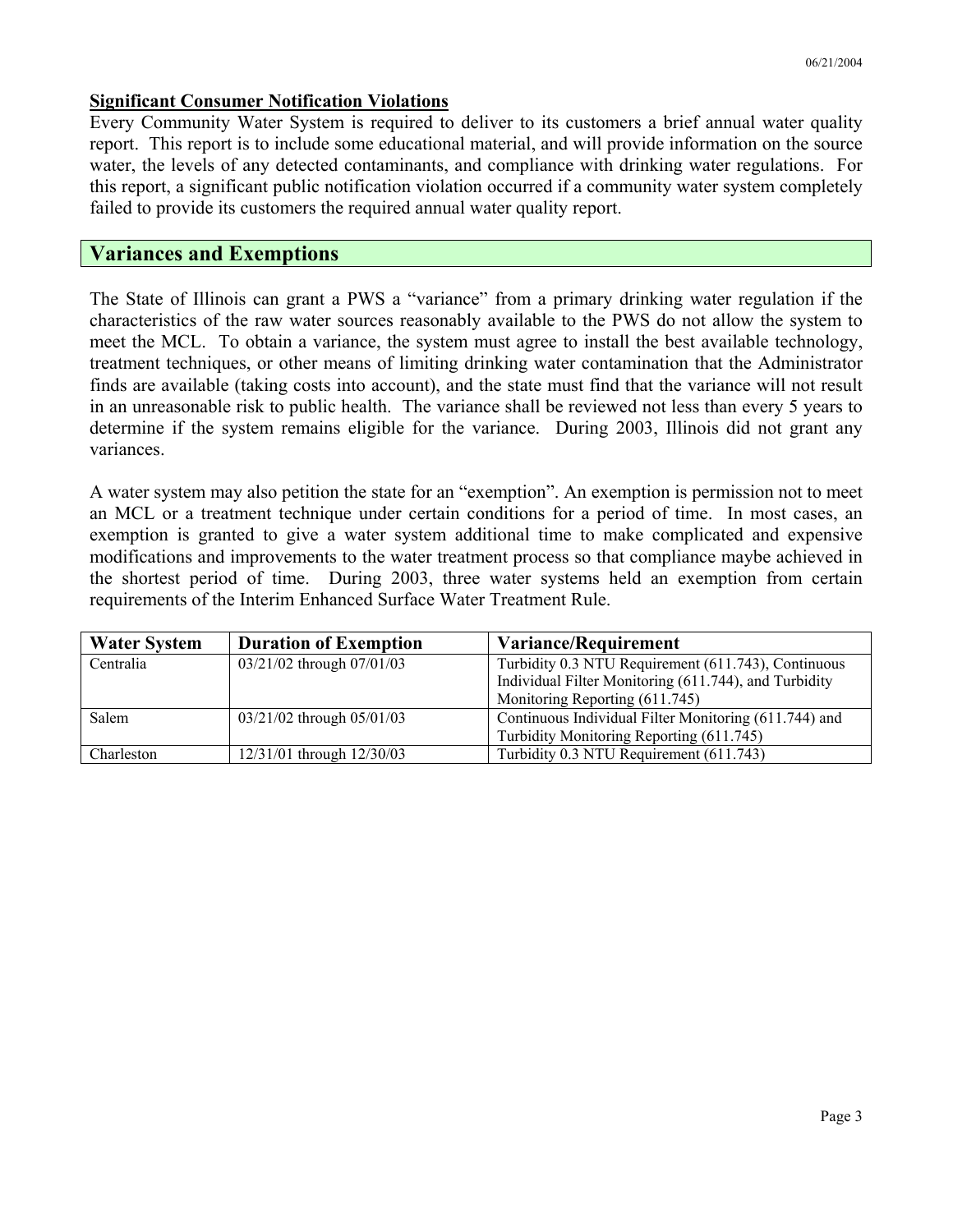#### **Environmental Indicator Progress**

- **Goal**: Every Illinois Public Water Supply will provide water that is consistently safe to drink.
- **Objective:** The percentage of the population served by community water supplies receiving drinking water with no short-term (acute) or long-term (chronic) adverse health effects will increase to over 95 percent by the year 2005

#### **Persons Served by Compliant Water Supplies**

Safe drinking water should be free of contaminants that have the potential to cause either short term or long-term health effects. During calendar year 2003, the percentage of persons served by Illinois community water supplies that were compliant with all health requirements (maximum contaminant levels, treatment techniques, or health advisories that have been in effect for more than three years) was 93.5 percent. Community Water Supplies compliant with health requirements as provided in **Figure 1** illustrates progress toward the Year 2005 objective as Percent Population Served. The 2003 compliance percentage is over a four-percentage improvement in compliance from calendar year 1995. Compliance efforts will continue to focus on minimizing the frequency and duration of excursions and the development of enforceable schedules for the implementation of corrective action plan to achieve sustained compliance.





#### **Figure 1**

The number of water supplies in full compliance with all health requirements during 2003 was 1,632 or 90 percent, of the 1,813 community water supplies in Illinois.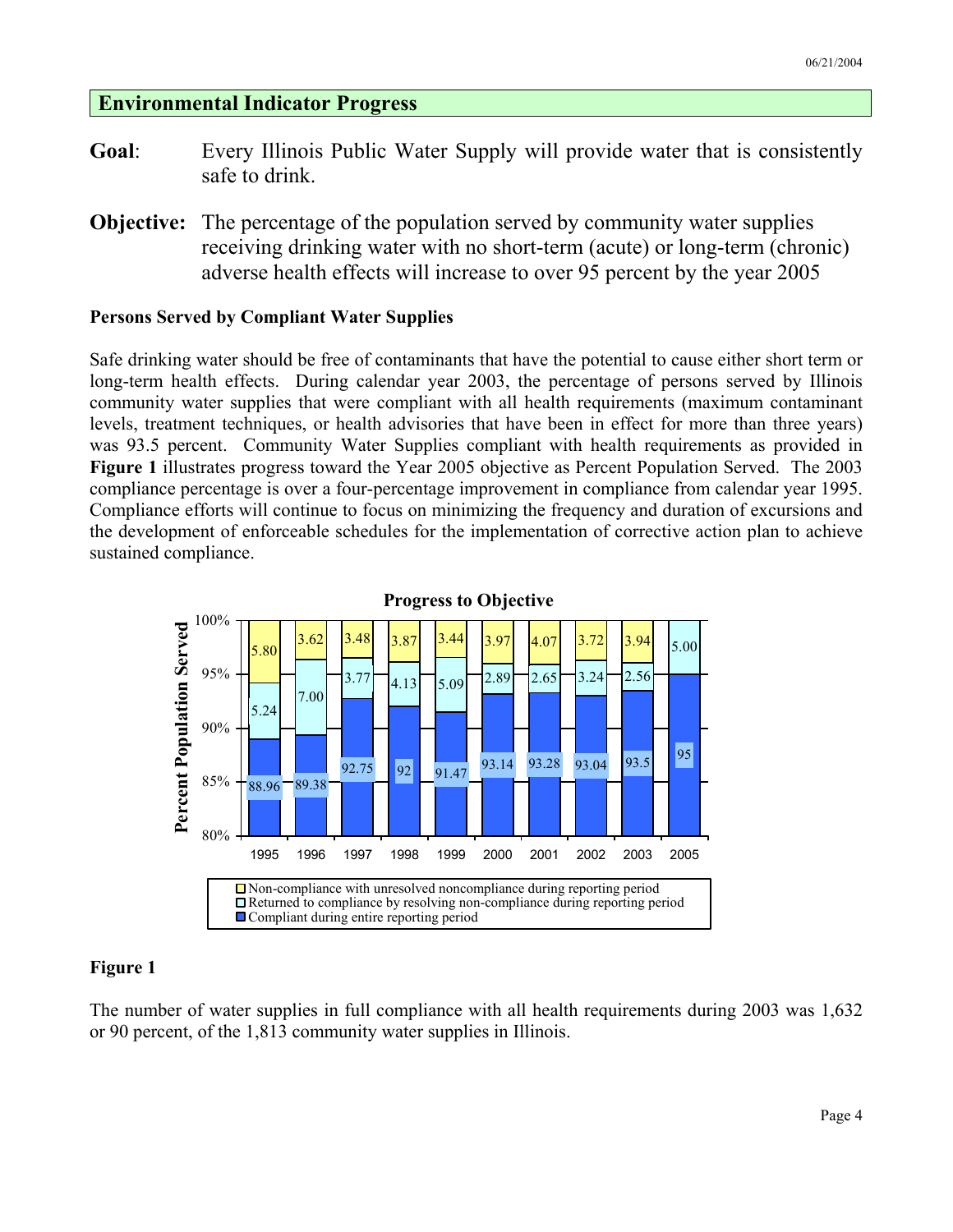#### **Persons Served by Compliant Water Supplies**

During calendar year 2003, the percentage of persons served by Illinois community water supplies that were compliant with all health requirements was 93 percent. This compliance percentage represents over a four-percentage improvement from calendar year 1995 and reflects continued progress toward the calendar year 2005 goal of 95 percent. It is important that safe drinking water be free of contamination that has the potential to cause either short-term or long-term health effects. The compliance outcome is significant because a total of 10,716,230 persons in Illinois were provided safe drinking water from water supplies compliant with all health requirements during 2003. This represents an additional 910,785 persons served by compliant water supplies when compared to 1995.

**Figure 2** shows that 99.9 percent of the population served by Illinois community water supplies received drinking water in compliance with acute (short-term) health requirements, and 93.6 percent were in compliance with chronic (long-term) health requirements. It is important to note that most non-compliance was short in duration, and the potential for health risk was minimized through prompt corrective action by the water supplies. Supplies with microbial problems (bacterial or turbidity noncompliance) are required to issue boil orders.

#### **Figure 2**



#### **Acute and Chronic Requirements (2003 data) Percent of Population Served Compliant with Health Records**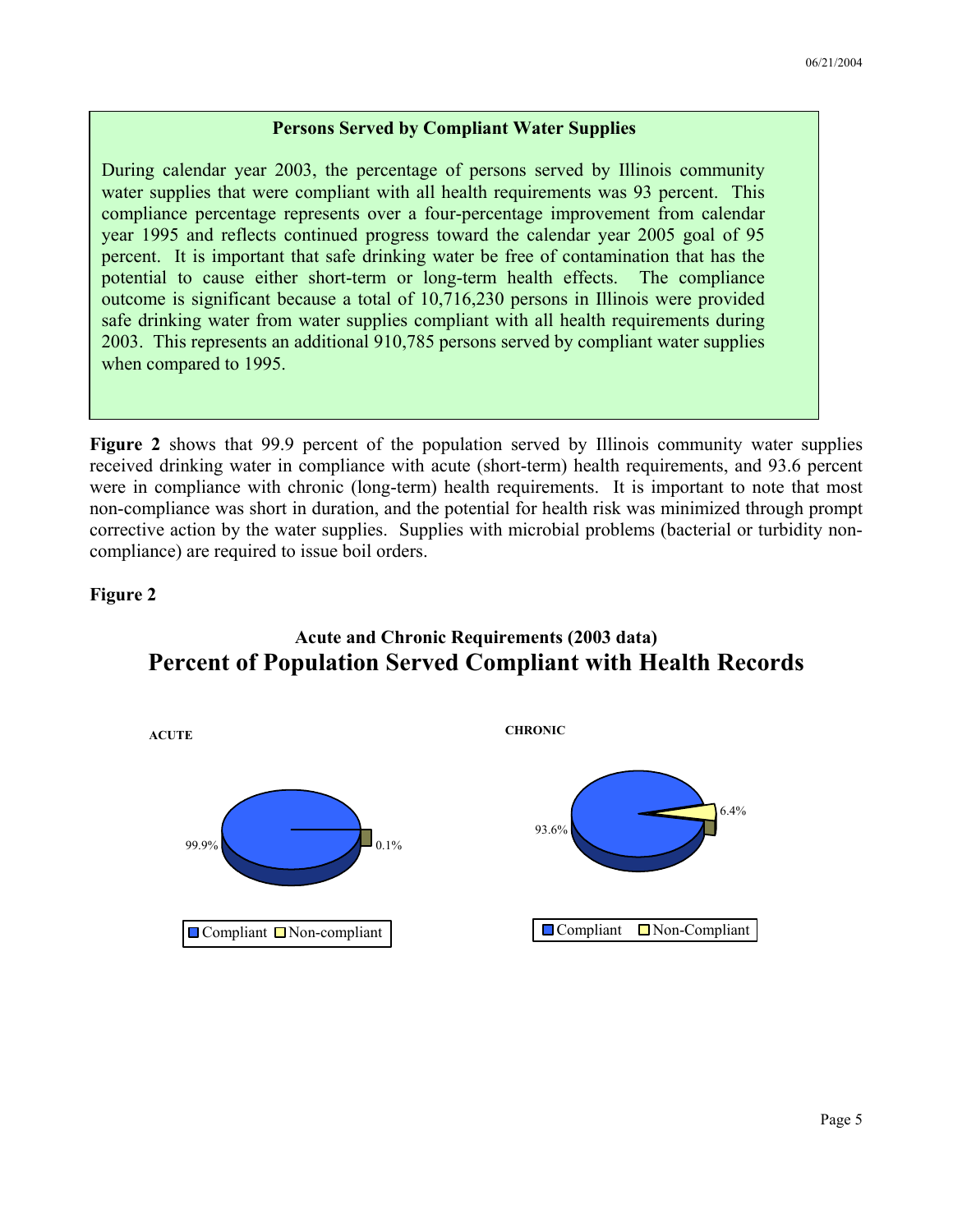#### **Lead and Copper Rule Compliance**

The lead action level (15 parts per billion of lead) when exceeded in more than ten percent of the water samples collected in consumers homes, requires the water supply to implement a optimal corrosion control treatment plan or procedure which would prevent anticipated adverse health effects and insure that lead or copper is controlled in the drinking water.

In 2003, 1,792 water supplies, or approximately 98.8 percent of community water supplies were below the lead action level. These water supplies serve 98 percent of the population.

Generally, non-compliance is for a short period of time because the treatment is adjusted to required ranges.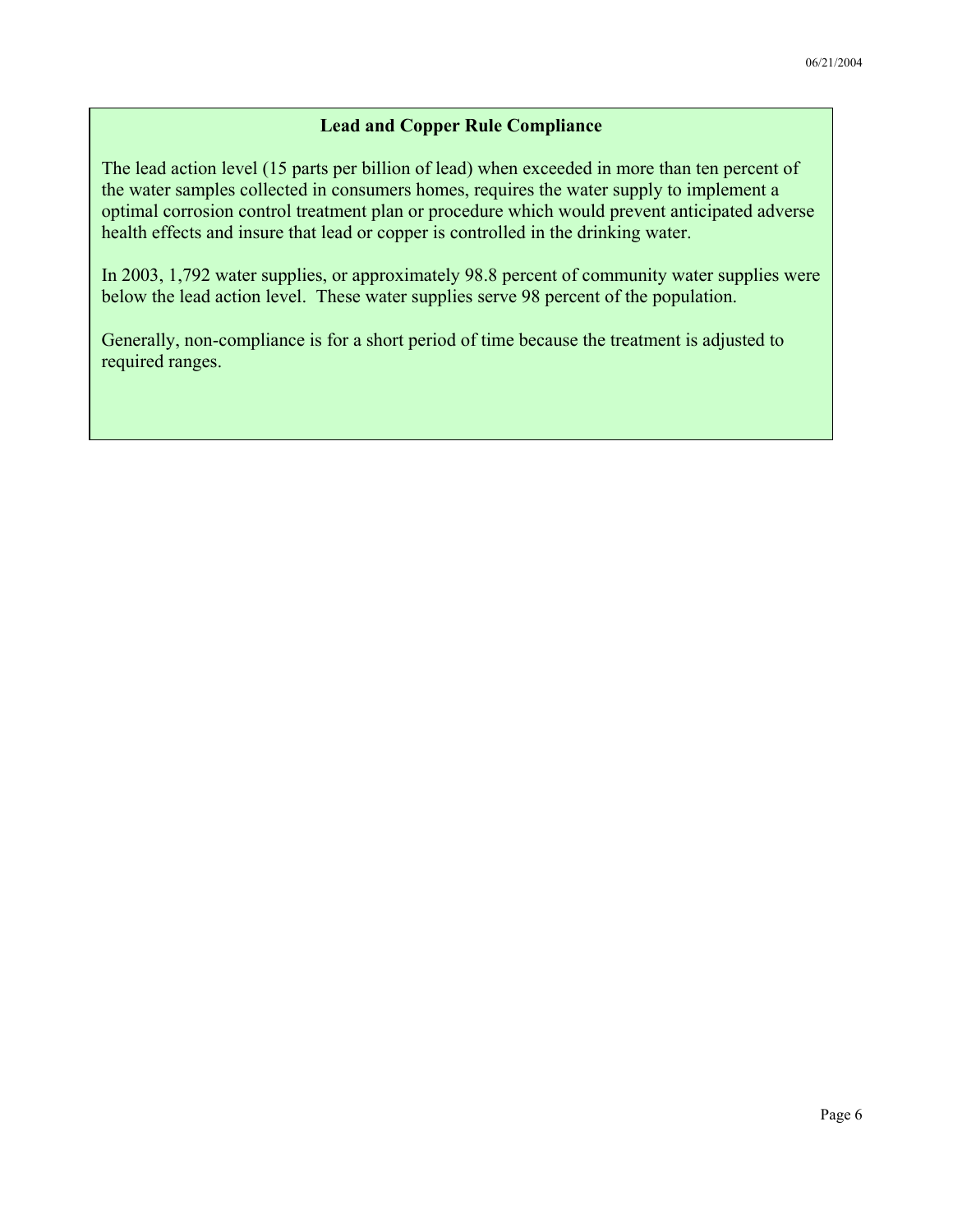### **Violations during Calendar Year 2003 State Of Illinois**

| <b>Total Number of Regulated Systems</b>    | <b>CWS 1,813</b>  | 5,956 |
|---------------------------------------------|-------------------|-------|
|                                             | <b>NCWS 4,143</b> |       |
| <b>Total Number of Systems in Violation</b> | <b>CWS 331</b>    | 442   |
|                                             | <b>NCWS 111</b>   |       |
| <b>Total Number of Violations</b>           | <b>CWS 1,952</b>  | 2,082 |
|                                             | <b>NCWS 130</b>   |       |

| <b>Rule Subtotal by Violation Type</b>                                |                                       |                                                    |                                          |                                                    |                                                      |                                                     |  |  |  |  |
|-----------------------------------------------------------------------|---------------------------------------|----------------------------------------------------|------------------------------------------|----------------------------------------------------|------------------------------------------------------|-----------------------------------------------------|--|--|--|--|
| <b>Violation</b>                                                      |                                       | <b>MCLs</b>                                        |                                          | <b>Treatment Techniques</b>                        | <b>Significant</b><br><b>Monitoring/Notification</b> |                                                     |  |  |  |  |
| Category                                                              | <b>Number</b> of<br><b>Violations</b> | Number of<br><b>Systems in</b><br><b>Violation</b> | <b>Number</b><br>of<br><b>Violations</b> | Number of<br><b>Systems in</b><br><b>Violation</b> | Number of<br><b>Violations</b>                       | <b>Number of</b><br><b>Systems in</b><br>Violation* |  |  |  |  |
| <b>Chemical/Radiological</b><br><b>Subtotal</b>                       | 593                                   | <b>119</b>                                         |                                          |                                                    | 1,113                                                | 90                                                  |  |  |  |  |
| <b>Total Coliform Rule</b><br><b>Subtotal</b>                         | 101                                   | 98                                                 |                                          |                                                    | 176                                                  | 126                                                 |  |  |  |  |
| <b>Surface Water Treatment</b><br><b>Rule (&amp; IESWTR) Subtotal</b> | $\mathbf{0}$                          | $\mathbf{0}$                                       | $\boldsymbol{0}$                         | $\bf{0}$                                           | $\bf{0}$                                             | $\mathbf{0}$                                        |  |  |  |  |
| <b>Stage 1 DBPR Subtotal</b>                                          | $\mathbf{0}$                          | $\bf{0}$                                           | 5                                        | $\overline{2}$                                     | 16                                                   | 6                                                   |  |  |  |  |
| <b>Lead and Copper Rule</b><br><b>Subtotal</b>                        |                                       |                                                    | 11                                       | 8                                                  | 18                                                   | 15                                                  |  |  |  |  |
| <b>Consumer Notification</b><br><b>Subtotal</b>                       |                                       |                                                    |                                          |                                                    | 49                                                   | 49                                                  |  |  |  |  |

| <b>Total by Violation Types</b> |                                                     |                                                           |                                                     |                                                           |                                                   |                                              |  |  |
|---------------------------------|-----------------------------------------------------|-----------------------------------------------------------|-----------------------------------------------------|-----------------------------------------------------------|---------------------------------------------------|----------------------------------------------|--|--|
|                                 |                                                     | <b>MCLs</b>                                               |                                                     | <b>Treatment Techniques</b>                               | <b>Significant</b><br><b>Monitoring/Reporting</b> |                                              |  |  |
|                                 | <b>Number</b><br><sup>of</sup><br><b>Violations</b> | <b>Number of</b><br><b>Systems in</b><br><b>Violation</b> | <b>Number</b><br><sub>of</sub><br><b>Violations</b> | <b>Number of</b><br><b>Systems in</b><br><b>Violation</b> | <b>Number</b><br>0f<br><b>Violations</b>          | Number of<br><b>Systems in</b><br>Violation* |  |  |
| <b>Calendar Year 2003</b>       | 694                                                 | 126                                                       | 16                                                  | 10                                                        | 1,372                                             | 261                                          |  |  |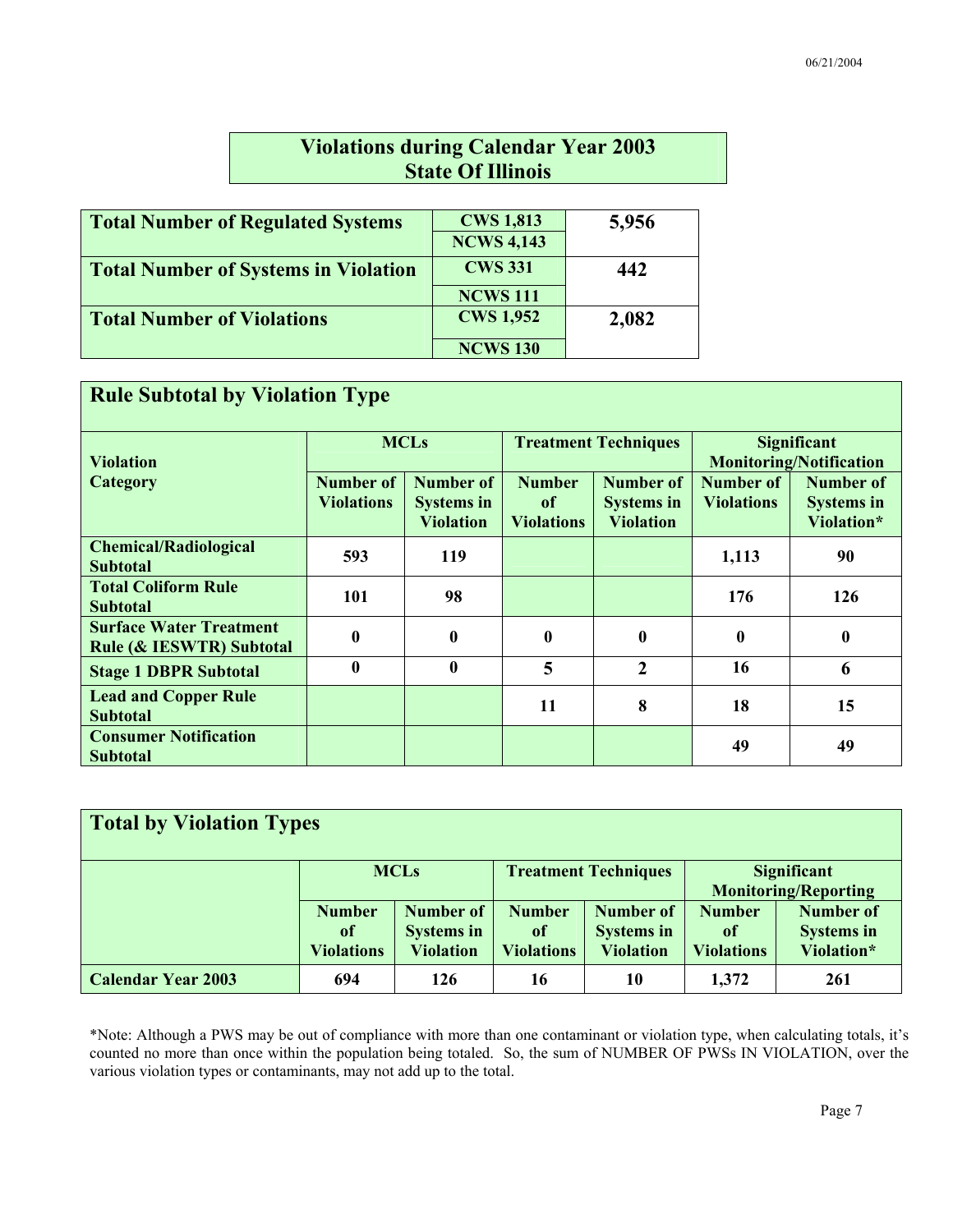### **Appendix A**

The attached tables summarize the number of maximum contaminant level, treatment technique, and significant monitoring violations that occurred during calendar year 2003 for each contaminant regulated by the Safe Drinking Water Act (SDWA). Also identified is the number of public water supplies responsible for the violations and the number of violations that have returned to compliance.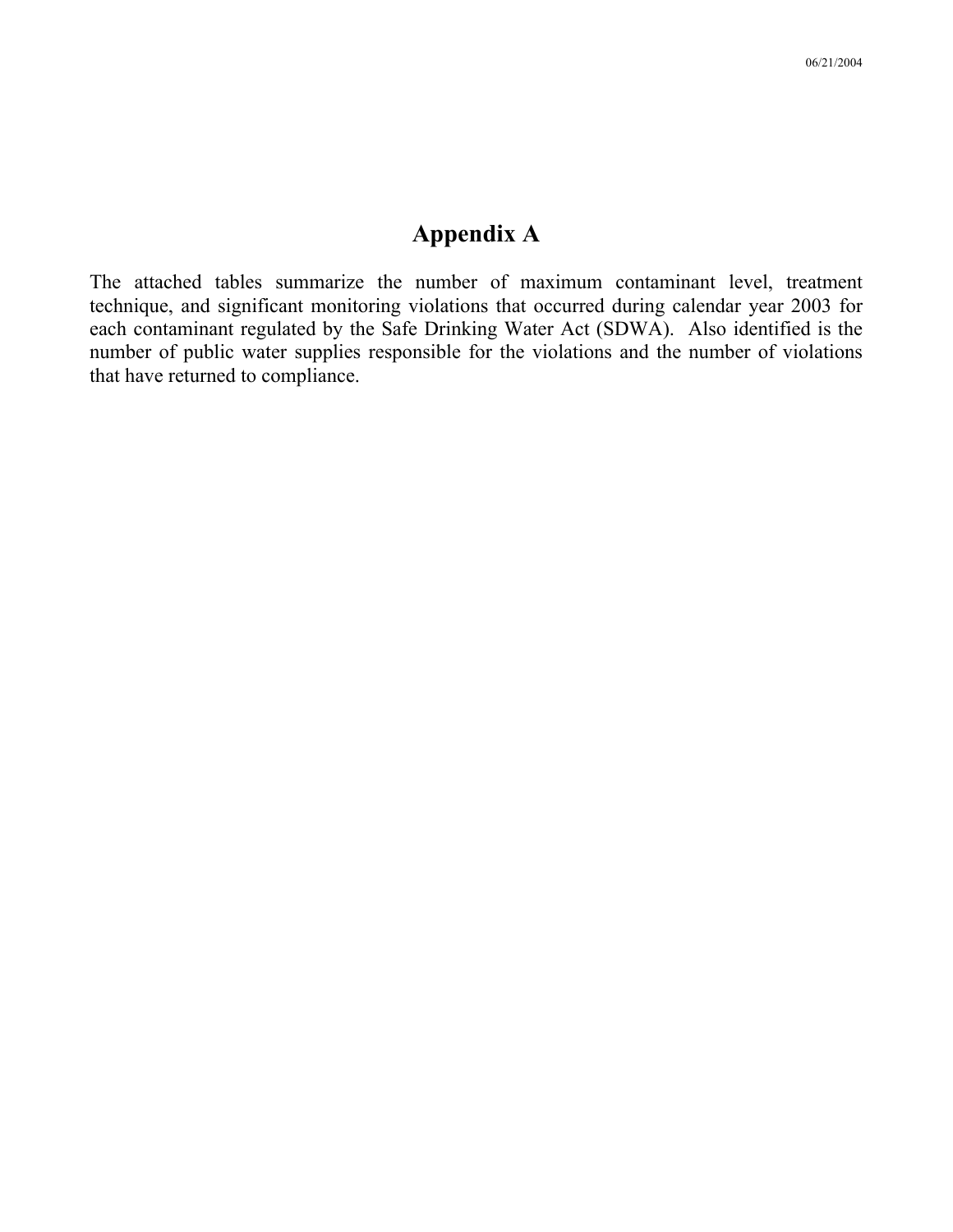#### **Volatile Organic Chemicals (VOCs)**

|                   |                            |            |                   | MCLs*             |                     |                   | Monitoring*       |                     |
|-------------------|----------------------------|------------|-------------------|-------------------|---------------------|-------------------|-------------------|---------------------|
| Code              | <b>Name</b>                | <b>MCL</b> | # of              | # of RTC          | # of PWSs           | # of              | # of RTC          | # of PWSs           |
|                   |                            | (mg/l)     | <b>Violations</b> | <b>Violations</b> | <b>In Violation</b> | <b>Violations</b> | <b>Violations</b> | <b>In Violation</b> |
| 2977              | 1.1-Dichloroethylene       | 0.007      | 0/0               | 0/0               | 0/0                 | 24/0              | 18/0              | 13/0                |
| 2981              | 1,1,1-Trichloroethane      | 0.2        | 0/0               | 0/0               | 0/0                 | 25/0              | 19/0              | 14/0                |
| 2985              | 1,1,2-Trichloroethane      | 0.005      | 0/0               | 0/0               | 0/0                 | 24/0              | 18/0              | 13/0                |
| 2980              | 1,2-Dichloroethane         | 0.005      | 0/0               | 0/0               | 0/0                 | 25/0              | 19/0              | 14/0                |
| 2983              | 1,2-Dichloropropane        | 0.005      | 0/0               | 0/0               | 0/0                 | 24/0              | 18/0              | 13/0                |
| 2378              | 1,2,4-Trichlorobenzene     | 0.07       | 0/0               | 0/0               | $0\mathbin{/}0$     | $24/0$            | 18/0              | 13/0                |
| 2990              | Benzene                    | 0.005      | 0/0               | 0/0               | 0/0                 | 24/0              | 18/0              | 13/0                |
| 2982              | Carbon Tetrachloride       | 0.005      | 0/0               | 0/0               | 0/0                 | 24/0              | 18/0              | 13/0                |
| 2380              | Cis-1,2-Dichloroethylene   | 0.07       | 0/0               | 0/0               | 0/0                 | 24/0              | 18/0              | 13/0                |
| 2964              | Dichloromethane (Methylene | 0.005      | 0/0               | 0/0               | 0/0                 | 24/0              | 18/0              | 13/0                |
|                   | Chloride)                  |            |                   |                   |                     |                   |                   |                     |
| 2992              | Ethylbenzene               | 0.7        | 0/0               | 0/0               | 0/0                 | 27/0              | 20/0              | 16/0                |
| 2989              | Monochlorobenzene          | 0.1        | 0/0               | 0/0               | 0/0                 | 24/0              | 18/0              | 13/0                |
|                   | (Chlorobenzene)            |            |                   |                   |                     |                   |                   |                     |
| 2968              | o-Dichlorobenzene          | 0.6        | $\overline{0/0}$  | 0/0               | 0/0                 | 24/0              | 18/0              | 13/0                |
| 2969              | p-Dichlorobenzene          | 0.075      | 0/0               | 0/0               | 0/0                 | 24/0              | 18/0              | 13/0                |
| 2996              | <b>Styrene</b>             | 0.1        | 0/0               | 0/0               | 0/0                 | 25/0              | 18/0              | 14/0                |
| 2987              | Tetrachloroethylene        | 0.005      | 0/0               | 0/0               | 0/0                 | 24/0              | 18/0              | 13/0                |
| 2991              | Toluene                    |            | 0/0               | 0/0               | 0/0                 | 26/0              | 20/0              | 14/0                |
| 2979              | Trans-1,2-Dichloroethylene | 0.1        | 0/0               | $\overline{0/0}$  | $\overline{0/0}$    | 24/0              | 18/0              | 13/0                |
| 2984              | Trichloroethylene          | 0.005      | 0/0               | 0/0               | 0/0                 | 24/0              | 18/0              | 13/0                |
| 2955              | Xylenes, Total             | 10         | 0/0               | 0/0               | 0/0                 | 27/0              | $20/0$            | 16/0                |
| 2976              | Vinyl Chloride             | 0.002      | 0/0               | 0/0               | 0/0                 | 5/0               | 5/0               | 2/0                 |
|                   |                            |            |                   |                   |                     |                   |                   |                     |
| <b>VOC Totals</b> |                            |            | 0/0               | 0/0               | 0/0                 | 497/0             | 374/0             | 18/0                |

#### **\* First Number Represents Community Water Supplies / Second Number Represents Non-Community Water Supplies**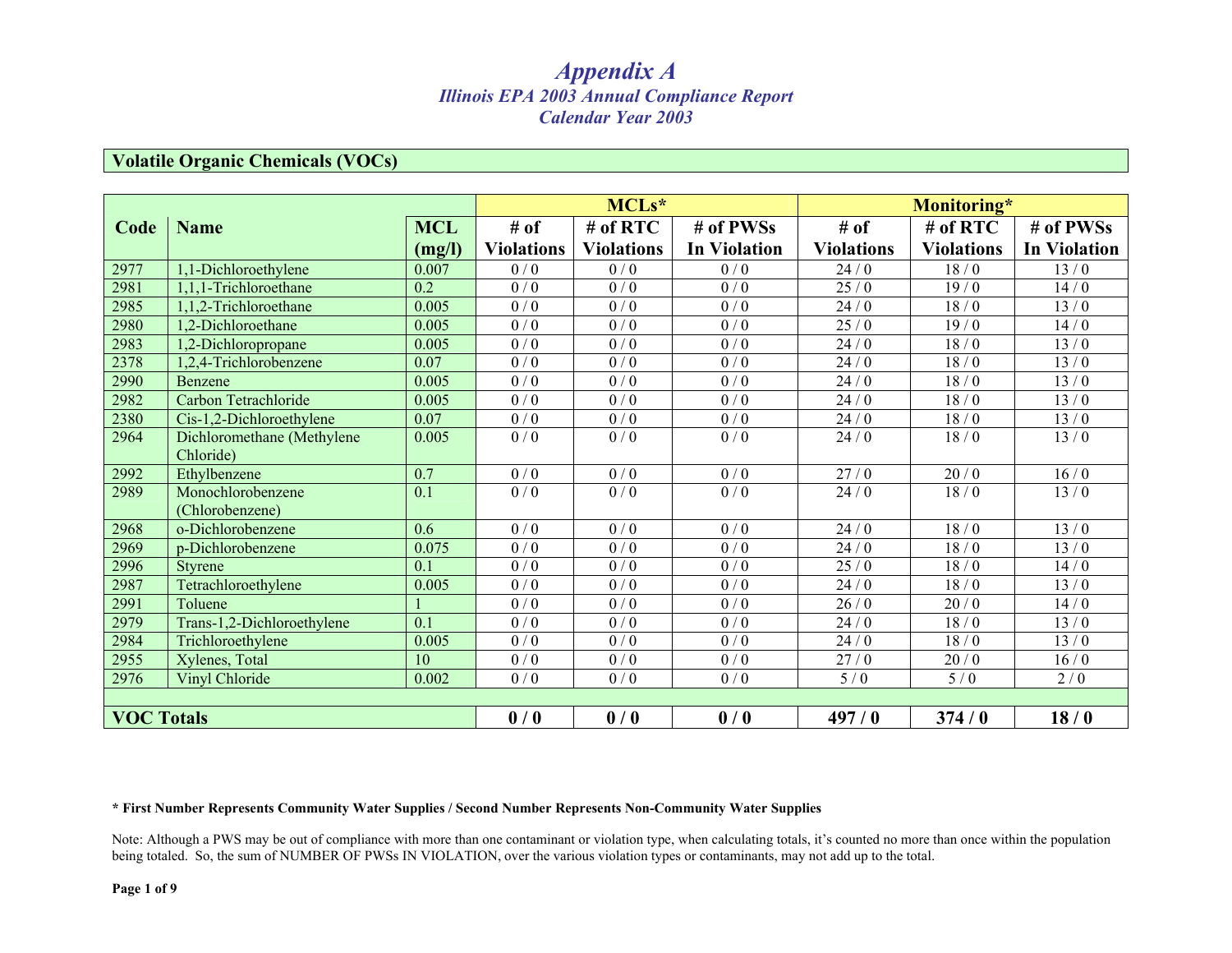#### **Synthetic Organic Chemicals (SOCs)**

|      |                                       |                  |                   | MCLs*             |                     |                   | Monitoring*       |                     |
|------|---------------------------------------|------------------|-------------------|-------------------|---------------------|-------------------|-------------------|---------------------|
| Code | <b>Name</b>                           | <b>MCL</b>       | # of              | # of RTC          | # of PWSs           | # of              | # of RTC          | # of PWSs           |
|      |                                       | (mg/l)           | <b>Violations</b> | <b>Violations</b> | <b>In Violation</b> | <b>Violations</b> | <b>Violations</b> | <b>In Violation</b> |
| 2931 | 1,2 Dibromo-3-Chloropropane<br>(DBCP) | 0.0002           | 0/0               | 0/0               | 0/0                 | 15/0              | 8/0               | 8/0                 |
| 2105 | $2,4-D$                               | 0.07             | 0/0               | 0/0               | 0/0                 | 14/0              | 8/0               | 7/0                 |
| 2063 | $2,3,7,8$ -TCDD (Dioxin)              | $3x10-8$         | $\overline{0/0}$  | $\overline{0/0}$  | $\overline{0/0}$    | $\overline{0/0}$  | $\overline{0/0}$  | $\overline{0/0}$    |
| 2110 | $2,4,5$ -TP (Silvex)                  | 0.05             | 0/0               | 0/0               | 0/0                 | 14/0              | 8/0               | 7/0                 |
| 2051 | Alachlor (Lasso)                      | 0.002            | 0/0               | $\overline{0/0}$  | 0/0                 | 15/0              | 9/0               | 8/0                 |
| 2050 | Atrazine                              | 0.003            | 6/0               | $2/0$             | 2/0                 | 15/0              | 9/0               | $8\mathbin{/}0$     |
| 2306 | Benzo (A) Pyrene                      | 0.0002           | 0/0               | 0/0               | 0/0                 | 15/0              | 8/0               | 8/0                 |
| 2010 | BHC-gamma (Lindane)                   | 0.0002           | 0/0               | 0/0               | 0/0                 | 14/0              | 8/0               | 7/0                 |
| 2046 | Carbofuran                            | 0.04             | 0/0               | 0/0               | $\overline{0/0}$    | 14/0              | 8/0               | 7/0                 |
| 2959 | Chlordane                             | 0.002            | 0/0               | 0/0               | 0/0                 | 14/0              | 8/0               | 7/0                 |
| 2031 | Dalapon                               | 0.2              | 0/0               | 0/0               | 0/0                 | 14/0              | 8/0               | 7/0                 |
| 2035 | Di(2-Ethylhexyl) Adipate              | 0.4              | 0/0               | 0/0               | 0/0                 | 14/0              | 8/0               | 7/0                 |
| 2039 | Di(2-Ethylhexyl) Phthalate            | 0.006            | 0/0               | 0/0               | 0/0                 | 16/0              | 9/0               | $\overline{9/0}$    |
| 2041 | Dinoseb                               | 0.007            | 0/0               | 0/0               | $\overline{0/0}$    | 14/0              | 8/0               | 7/0                 |
| 2032 | Diquat                                | 0.02             | 0/0               | 0/0               | 0/0                 | 14/0              | 8/0               | 7/0                 |
| 2033 | Endothall                             | 0.1              | 0/0               | 0/0               | 0/0                 | 14/0              | 8/0               | 7/0                 |
| 2005 | Endrin                                | 0.002            | 0/0               | 0/0               | 0/0                 | 14/0              | 8/0               | 7/0                 |
| 2946 | Ethylene Dibromide (EDB)              | 0.00005          | 0/0               | 0/0               | 0/0                 | 14/0              | 8/0               | 7/0                 |
| 2034 | Glyphosate                            | 0.7              | 0/0               | $\frac{1}{0}$ / 0 | 0/0                 | 14/0              | 8/0               | 7/0                 |
| 2065 | Heptachlor                            | 0.0004           | 0/0               | 0/0               | 0/0                 | 6/0               | 6/0               | 2/0                 |
| 2067 | Heptachlor Epoxide                    | 0.0002           | 0/0               | 0/0               | 0/0                 | 14/0              | 8/0               | 7/0                 |
| 2274 | Hexachlorobenzene (HCB)               | 0.001            | 0/0               | 0/0               | $\overline{0/0}$    | 14/0              | 8/0               | 7/0                 |
| 2042 | Hexachlorocyclopentadiene             | 0.05             | 0/0               | 0/0               | 0/0                 | 14/0              | 8/0               | 7/0                 |
| 2015 | Methoxychlor                          | 0.04             | $\overline{0/0}$  | $\overline{0/0}$  | $\overline{0/0}$    | 14/0              | $\overline{8/0}$  | 7/0                 |
| 2036 | Oxamyl (Vydate)                       | $\overline{0.2}$ | 0/0               | 0/0               | 0/0                 | 14/0              | 8/0               | 7/0                 |
| 2326 | Pentachlorophenol                     | 0.001            | 0/0               | 0/0               | $\frac{1}{0}$ / 0   | 14/0              | 8/0               | 7/0                 |
| 2040 | Picloram                              | 0.5              | 0/0               | 0/0               | 0/0                 | 14/0              | 8/0               | 7/0                 |

#### **\* First Number Represents Community Water Supplies / Second Number Represents Non-Community Water Supplies**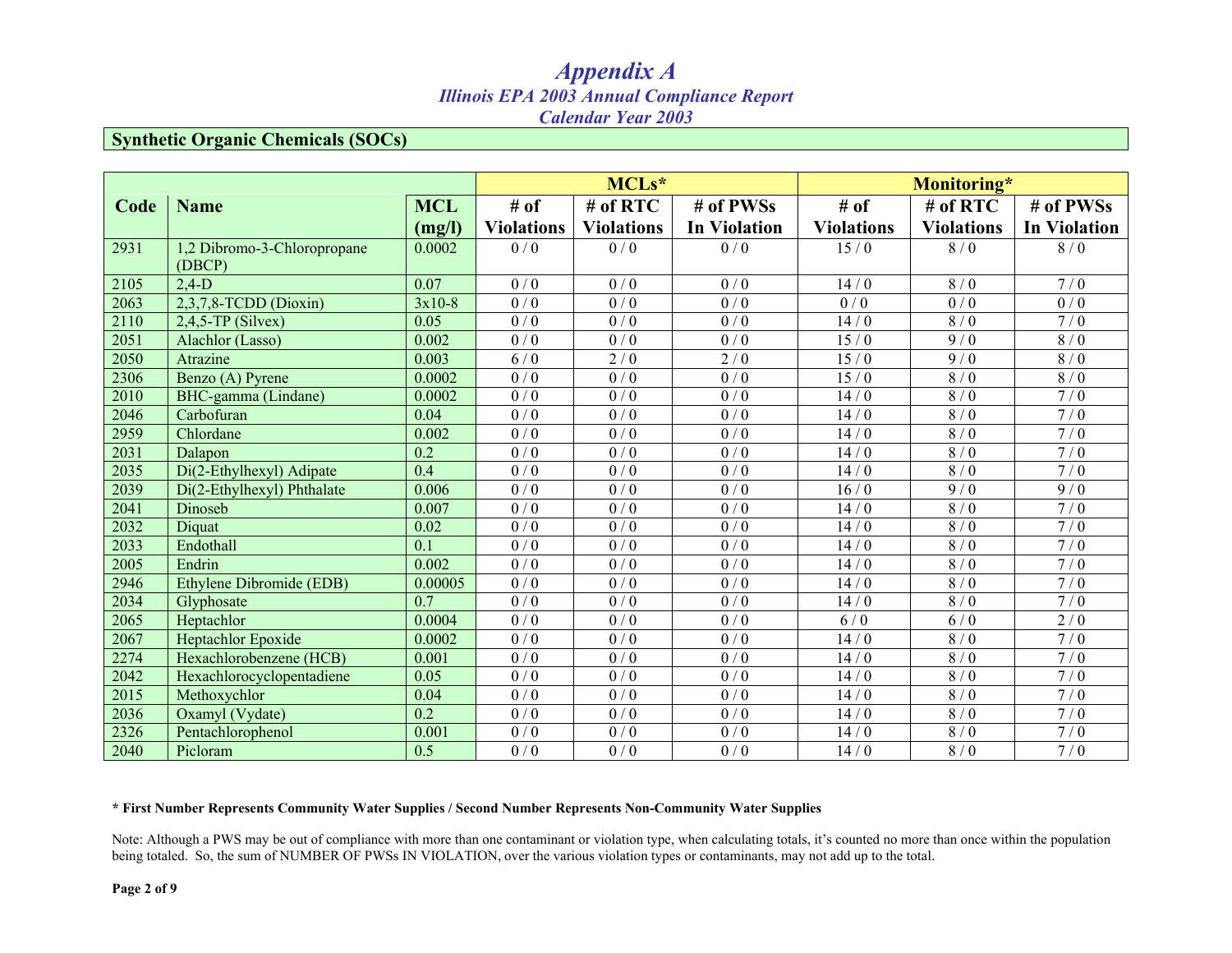#### **SOCs continued**

|                   |                                                 |            |                   | $MCLs*$           |                     |                   | Monitoring*       |                     |  |
|-------------------|-------------------------------------------------|------------|-------------------|-------------------|---------------------|-------------------|-------------------|---------------------|--|
| Code              | <b>Name</b>                                     | <b>MCL</b> | $#$ of            | $#$ of RTC        | # of PWSs           | $#$ of            | $#$ of RTC        | # of PWSs           |  |
|                   |                                                 | (mg/l)     | <b>Violations</b> | <b>Violations</b> | <b>In Violation</b> | <b>Violations</b> | <b>Violations</b> | <b>In Violation</b> |  |
| 2037              | Simazine                                        | 0.004      | 0/0               | 0/0               | 0/0                 | 14/0              | 8/0               | 7/0                 |  |
| 2383              | <b>Total Polychlorinated Biphenyls</b><br>(PCB) | 0.0005     | 0/0               | 0/0               | 0/0                 | 14/0              | 8/0               | 7/0                 |  |
| 2020              | Toxaphene                                       | 0.003      | 0/0               | 0/0               | 0/0                 | 14/0              | 8/0               | 7/0                 |  |
|                   |                                                 |            |                   |                   |                     |                   |                   |                     |  |
| <b>SOC Totals</b> |                                                 |            | 6/0               | 2/0               | 2/0                 | 405/0             | 234/0             | 11/0                |  |

|        |                 |            | <b>Treatment Technique*</b> |                   |                     | Monitoring*       |                   |                     |
|--------|-----------------|------------|-----------------------------|-------------------|---------------------|-------------------|-------------------|---------------------|
| Code   | <b>Name</b>     | <b>MCL</b> | $#$ of                      | $#$ of RTC        | # of PWSs           | # of              | # of $RTC$        | # of PWSs           |
|        |                 | (mg/l)     | <b>Violations</b>           | <b>Violations</b> | <b>In Violation</b> | <b>Violations</b> | <b>Violations</b> | <b>In Violation</b> |
| 2257   | Epichlorohydrin |            | 0/0                         | 0/0               | 0/0                 | 0/0               | 0/0               | 0/0                 |
| 2265   | Acrylamide      |            | 0/0                         | 0/0               | 0/0                 | 0/0               | 0/0               | 0/0                 |
|        |                 |            |                             |                   |                     |                   |                   |                     |
| Totals |                 |            | 0/0                         | 0/0               | 0/0                 | 0/0               | 0/0               | 0/0                 |

#### **\* First Number Represents Community Water Supplies / Second Number Represents Non-Community Water Supplies**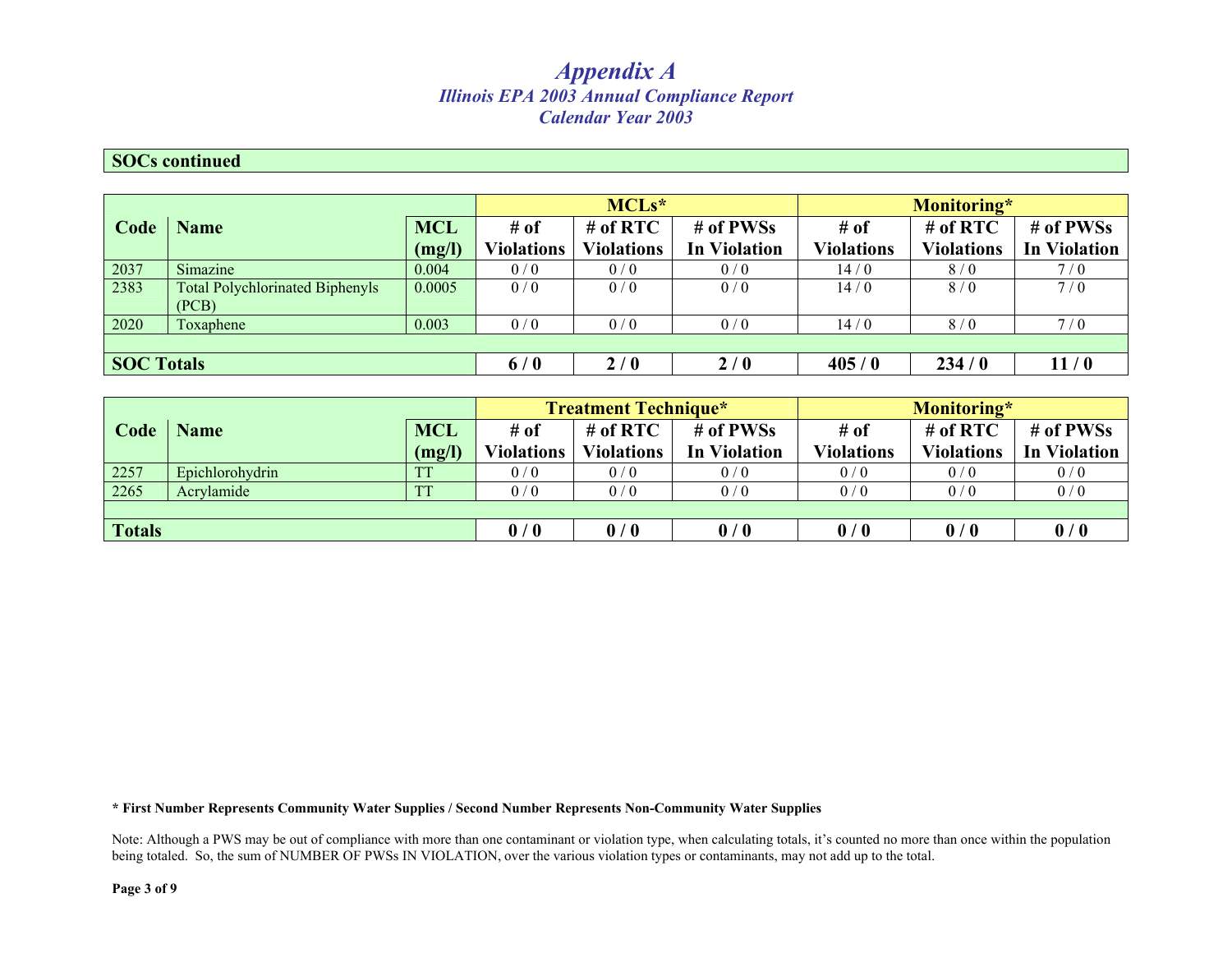#### **Inorganic Chemicals (IOCs)**

|                   |                         |                |                   | MCLs*             |                     |                   | Monitoring*       |                     |
|-------------------|-------------------------|----------------|-------------------|-------------------|---------------------|-------------------|-------------------|---------------------|
| Code              | <b>Name</b>             | <b>MCL</b>     | # of              | # of RTC          | # of PWSs           | # of              | $#$ of RTC        | # of PWSs           |
|                   |                         | (mg/l)         | <b>Violations</b> | <b>Violations</b> | <b>In Violation</b> | <b>Violations</b> | <b>Violations</b> | <b>In Violation</b> |
| 1074              | Antimony, Total         | 0.006          | 0/0               | 0/0               | 0/0                 | 7/0               | 7/0               | 2/0                 |
| 1005              | Arsenic                 | 0.05           | 0/0               | 0/0               | 0/0                 | 7/0               | 7/0               | 2/0                 |
| 1010              | <b>Barium</b>           | 2              | 3/0               | 3/0               | 1/0                 | 9/0               | 9/0               | 4/0                 |
| 1075              | Beryllium, Total        | 0.004          | 0/0               | 0/0               | 0/0                 | 7/0               | 7/0               | 2/0                 |
| 1015              | Cadmium                 | 0.005          | 0/0               | 0/0               | 0/0                 | 7/0               | 7/0               | 2/0                 |
| 1020              | Chromium                | 0.1            | 0/0               | 0/0               | 0/0                 | 7/0               | 7/0               | 2/0                 |
| 1024              | Cyanide                 | 0.2            | 0/0               | 0/0               | 0/0                 | 7/0               | 7/0               | 2/0                 |
| 1025              | Fluoride                | $\overline{4}$ | 0/0               | 0/0               | 0/0                 | 8/0               | 8/0               | 3/0                 |
| 1035              | Mercury                 | 0.002          | 0/0               | 0/0               | 0/0                 | 7/0               | 7/0               | 2/0                 |
| 1040              | Nitrate                 | 10             | 2/2               | 2/2               | 1/2                 | 42/11             | 19/11             | 39/7                |
| 1038              | Total Nitrite & Nitrate | 10             | 0/0               | 0/0               | 0/0                 | 0/0               | 0/0               | 0/0                 |
| 1041              | Nitrite                 |                | 0/0               | 0/0               | 0/0                 | 6/0               | 6/0               | 4/0                 |
| 1045              | Selenium                | 0.05           | 0/0               | 0/0               | 0/0                 | 7/0               | 7/0               | 2/0                 |
| 1085              | Thallium, Total         | 0.002          | 0/0               | 0/0               | 0/0                 | 7/0               | 7/0               | 2/0                 |
| 1094              | Asbestos                | 7 MFL          | 0/0               | 0/0               | 0/0                 | 0/0               | 0/0               | 0/0                 |
|                   |                         |                |                   |                   |                     |                   |                   |                     |
| <b>IOC Totals</b> |                         |                | 5/2               | 5/2               | 2/2                 | 128/11            | 105/11            | 44/7                |

**\* First Number Represents Community Water Supplies / Second Number Represents Non-Community Water Supplies**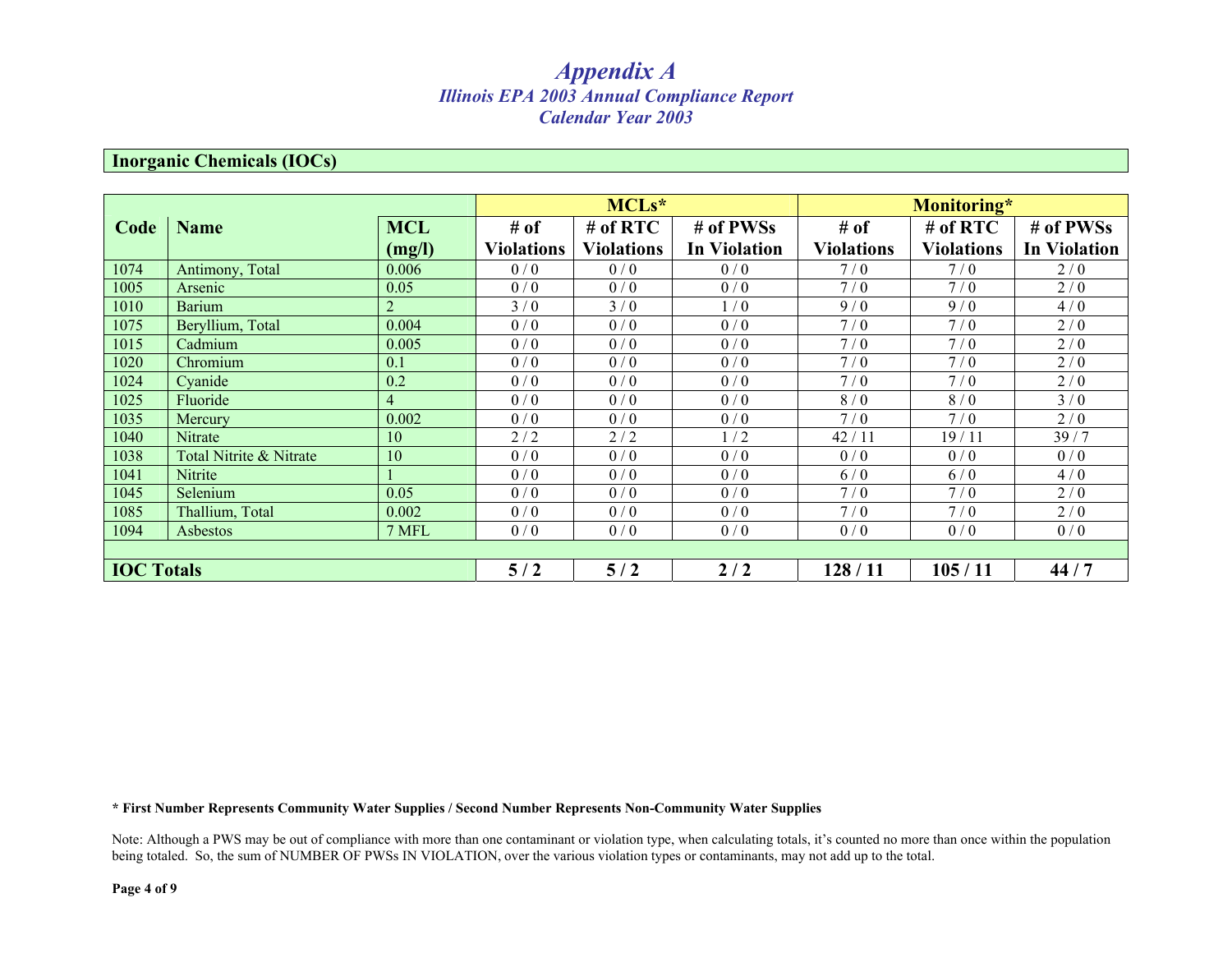#### **Radionuclide Contaminants (RAD)**

|                   |                         |            | $MCLs^*$          |                   |                     | Monitoring*       |                   |                     |  |
|-------------------|-------------------------|------------|-------------------|-------------------|---------------------|-------------------|-------------------|---------------------|--|
| Code              | <b>Name</b>             | <b>MCL</b> | $#$ of            | $#$ of RTC        | # of PWSs           | # of              | # of $RTC$        | # of PWSs           |  |
|                   |                         |            | <b>Violations</b> | <b>Violations</b> | <b>In Violation</b> | <b>Violations</b> | <b>Violations</b> | <b>In Violation</b> |  |
| 4000              | Gross Alpha             | 15 pCi/L   | 183/0             | 44/0              | 56/0                | 36/0              | 23/0              | 27/0                |  |
| 4010              | Radium-226 & Radium-228 | $5$ pCi/L  | 397/0             | 60/0              | 110/0               | 36/0              | 23/0              | 27/0                |  |
| 4100              | Gross Beta              | 4/mrem/vr  | 0/0               | 0/0               | 0/0                 | 0/0               | 0/0               | 0/0                 |  |
|                   |                         |            |                   |                   |                     |                   |                   |                     |  |
| <b>RAD</b> Totals |                         |            | 580/0             | 104/0             | 114/0               | 72/0              | 46/0              | 27/0                |  |

#### **Coliform (TCR)**

| <b>Violation</b><br><b>Type</b> | <b>Violation Name</b>             | # of Violations* | # of RTC Violations* | # of PWSs In<br>Violation* |
|---------------------------------|-----------------------------------|------------------|----------------------|----------------------------|
|                                 | MCL. Acute                        |                  |                      |                            |
|                                 | MCL, Monthly                      | 49/41            | 49/41                | 47/41                      |
| 23, 25                          | Monitoring Routine & Repeat Major | 107/69           | 107/69               | 64/62                      |

|                   | $MCLs*$           |                                          |                     | Monitoring*       |            |              |
|-------------------|-------------------|------------------------------------------|---------------------|-------------------|------------|--------------|
|                   | # of              | # of $RTC$                               | # of PWSs           | # of              | # of $RTC$ | # of PWSs    |
|                   | <b>Violations</b> | $\blacksquare$ Violations $\blacksquare$ | <b>In Violation</b> | <b>Violations</b> | Violations | In Violation |
| <b>TCR Totals</b> | 53/48             | 53/48                                    | 51/47               | 107/69            | 107/69     | 64/62        |

**\* First Number Represents Community Water Supplies / Second Number Represents Non-Community Water Supplies** 

Note: Although a PWS may be out of compliance with more than one contaminant or violation type, when calculating totals, it's counted no more than once within the population being totaled. So, the sum of NUMBER OF PWSs IN VIOLATION, over the various violation types or contaminants, may not add up to the total.

**Page 5 of 9**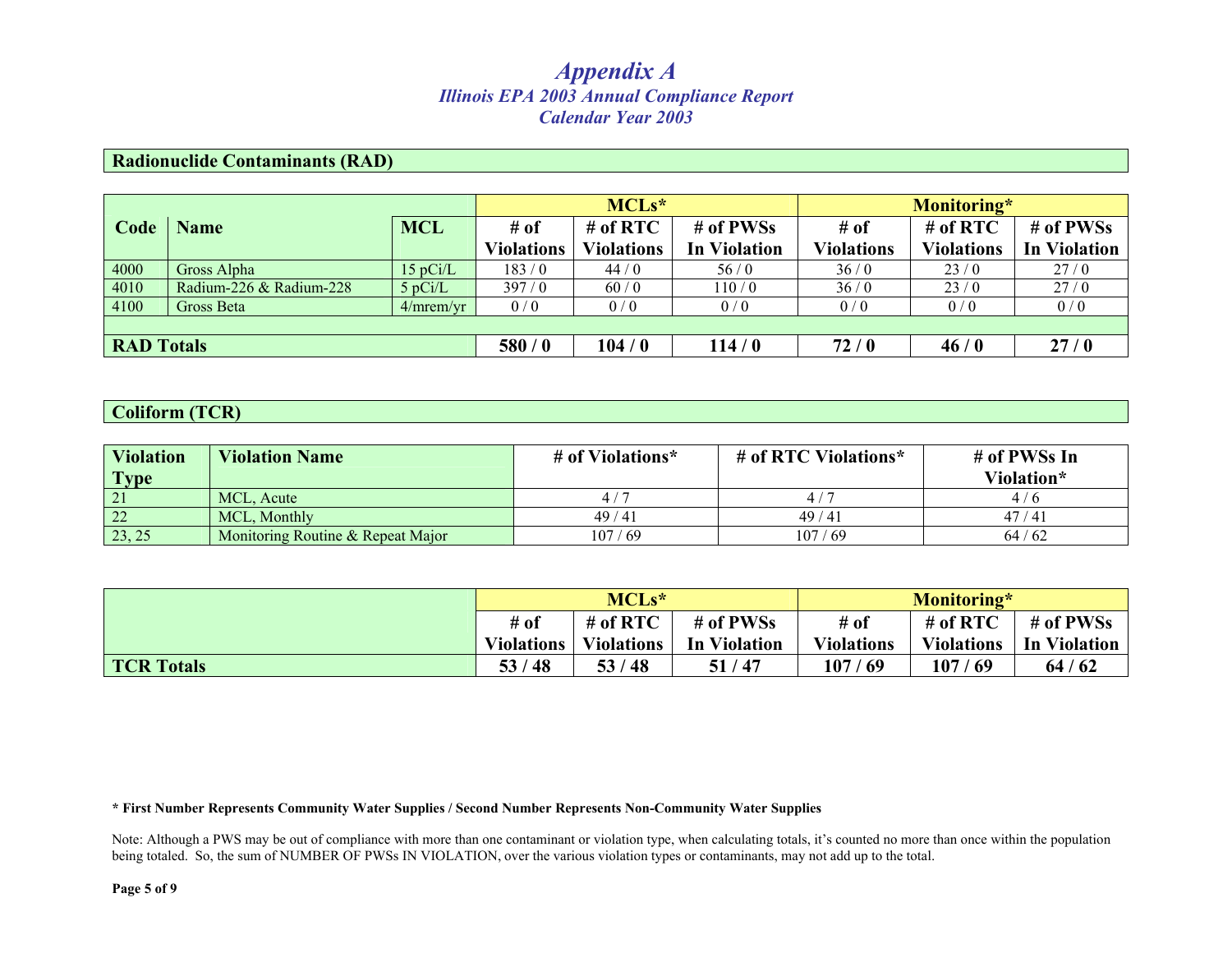#### **Surface Water Treatment Rule (SWTR) / Interim Enhance SWTR (IESWTR)**

| <b>Violation</b> | Contam | <b>Violation Name</b>                 | # of Violations* | # of RTC Violations* | # of PWSs In |
|------------------|--------|---------------------------------------|------------------|----------------------|--------------|
| <b>Type</b>      | Code   |                                       |                  |                      | Violation*   |
| 41               | 0200   | <b>SWTR Treatment Technique,</b>      | 0/0              | 0/0                  | 0/0          |
| <b>SWTR</b>      |        | Filtered                              |                  |                      |              |
| 42               | 0200   | <b>SWTR Treatment Technique,</b>      | 0/0              | 0/0                  | 0/0          |
| <b>SWTR</b>      |        | Unfiltered                            |                  |                      |              |
| 31 and 36        | 0200   | SWTR Major Monitoring, (M/R)          | 0/0              | 0/0                  | 0/0          |
| 02               | 0100   | <b>Turbidity MCL</b>                  | 0/0              | 0/0                  | 0/0          |
| <b>SWTR</b>      |        |                                       |                  |                      |              |
| 03               | 0100   | <b>Turbidity Monitoring/Reporting</b> | 0/0              | 0/0                  | 0/0          |
| <b>SWTR</b>      |        |                                       |                  |                      |              |
| 37               | 0300   | <b>IESWTR Treatment Technique</b>     | 0/0              | 0/0                  | 0/0          |
| <b>IESWTR</b>    |        | <b>Failure to Profile</b>             |                  |                      |              |
| 43, 44, and 47   | 0300   | <b>IESWTR Treatment Technique</b>     | 0/0              | 0/0                  | 0/0          |
| <b>IESWTR</b>    |        |                                       |                  |                      |              |
| 29 and 38        | 0300   | <b>IESWTR Major Monitoring</b>        | 0/0              | 0/0                  | 0/0          |
| <b>IESWTR</b>    |        |                                       |                  |                      |              |
| 09               | 0300   | <b>IESWTR Record Keeping</b>          | 0/0              | 0/0                  | 0/0          |
| <b>IESWTR</b>    |        |                                       |                  |                      |              |

|                          | $MCLs*$           |                   | Monitoring*      |                   |                       | <b>Treatment Technique*</b> |                   |                   |                  |
|--------------------------|-------------------|-------------------|------------------|-------------------|-----------------------|-----------------------------|-------------------|-------------------|------------------|
|                          | # of              | # of RTC          | # of             | # of              | # of $RTC$            | # of                        | # of              | # of RTC          | # of             |
|                          | <b>Violations</b> | <b>Violations</b> | <b>PWSs In</b>   | <b>Violations</b> | <b>Violations</b>     | <b>PWSs In</b>              | <b>Violations</b> | <b>Violations</b> | <b>PWSs In</b>   |
|                          |                   |                   | <b>Violation</b> |                   |                       | <b>Violation</b>            |                   |                   | <b>Violation</b> |
| <b>SWTR/IESWTR Total</b> | 0/0               | 0/0               | 0/0              | 0/0               | 0<br>$\boldsymbol{0}$ | 0/0                         |                   | 0/0               | 0/0              |

**\* First Number Represents Community Water Supplies / Second Number Represents Non-Community Water Supplies** 

Note: Although a PWS may be out of compliance with more than one contaminant or violation type, when calculating totals, it's counted no more than once within the population being totaled. So, the sum of NUMBER OF PWSs IN VIOLATION, over the various violation types or contaminants, may not add up to the total.

**Page 6 of 9**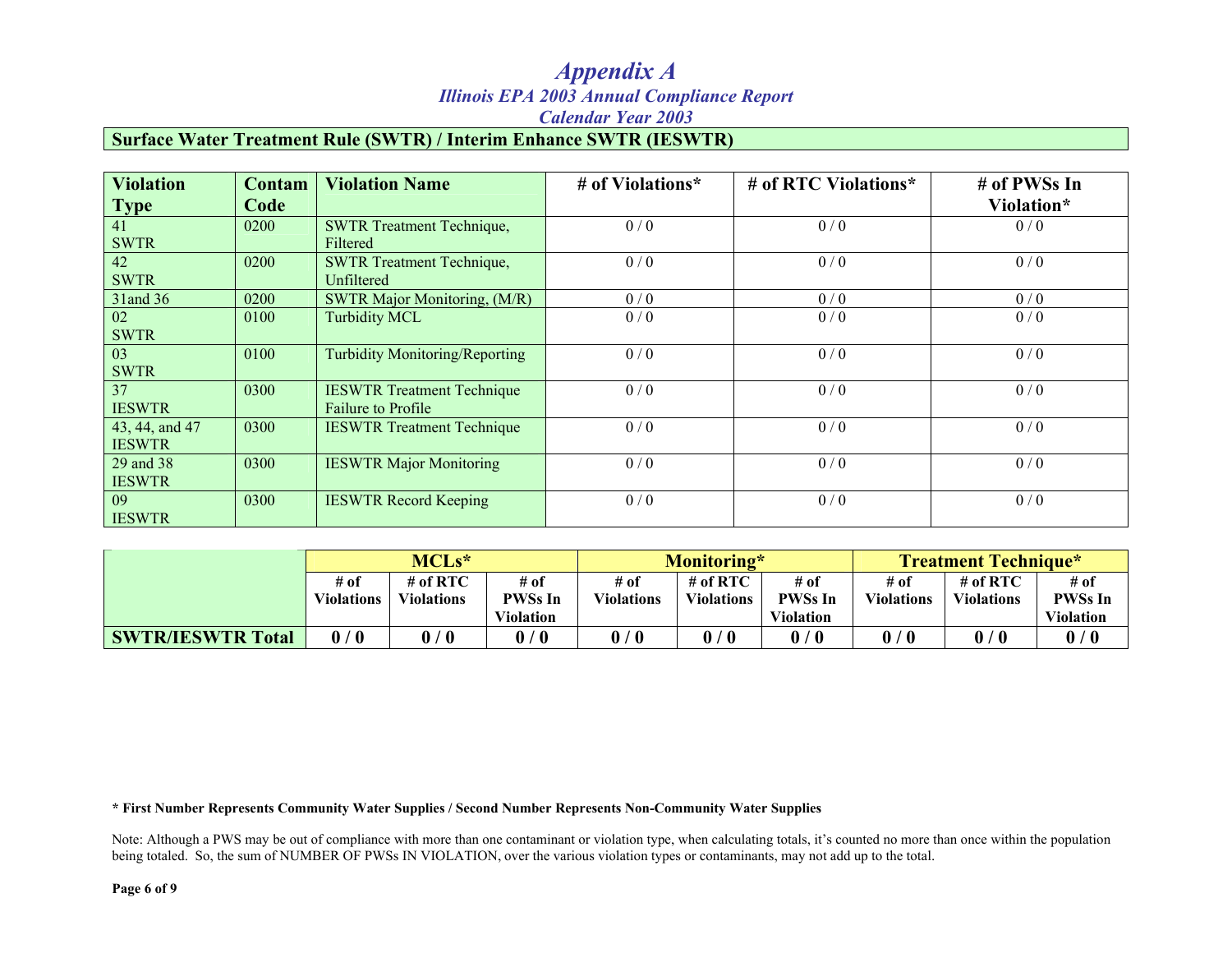#### **Stage 1 Disinfectants and Disinfection Byproducts Rule (Stage 1 DBPR)**

| <b>Violation</b> | <b>Contam</b> | <b>Violation Name</b>                                       | # of        | $#$ of RTC  | # of PWSs In |
|------------------|---------------|-------------------------------------------------------------|-------------|-------------|--------------|
| <b>Type</b>      | Code          |                                                             | Violations* | Violations* | Violation*   |
| 12 and 37        | 0400          | Qualified Operator Failure or Failure to Profile/Consult    | 0/0         | 0/0         | 0/0          |
|                  |               | <b>Treatment Technique</b>                                  |             |             |              |
| 46               | 2920          | <b>Inadequate DBP Precursor Removal Treatment Technique</b> | 5/0         | 1/0         | 2/0          |
| $\overline{02}$  | 1011          | <b>Bromate MCL</b>                                          | 0/0         | 0/0         | 0/0          |
| 02               | 2456          | Total Haloacetic Acids (HAA) MCL                            | 0/0         | 0/0         | 0/0          |
| 02               | 2950          | Total Trihalomethanes (TTHM) MCL                            | 0/0         | 0/0         | 0/0          |
| 11               | 0999          | Chlorine Maximum Residual Disinfectant Level (MRDL)         | 0/0         | 0/0         | 0/0          |
| 11               | 1006          | <b>Chloramine MRDL</b>                                      | 0/0         | 0/0         | 0/0          |
| 11               | 1008          | <b>Chlorine Dioxide MRDL</b>                                | 0/0         | 0/0         | 0/0          |
| 11               | 1008          | <b>Chlorine Dioxide Monitoring</b>                          | 0/0         | 0/0         | 0/0          |
| 13               | 1008          | <b>Chlorine Dioxide MRDL Acute</b>                          | 0/0         | 0/0         | 0/0          |
| 27               | 0400          | No DBPR Monitoring Plan                                     | 0/0         | 0/0         | 0/0          |
| $\overline{27}$  | 0999          | <b>Chlorine Monitoring</b>                                  | 0/0         | 0/0         | 0/0          |
| 27               | 1004          | <b>Bromide Monitoring</b>                                   | 0/0         | 0/0         | 0/0          |
| $\overline{27}$  | 1006          | <b>Chloramine Residual Monitoring</b>                       | 0/0         | 0/0         | 0/0          |
| 27               | 1008          | Chlorine Dioxide Residual Monitoring                        | 0/0         | 0/0         | 0/0          |
| 27               | 1009          | <b>Chlorite Monitoring</b>                                  | 0/0         | 0/0         | 0/0          |
| 27               | 1011          | <b>Bromate Monitoring</b>                                   | 0/0         | 0/0         | 0/0          |
| 27               | 2456          | <b>Total Haloacetic Acids (HAA) Monitoring</b>              | 7/0         | 2/0         | 6/0          |
| $\overline{27}$  | 2920          | <b>TOC</b> Monitoring                                       | 2/0         | 2/0         | 1/0          |
| 27               | 2950          | <b>Total Trihalomethanes (TTHM) Monitoring</b>              | 7/0         | 2/0         | 6/0          |

|                            | <b>MCLs/MRDL*</b> |                   | Monitoring*                     |                   |                   | <b>Treatment Technique*</b>    |                   |                   |                  |
|----------------------------|-------------------|-------------------|---------------------------------|-------------------|-------------------|--------------------------------|-------------------|-------------------|------------------|
|                            | # of              | # of $RTC$        | # of                            | # of              | # of RTC          | # of                           | # of              | # of RTC          | # of             |
|                            | <b>Violations</b> | <b>Violations</b> | <b>PWSs In</b>                  | <b>Violations</b> | <b>Violations</b> | <b>PWSs In</b>                 | <b>Violations</b> | <b>Violations</b> | <b>PWSs In</b>   |
|                            |                   |                   | <b>Violation</b>                |                   |                   | <b>Violation</b>               |                   |                   | <b>Violation</b> |
| <b>Stage 1 DBPR Totals</b> | 0/0               | 0/0               | $\mathbf 0$<br>$\boldsymbol{0}$ | 16/0              | 6 / 0             | $^{\prime}$ ()<br>$\mathbf{0}$ | 5/0               |                   | 2/0              |

#### **\* First Number Represents Community Water Supplies / Second Number Represents Non-Community Water Supplies**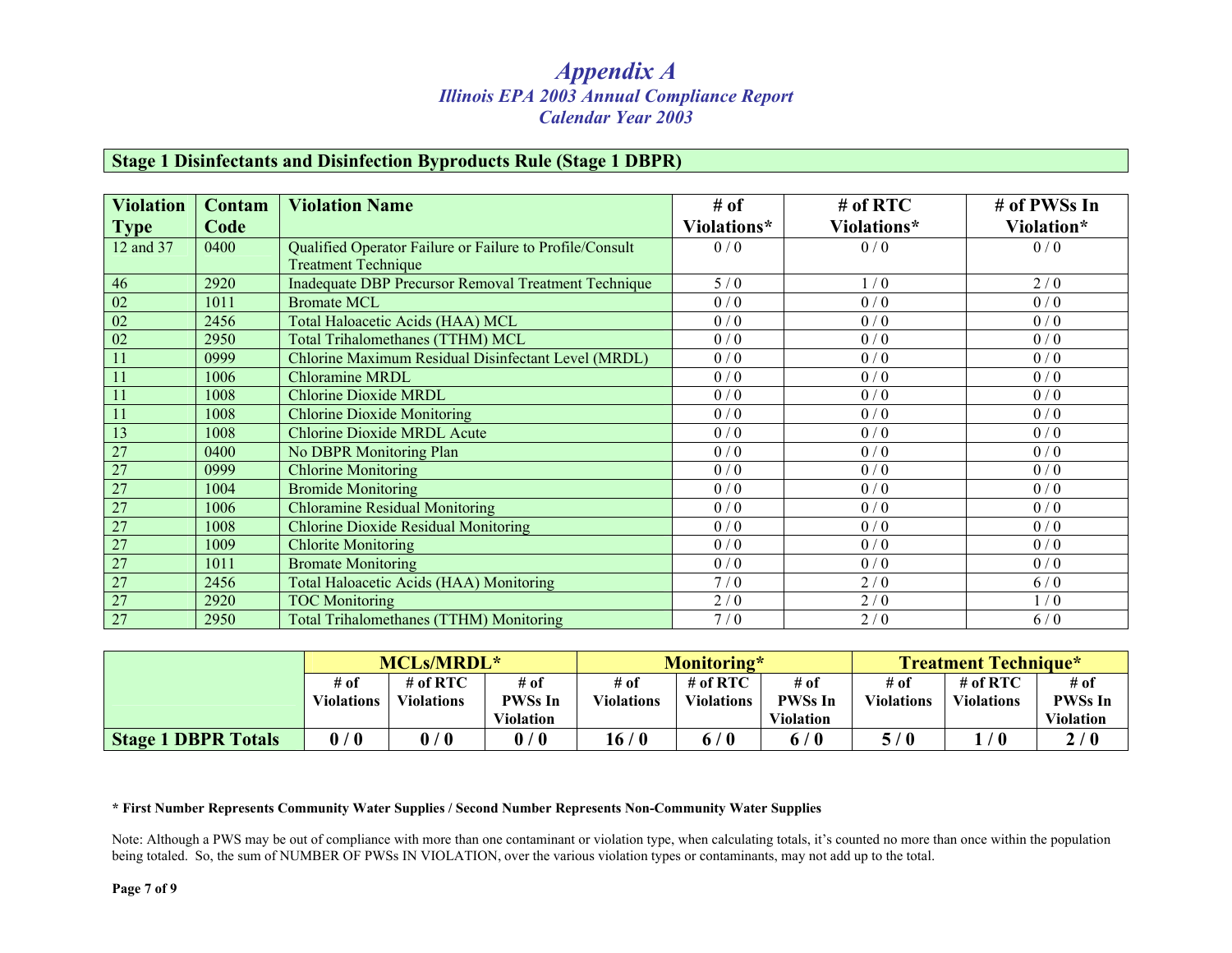#### **Lead and Copper Rule (LCR)**

| <b>Violation</b><br><b>Type</b> | <b>Violation Name</b>                      | # of Violations* | # of RTC Violations* | # of PWSs In<br>Violation* |
|---------------------------------|--------------------------------------------|------------------|----------------------|----------------------------|
|                                 | Monitoring, Initial Tap Sampling for Pb/Cu | 5/0              | 4/0                  | $\sqrt{0}$                 |
| 52                              | Monitoring, Follow-up & Routine Tap        | 13/0             | 2/0                  | 11/0                       |
|                                 | Sampling for Pb/Cu                         |                  |                      |                            |
| 58                              | <b>Treatment Installation</b>              | 0/0              | 0/0                  | 0 / 0                      |
| 65                              | <b>Public Education</b>                    | 1/0              | 8/0                  | 8 / 0                      |

|                   | Monitoring*                     |                   |                     | <b>Treatment Technique*</b> |                   |              |  |
|-------------------|---------------------------------|-------------------|---------------------|-----------------------------|-------------------|--------------|--|
|                   | # of<br># of $RTC$<br># of PWSs |                   |                     | # of                        | # of $RTC$        | # of PWSs    |  |
|                   | <b>Violations</b>               | <b>Violations</b> | <b>In Violation</b> | <b>Violations</b>           | <b>Violations</b> | In Violation |  |
| <b>LCR</b> Totals | 18/0                            | 6 / 0             | 15/0                | 11/0                        | 8/0               | 8/0          |  |

#### **Consumer Notification**

| Violation<br><b>Type</b> | <b>Violation Name</b>             | # of Violations* | # of RTC Violations* | # of PWSs In<br>Violation* |
|--------------------------|-----------------------------------|------------------|----------------------|----------------------------|
| 171                      | <b>CCR, Significant Reporting</b> | 49/0             | 45/0                 | 49/0                       |
| 75 and 76                | Public Notice Rule Reporting      | 0/0              | 0 / 0                |                            |
|                          | <b>TOTAL</b>                      | 49/0             | 45/0                 | 49/0                       |

#### **\* First Number Represents Community Water Supplies / Second Number Represents Non-Community Water Supplies**

Note: Although a PWS may be out of compliance with more than one contaminant or violation type, when calculating totals, it's counted no more than once within the population being totaled. So, the sum of NUMBER OF PWSs IN VIOLATION, over the various violation types or contaminants, may not add up to the total.

**Page 8 of 9**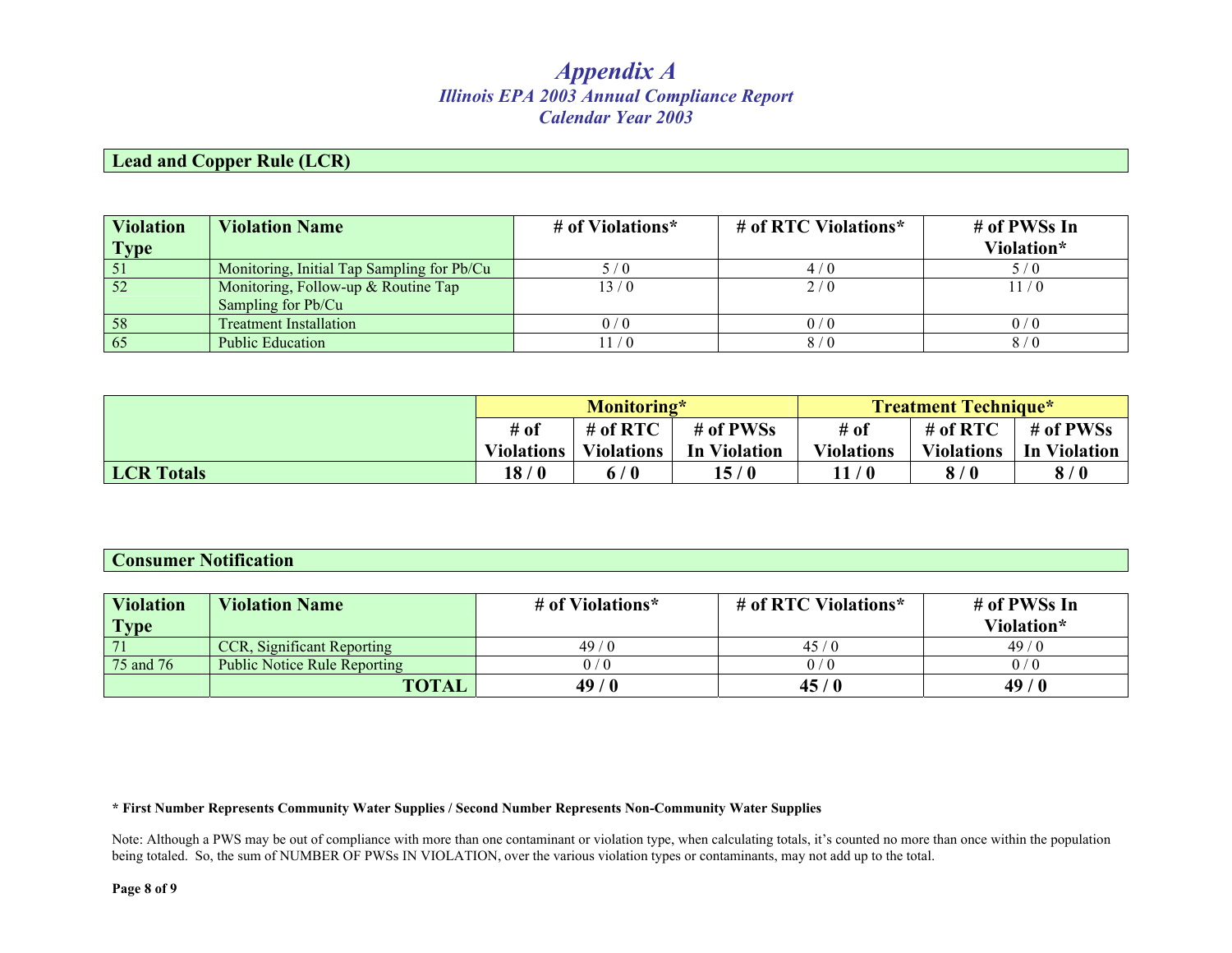### *Appendix A Illinois EPA 2003 Annual Compliance Report*

*Calendar Year 2003* 

|                                                 |                                     |                           |                                 |                                            | <b>2003 State Summary</b> |                                 |                                            |                             |                                 |                                            |
|-------------------------------------------------|-------------------------------------|---------------------------|---------------------------------|--------------------------------------------|---------------------------|---------------------------------|--------------------------------------------|-----------------------------|---------------------------------|--------------------------------------------|
|                                                 |                                     | MCLs*                     |                                 |                                            |                           | Monitoring/Notification*        |                                            | <b>Treatment Technique*</b> |                                 |                                            |
| Rule<br>Group                                   | <b>Chemical</b><br><b>Sub-Group</b> | # of<br><b>Violations</b> | $#$ of RTC<br><b>Violations</b> | # of<br><b>PWSs In</b><br><b>Violation</b> | # of<br><b>Violations</b> | $#$ of RTC<br><b>Violations</b> | # of<br><b>PWSs In</b><br><b>Violation</b> | # of<br><b>Violations</b>   | $#$ of RTC<br><b>Violations</b> | # of<br><b>PWSs In</b><br><b>Violation</b> |
| <b>CHEM</b>                                     | <b>VOC</b>                          | 0/0                       | 0/0                             | 0/0                                        | 497/0                     | 374/0                           | 18/0                                       |                             |                                 |                                            |
|                                                 | <b>SOC</b>                          | 6/0                       | 2/0                             | 2/0                                        | 405/0                     | 234/0                           | 11/0                                       |                             |                                 |                                            |
|                                                 | <b>IOC</b>                          | 5/2                       | 5/2                             | 2/2                                        | 128 / 11                  | 105/11                          | 44/7                                       |                             |                                 |                                            |
|                                                 | <b>RAD</b>                          | 580 / 0                   | 104/0                           | 114/0                                      | 72/0                      | 46/0                            | 27/0                                       |                             |                                 |                                            |
| <b>CHEM Subtotal</b>                            |                                     | 591/2                     | 111/2                           | 117/2                                      | 1,102/11                  | 759 / 11                        | 83/7                                       |                             |                                 |                                            |
|                                                 |                                     |                           |                                 |                                            |                           |                                 |                                            |                             |                                 |                                            |
| <b>TCR Subtotal</b>                             |                                     | 53/48                     | 53/48                           | 51/47                                      | 107/69                    | 107/69                          | $64/62$                                    |                             |                                 |                                            |
|                                                 |                                     |                           |                                 |                                            |                           |                                 |                                            |                             |                                 |                                            |
| <b>Stage 1 DBPR Subtotal</b>                    |                                     | 0/0                       | 0/0                             | 0/0                                        | 16/0                      | 6/0                             | 6/0                                        | 5/0                         | 1/0                             | 2/0                                        |
|                                                 |                                     |                           |                                 |                                            |                           |                                 |                                            |                             |                                 |                                            |
|                                                 | <b>SWTR/IESWTR Subtotal</b>         | 0/0                       | 0/0                             | 0/0                                        | 0/0                       | 0/0                             | 0/0                                        | 0/0                         | 0/0                             | 0/0                                        |
|                                                 |                                     |                           |                                 |                                            |                           |                                 |                                            |                             |                                 |                                            |
| <b>LCR</b> Subtotal                             |                                     |                           |                                 |                                            | 18/0                      | 6/0                             | 15/0                                       | 11/0                        | 8/0                             | 8/0                                        |
|                                                 |                                     |                           |                                 |                                            |                           |                                 |                                            |                             |                                 |                                            |
| <b>Consumer Notification</b><br><b>Subtotal</b> |                                     |                           |                                 |                                            | 49/0                      | 45/0                            | 49/0                                       |                             |                                 |                                            |
|                                                 |                                     |                           |                                 |                                            |                           |                                 |                                            |                             |                                 |                                            |
| <b>TOTAL</b>                                    |                                     | 644/50                    | 164/50                          | 77/49                                      | 1,292/80                  | 923/80                          | 197/64                                     | 16/0                        | 9/0                             | 10/0                                       |

| <b>Total Number of PWSs</b>                | 5,956 |
|--------------------------------------------|-------|
| <b>Grand Total # Violations</b>            | 2,082 |
| (MCL, Monitoring, and Treatment Technique) |       |
| <b>Grand Total of PWSs in Violation</b>    | 442   |
| (MCL, Monitoring, and Treatment Technique) |       |

#### **\* First Number Represents Community Water Supplies / Second Number Represents Non-Community Water Supplies**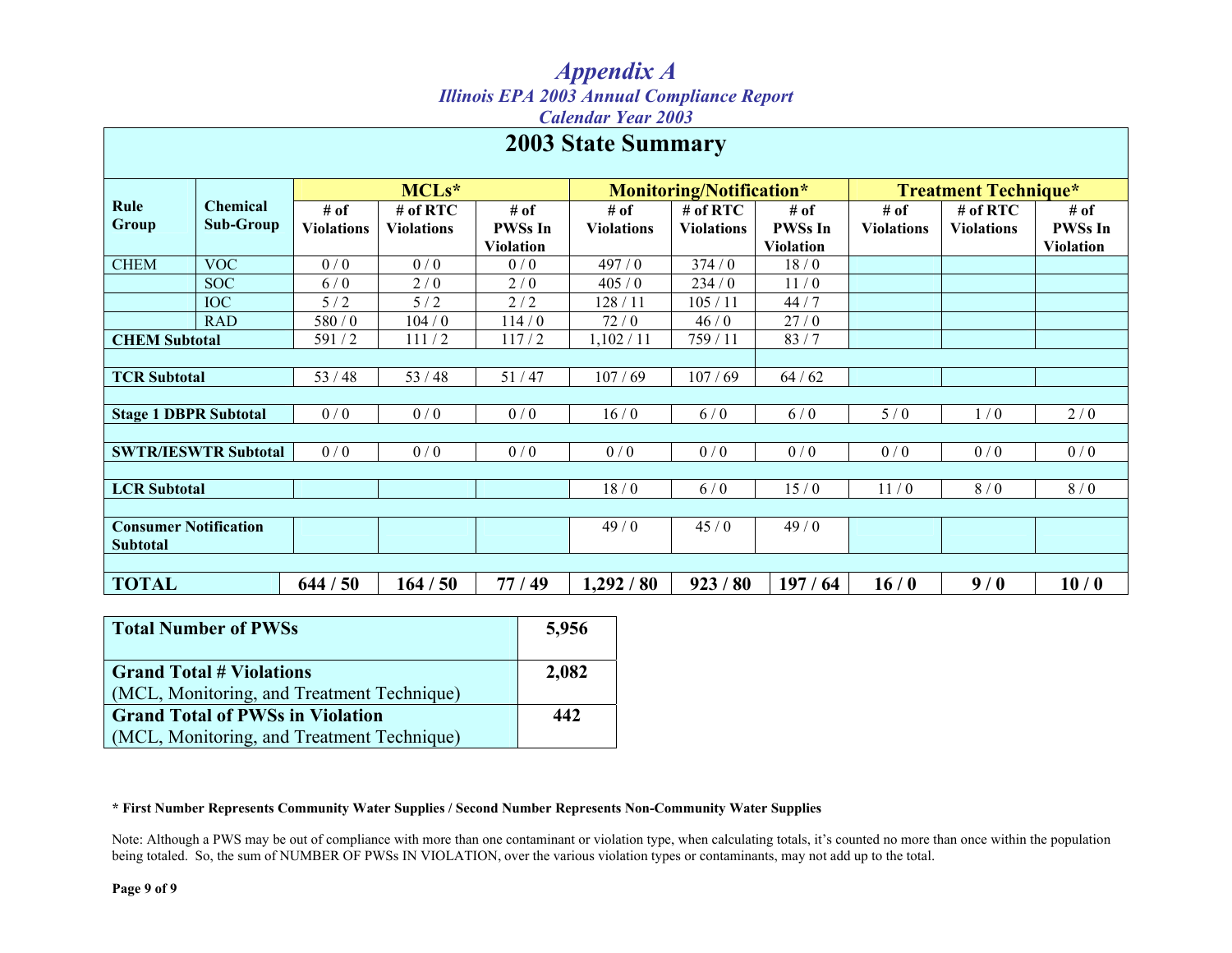The attached report identifies all public water supplies with maximum contaminant level and treatment technique violations in contaminant order.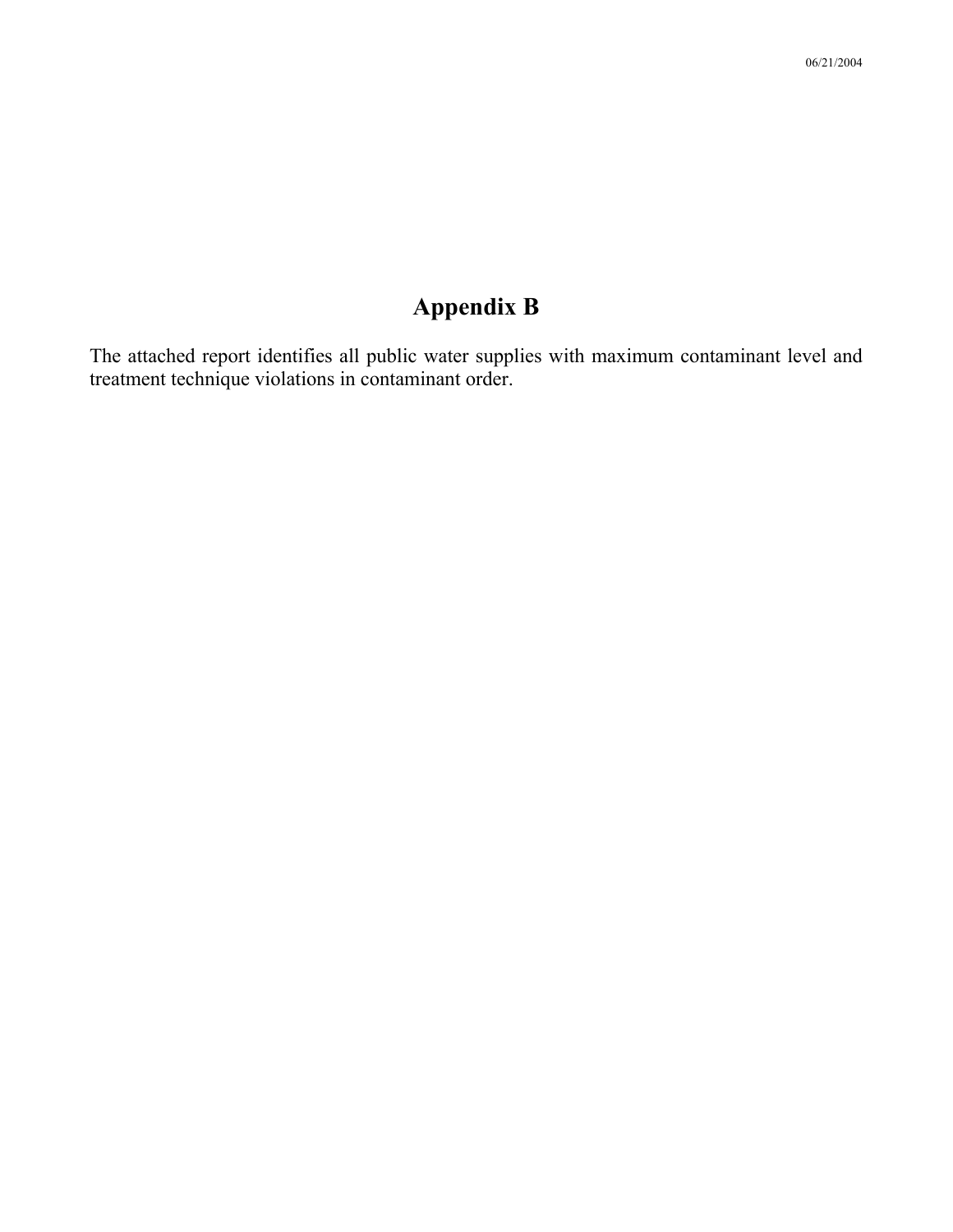### *Illinois EPA 2003 Annual Compliance Report Maximum Contaminant Level and Treatment Technique Violations*

#### *Listing by Contaminant*

|           | <b>Facility Number and Name</b>                 | Contaminant         | <u>Comments</u>        |
|-----------|-------------------------------------------------|---------------------|------------------------|
| IL0170100 | ASHLAND                                         | <b>Atrazine MCL</b> | Returned to Compliance |
| IL1170500 | <b>HETTICK</b>                                  | <b>Atrazine MCL</b> | Returned to Compliance |
| IL0970080 | <b>WYNSTONE WATER</b><br><b>COMPANY</b>         | <b>Barium MCL</b>   | Returned to Compliance |
| IL3055616 | 121 CLUB                                        | <b>Coliform MCL</b> | Returned to Compliance |
| IL3086124 | ALLENDALE CONSERVATION<br><b>CLUB</b>           | <b>Coliform MCL</b> | Returned to Compliance |
| IL0977189 | ALTERNATIVE BEHAVIOR<br><b>TREATMENT CENTER</b> | <b>Coliform MCL</b> | Returned to Compliance |
| IL0950100 | <b>ALTONA</b>                                   | <b>Coliform MCL</b> | Returned to Compliance |
| IL3136531 | ANCIENT OAKS-SOMMER PK<br><b>OFFICE</b>         | <b>Coliform MCL</b> | Returned to Compliance |
| IL3055392 | <b>ASCENSION LUTHERAN</b><br><b>CHURCH</b>      | <b>Coliform MCL</b> | Returned to Compliance |
| IL3111963 | <b>B&amp;J'S DIXIE LANES INC</b>                | <b>Coliform MCL</b> | Returned to Compliance |
| IL3123737 | <b>BB'S BAR &amp; GRILL</b>                     | <b>Coliform MCL</b> | Returned to Compliance |
| IL0170150 | <b>BEARDSTOWN</b>                               | <b>Coliform MCL</b> | Returned to Compliance |
| IL0434140 | <b>BENSENVILLE</b>                              | <b>Coliform MCL</b> | Returned to Compliance |
| IL3111294 | BERNADOTTE CAFE                                 | <b>Coliform MCL</b> | Returned to Compliance |
| IL0810100 | <b>BLUFORD</b>                                  | <b>Coliform MCL</b> | Returned to Compliance |
| IL0670200 | <b>BOWEN</b>                                    | <b>Coliform MCL</b> | Returned to Compliance |
| IL3001156 | <b>BROCK LAKE NUNLEY FIELD</b>                  | <b>Coliform MCL</b> | Returned to Compliance |
| IL0875050 | <b>BURNSIDE PWD</b>                             | <b>Coliform MCL</b> | Returned to Compliance |
| IL3001875 | CAMP AKITA C/O MICHAEL<br><b>BORCA</b>          | <b>Coliform MCL</b> | Returned to Compliance |
| IL3003210 | CAMP SAUKENAUK-CAMP<br>ILLINI                   | <b>Coliform MCL</b> | Returned to Compliance |
| IL1610100 | <b>CARBON CLIFF</b>                             | <b>Coliform MCL</b> | Returned to Compliance |
| IL0430200 | <b>CAROL STREAM</b>                             | <b>Coliform MCL</b> | Returned to Compliance |
| IL3076216 | CARTER LUMBER CO                                | <b>Coliform MCL</b> | Returned to Compliance |

*Thursday, June 24, 2004 Page 1 of 14*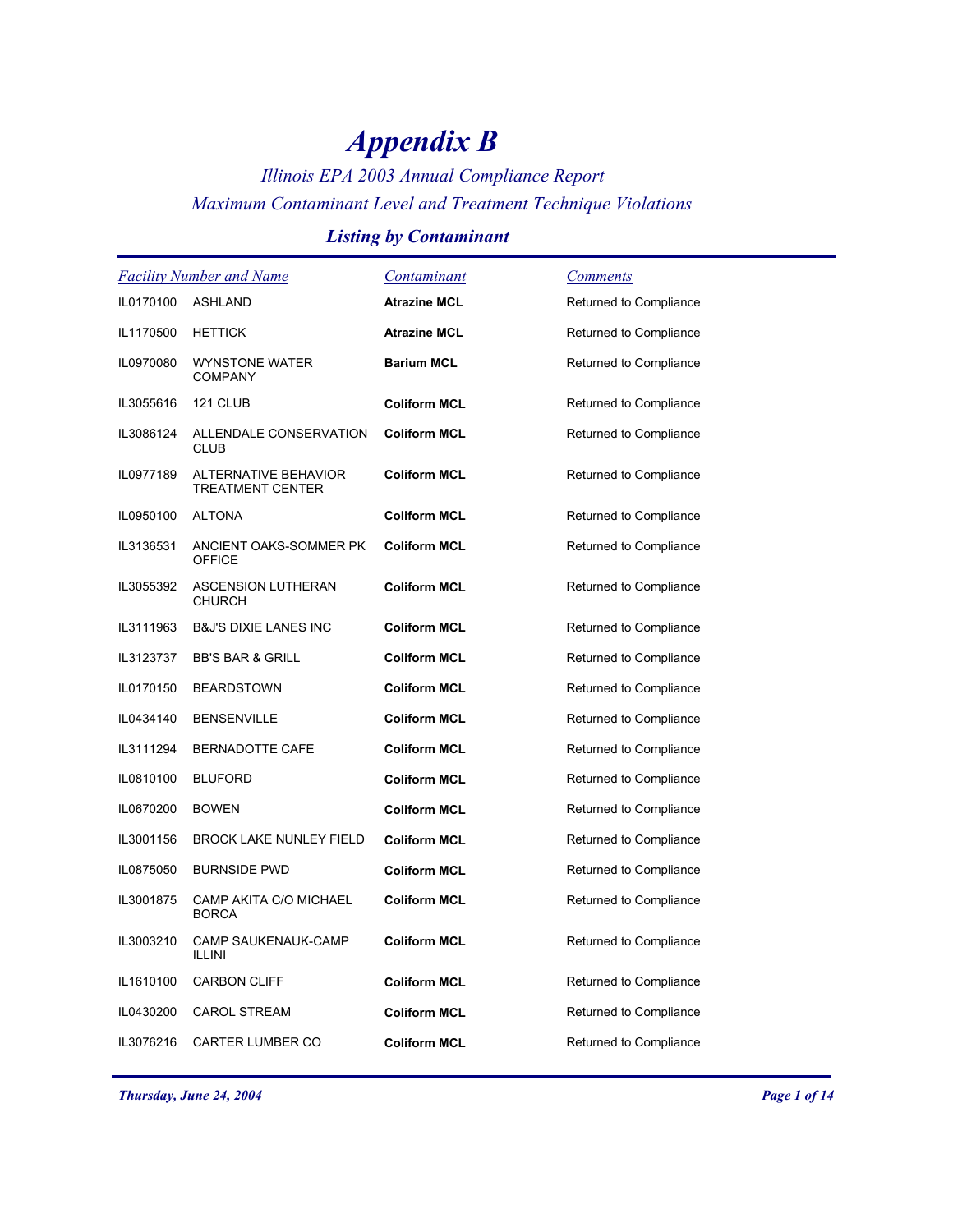## *Illinois EPA 2003 Annual Compliance Report Maximum Contaminant Level and Treatment Technique Violations*

### *Listing by Contaminant*

| <b>Facility Number and Name</b> |                                                      | <u>Contaminant</u>  | <u>Comments</u>        |
|---------------------------------|------------------------------------------------------|---------------------|------------------------|
| IL3002618                       | CATHOLIC WAR VETERANS                                | <b>Coliform MCL</b> | Returned to Compliance |
| IL3130500                       | CHILLICOTHE REC AREA<br>CAMP#2                       | <b>Coliform MCL</b> | Returned to Compliance |
| IL3123802                       | <b>CHUBBY'S CORNER</b>                               | <b>Coliform MCL</b> | Returned to Compliance |
| IL3123653                       | CITY LIMITS INN                                      | <b>Coliform MCL</b> | Returned to Compliance |
| IL1635030                       | <b>COMMONFIELDS OF</b><br><b>CAHOKIA PWD</b>         | <b>Coliform MCL</b> | Returned to Compliance |
| IL3129874                       | <b>CORNERSTONE FARMS-</b><br><b>WEST WELL</b>        | <b>Coliform MCL</b> | Returned to Compliance |
| IL1955135                       | <b>COUNTRY ACRES MHP</b>                             | <b>Coliform MCL</b> | Returned to Compliance |
| IL0915265                       | <b>COUNTRYSIDE MOBILE</b><br><b>HOME ESTATES MHP</b> | <b>Coliform MCL</b> | Returned to Compliance |
| IL1975105                       | <b>CRISWELL COURT MHP</b>                            | <b>Coliform MCL</b> | Returned to Compliance |
| IL1135150                       | <b>CROPSEY COMMUNITY</b><br>WATER                    | Coliform MCL        | Returned to Compliance |
| IL3123612                       | D BAR                                                | <b>Coliform MCL</b> | Returned to Compliance |
| IL1435150                       | EDELSTEIN WATER COOP                                 | Coliform MCL        | Returned to Compliance |
| IL1070150                       | <b>ELKHART</b>                                       | <b>Coliform MCL</b> | Returned to Compliance |
| IL1095200                       | EMMETT UTILITIES, INC.                               | <b>Coliform MCL</b> | Returned to Compliance |
| IL1615350                       | <b>FAIRACRES ASSOCIATION</b>                         | <b>Coliform MCL</b> | Returned to Compliance |
| IL0595100                       | <b>GALLATIN-WHITE WATER</b><br><b>DISTRICT</b>       | <b>Coliform MCL</b> | Returned to Compliance |
| IL3024596                       | <b>GOLD HILLS</b>                                    | <b>Coliform MCL</b> | Returned to Compliance |
| IL1110011                       | <b>HARBOR LITES-PISTAKEE</b><br><b>FSHG CL</b>       | Coliform MCL        | Returned to Compliance |
| IL3025700                       | <b>HARBORSIDE INN</b>                                | <b>Coliform MCL</b> | Returned to Compliance |
| IL0311110                       | <b>HARVEY</b>                                        | <b>Coliform MCL</b> | Returned to Compliance |
| IL3126557                       | HITCHING POST BAR                                    | <b>Coliform MCL</b> | Returned to Compliance |
| IL3103713                       | <b>IDEAL HUNTING AND</b><br><b>FISHING CLUB</b>      | <b>Coliform MCL</b> | Returned to Compliance |
| IL3043166                       | <b>INGALS PARK AC</b>                                | <b>Coliform MCL</b> | Returned to Compliance |

*Thursday, June 24, 2004 Page 2 of 14*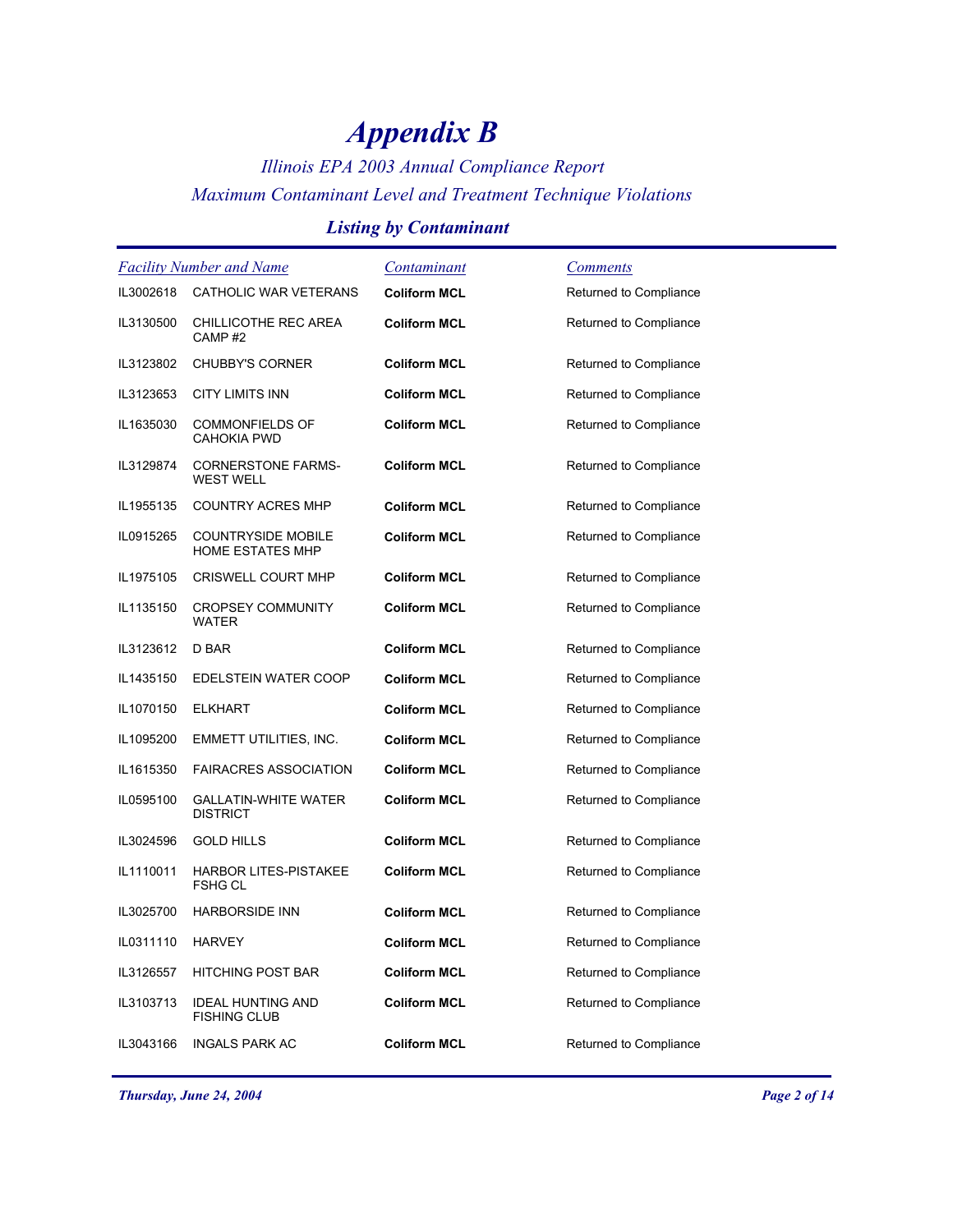*Illinois EPA 2003 Annual Compliance Report Maximum Contaminant Level and Treatment Technique Violations*

### *Listing by Contaminant*

|           | <b>Facility Number and Name</b>                       | <u>Contaminant</u>  | <b>Comments</b>        |
|-----------|-------------------------------------------------------|---------------------|------------------------|
| IL3085845 | <b>INGERSOLL SCOUT</b><br><b>RESERVATION</b>          | <b>Coliform MCL</b> | Returned to Compliance |
| IL3097444 | JOHN&NAOMIS CORNER TAP                                | <b>Coliform MCL</b> | Returned to Compliance |
| IL3093518 | KANKAKEE ELK'S COUNTRY<br><b>CLUB</b>                 | <b>Coliform MCL</b> | Returned to Compliance |
| IL0530150 | <b>KEMPTON</b>                                        | <b>Coliform MCL</b> | Returned to Compliance |
| IL0630450 | <b>KINSMAN</b>                                        | <b>Coliform MCL</b> | Returned to Compliance |
| IL3078162 | <b>KNOX COUNTY</b><br>SPORTSMAN'S CLUB                | <b>Coliform MCL</b> | Returned to Compliance |
| IL3119594 | LAKE SENACHWINE UPPER                                 | <b>Coliform MCL</b> | Returned to Compliance |
| IL0315880 | LEYDEN TWSP WATER<br><b>DISTRICT</b>                  | <b>Coliform MCL</b> | Returned to Compliance |
| IL3069096 | LITTLE TEXAS INC % WM<br><b>STEWART</b>               | <b>Coliform MCL</b> | Returned to Compliance |
| IL1978100 | LOCKPORT TOWNSHIP<br><b>WATER SYSTEM</b>              | <b>Coliform MCL</b> | Returned to Compliance |
| IL1430500 | <b>MAPLETON</b>                                       | <b>Coliform MCL</b> | Returned to Compliance |
| IL0311770 | MARKHAM                                               | <b>Coliform MCL</b> | Returned to Compliance |
| IL3006940 | <b>MARSHALL CO</b><br>SPORTSMENS CLUB                 | <b>Coliform MCL</b> | Returned to Compliance |
| IL3097519 | MILLER COMM CONSOL SCH<br>210                         | <b>Coliform MCL</b> | Returned to Compliance |
| IL3092981 | MISS STACY'S CAFE                                     | <b>Coliform MCL</b> | Returned to Compliance |
| IL3089243 | MONTEREY MUSHROOMS INC Coliform MCL                   |                     | Returned to Compliance |
| IL1910350 | <b>MOUNT ERIE</b>                                     | <b>Coliform MCL</b> | Returned to Compliance |
| IL1210030 | <b>NORTH EAST MARION</b><br><b>COUNTY WATER CMPNY</b> | <b>Coliform MCL</b> | Returned to Compliance |
| IL3105551 | NSPOA CAMPGROUND                                      | <b>Coliform MCL</b> | Returned to Compliance |
| IL1210350 | <b>ODIN</b>                                           | <b>Coliform MCL</b> | Returned to Compliance |
| IL0990700 | <b>OGLESBY</b>                                        | <b>Coliform MCL</b> | Returned to Compliance |
| IL3008797 | PILGRIM PARK CAMP#3<br>POOL WELL                      | <b>Coliform MCL</b> | Returned to Compliance |

*Thursday, June 24, 2004 Page 3 of 14*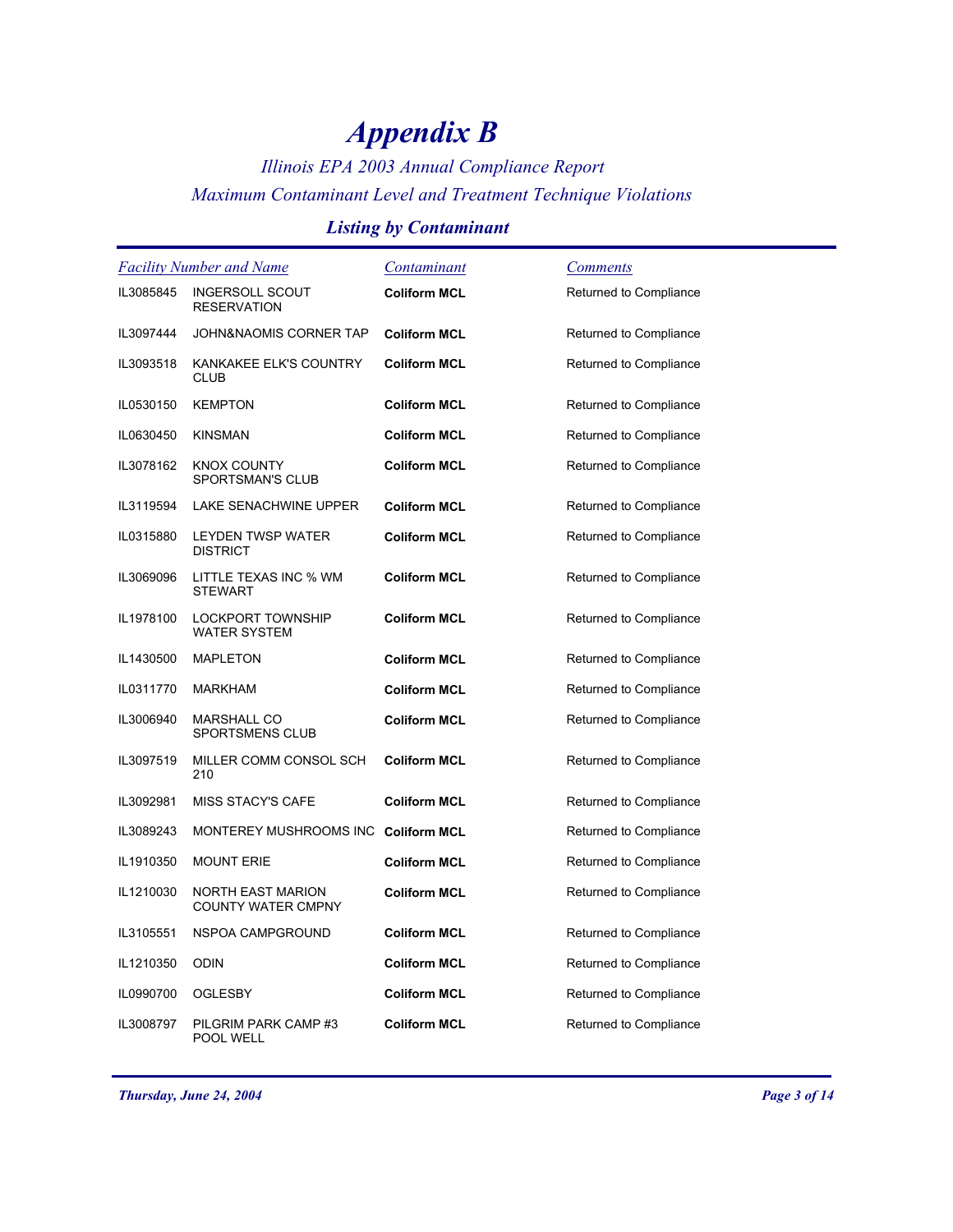## *Illinois EPA 2003 Annual Compliance Report Maximum Contaminant Level and Treatment Technique Violations*

### *Listing by Contaminant*

| <b>Facility Number and Name</b> |                                        | <u>Contaminant</u>          | <b>Comments</b>        |
|---------------------------------|----------------------------------------|-----------------------------|------------------------|
| IL1450150                       | PINCKNEYVILLE                          | <b>Coliform MCL</b>         | Returned to Compliance |
| IL0971180                       | PINE VIEW APARTMENTS                   | <b>Coliform MCL</b>         | Returned to Compliance |
| IL1950400                       | <b>PROPHETSTOWN</b>                    | <b>Coliform MCL</b>         | Returned to Compliance |
| IL3134817                       | <b>RAY'S RANCH HOUSE</b>               | <b>Coliform MCL</b>         | Returned to Compliance |
| IL0915445                       | <b>RIVERCREST MHP</b>                  | <b>Coliform MCL</b>         | Returned to Compliance |
| IL0610350                       | <b>ROODHOUSE</b>                       | <b>Coliform MCL</b>         | Returned to Compliance |
| IL1870200                       | <b>ROSEVILLE</b>                       | <b>Coliform MCL</b>         | Returned to Compliance |
| IL1170830                       | ROYAL LAKES                            | <b>Coliform MCL</b>         | Returned to Compliance |
| IL3003657                       | SAND RIDGE STATE FOREST                | <b>Coliform MCL</b>         | Returned to Compliance |
| IL3103341                       | SAND RIDGE STATE FOREST                | <b>Coliform MCL</b>         | Returned to Compliance |
| IL3136168                       | SHEFFIELD MARATHON                     | <b>Coliform MCL</b>         | Returned to Compliance |
| IL0775400                       | SOUTH HIGHWAY PWD                      | <b>Coliform MCL</b>         | Returned to Compliance |
| IL0317370                       | SOUTH STICKNY SD                       | <b>Coliform MCL</b>         | Returned to Compliance |
| IL3128686                       | STREATOR BAPTIST CAMP                  | <b>Coliform MCL</b>         | Returned to Compliance |
| IL0977100                       | SYLVAN LAKE 1ST<br><b>SUBDIVISION</b>  | <b>Coliform MCL</b>         | Returned to Compliance |
| IL0090200                       | <b>VERSAILLES</b>                      | <b>Coliform MCL</b>         | Returned to Compliance |
| IL1797050                       | WASHINGTON ESTATES, INC.               | <b>Coliform MCL</b>         | Returned to Compliance |
| IL3122275                       | WEBBS VALLEY VIEW<br>CAMPGROUND        | <b>Coliform MCL</b>         | Returned to Compliance |
| IL0550700                       | <b>WEST FRANKFORT</b>                  | <b>Coliform MCL</b>         | Returned to Compliance |
| IL3115287                       | WOODFORD COUNTY IZAAK<br><b>WALTON</b> | <b>Coliform MCL</b>         | Returned to Compliance |
| IL0670200                       | <b>BOWEN</b>                           | <b>Coliform MCL (Acute)</b> | Returned to Compliance |
| IL3002055                       | CAMP GOOD NEWS                         | <b>Coliform MCL (Acute)</b> | Returned to Compliance |
| IL1570100                       | <b>CHESTER</b>                         | <b>Coliform MCL (Acute)</b> | Returned to Compliance |
| IL3115048                       | DINGER'S TAP                           | <b>Coliform MCL (Acute)</b> | Returned to Compliance |
| IL3067785                       | <b>FRANS ON SEVENTEEN</b>              | <b>Coliform MCL (Acute)</b> | Returned to Compliance |

*Thursday, June 24, 2004 Page 4 of 14*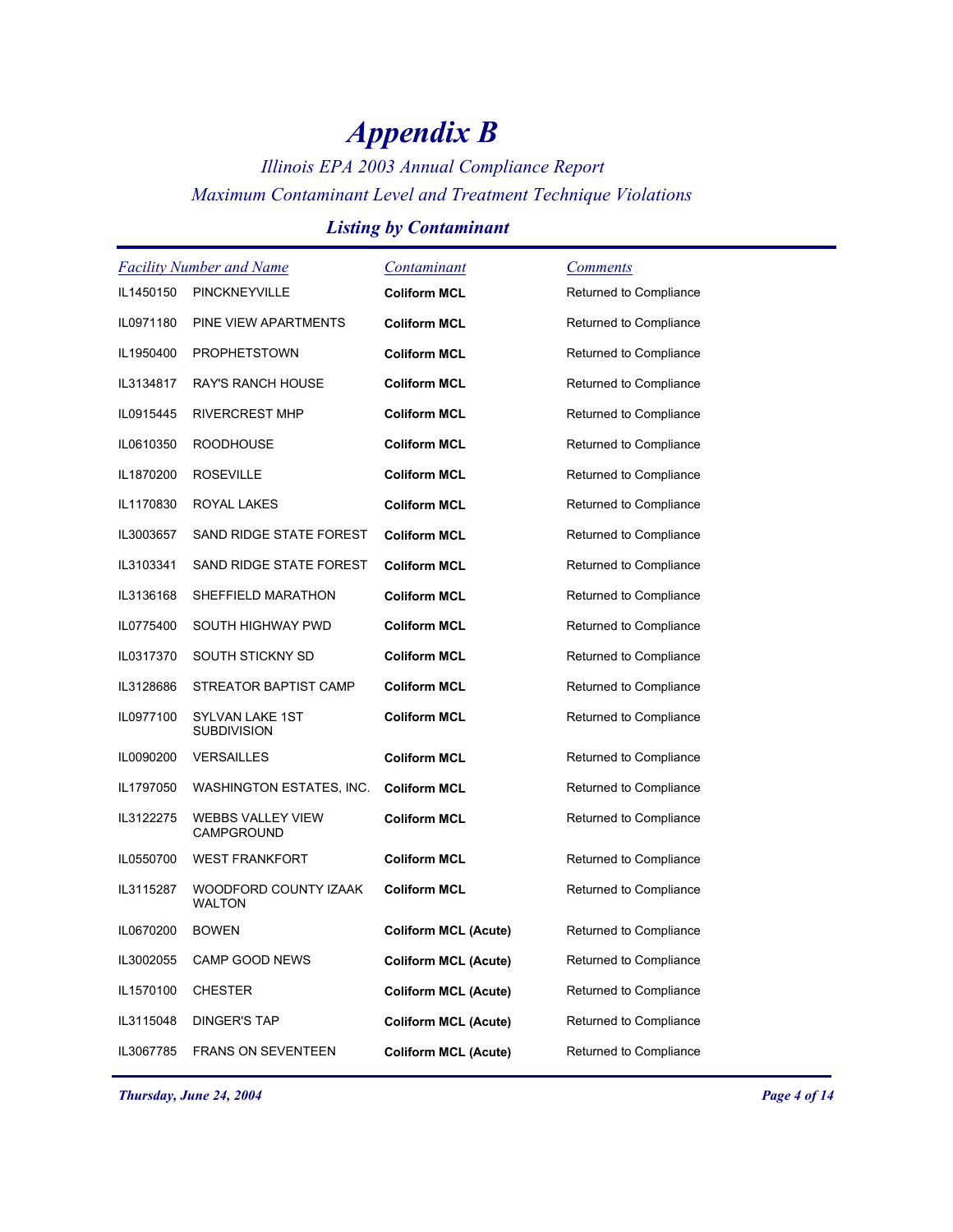## *Illinois EPA 2003 Annual Compliance Report Maximum Contaminant Level and Treatment Technique Violations*

### *Listing by Contaminant*

| <b>Facility Number and Name</b> |                                                         | Contaminant                 | <b>Comments</b>                                        |
|---------------------------------|---------------------------------------------------------|-----------------------------|--------------------------------------------------------|
| IL1275050                       | FT MASSAC PWD                                           | <b>Coliform MCL (Acute)</b> | Returned to Compliance                                 |
| IL3114470                       | HIRAM WALKER ROD & GUN<br><b>CLUB</b>                   | <b>Coliform MCL (Acute)</b> | Returned to Compliance                                 |
| IL0915445                       | <b>RIVERCREST MHP</b>                                   | <b>Coliform MCL (Acute)</b> | Returned to Compliance                                 |
| IL3093039                       | SISTER CREEK RESTAURANT                                 | <b>Coliform MCL (Acute)</b> | Returned to Compliance                                 |
| IL2010450                       | ALLIANT ENERGY-SOUTH<br><b>BELOIT</b>                   | <b>Combined Radium MCL</b>  | Returned to Compliance                                 |
| IL0314120                       | <b>BARTLETT</b>                                         | <b>Combined Radium MCL</b>  | Compliance commitment agreement / schedule<br>approved |
| IL0894130                       | <b>BATAVIA</b>                                          | <b>Combined Radium MCL</b>  | Compliance commitment agreement / schedule<br>approved |
| IL0710050                       | <b>BIGGSVILLE</b>                                       | <b>Combined Radium MCL</b>  | Compliance commitment agreement / schedule<br>approved |
| IL0930010                       | <b>BONNIE LANE WATER</b><br><b>SUPPLY</b>               | <b>Combined Radium MCL</b>  | <b>PWS</b> is Inactive                                 |
| IL1750050                       | <b>BRADFORD</b>                                         | <b>Combined Radium MCL</b>  | Compliance commitment agreement / schedule<br>approved |
| IL0895125                       | <b>BREAZEALE MHP</b>                                    | <b>Combined Radium MCL</b>  | Compliance commitment agreement / schedule<br>approved |
| IL0971060                       | <b>BRIARCREST SBDV</b><br><b>HOMEOWNERS ASSOCIATION</b> | <b>Combined Radium MCL</b>  | Compliance commitment agreement / schedule<br>approved |
| IL0895149                       | <b>BROADVIEW ACADEMY</b>                                | <b>Combined Radium MCL</b>  | Compliance commitment agreement / schedule<br>approved |
| IL0570200                       | <b>BRYANT</b>                                           | <b>Combined Radium MCL</b>  | Compliance commitment agreement / schedule<br>approved |
| IL0110150                       | <b>BUREAU JUNCTION</b>                                  | <b>Combined Radium MCL</b>  | Compliance commitment agreement / schedule<br>approved |
| IL1090150                       | <b>BUSHNELL</b>                                         | <b>Combined Radium MCL</b>  | Compliance commitment agreement / schedule<br>approved |
| IL0630100                       | <b>CARBON HILL</b>                                      | <b>Combined Radium MCL</b>  | Returned to Compliance                                 |
| IL1970200                       | <b>CHANNAHON</b>                                        | <b>Combined Radium MCL</b>  | Pursuing a formal compliance schedule                  |
| IL1970070                       | <b>CHANNAHON EAST</b>                                   | <b>Combined Radium MCL</b>  | <b>Purchase Water</b>                                  |
| IL1970110                       | CHANNAHON-<br><b>WEST(HIGHLANDS</b><br>SUBDIVISION)     | <b>Combined Radium MCL</b>  | PWS is Inactive                                        |

*Thursday, June 24, 2004 Page 5 of 14*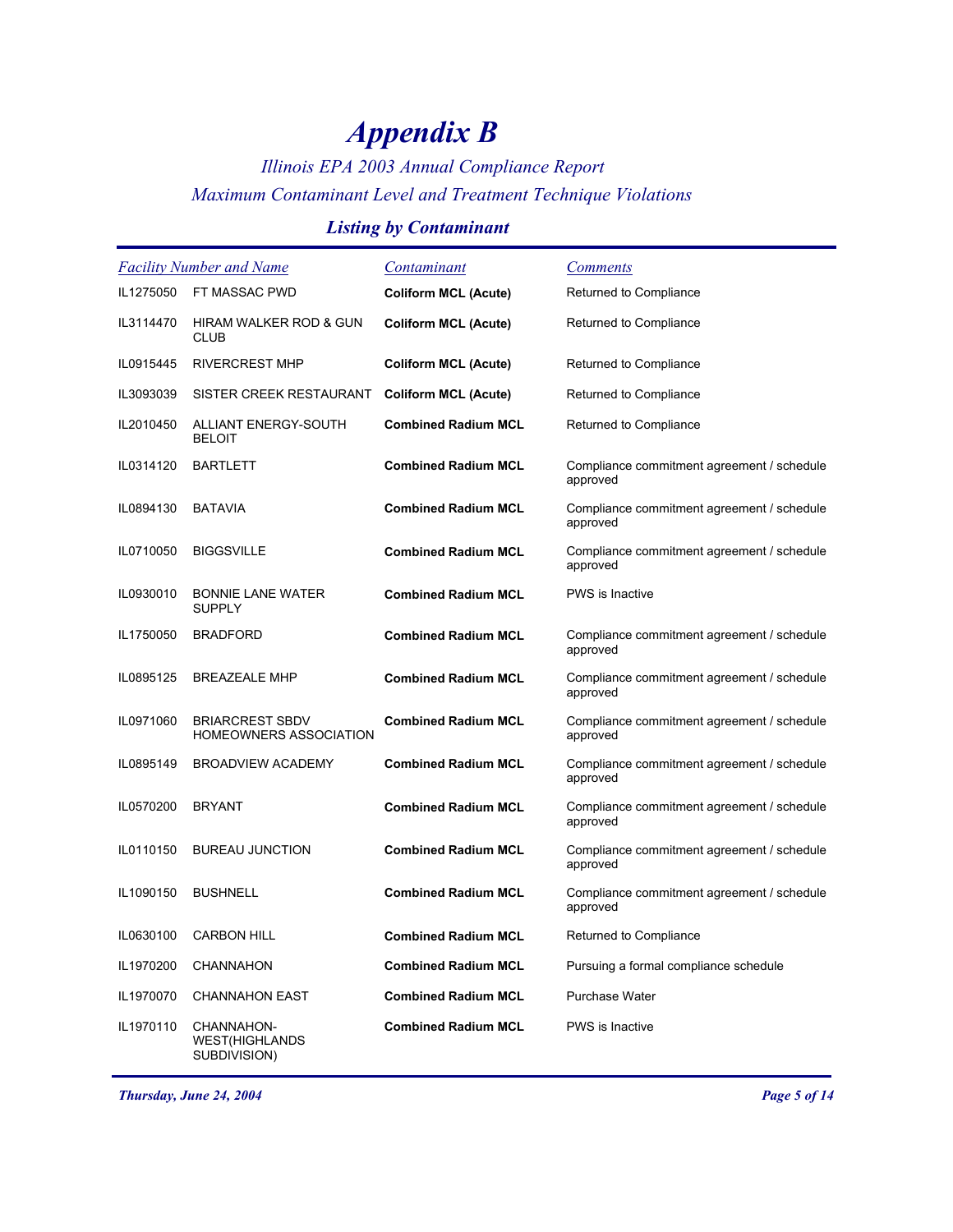## *Illinois EPA 2003 Annual Compliance Report Maximum Contaminant Level and Treatment Technique Violations*

### *Listing by Contaminant*

| <b>Facility Number and Name</b> |                                                      | Contaminant                | <b>Comments</b>                                        |
|---------------------------------|------------------------------------------------------|----------------------------|--------------------------------------------------------|
| IL1090200                       | <b>COLCHESTER</b>                                    | <b>Combined Radium MCL</b> | Compliance commitment agreement / schedule<br>approved |
| IL0370051                       | <b>CORTLAND</b>                                      | <b>Combined Radium MCL</b> | Compliance commitment agreement / schedule<br>approved |
| IL0375125                       | <b>CORTLAND CORNERS MHP</b>                          | <b>Combined Radium MCL</b> | Compliance commitment agreement / schedule<br>approved |
| IL0995365                       | <b>COUNTRY ACRES MHP</b>                             | <b>Combined Radium MCL</b> | Compliance commitment agreement / schedule<br>approved |
| IL0975250                       | <b>COUNTRYSIDE MANOR</b><br><b>SUBDIVISION</b>       | <b>Combined Radium MCL</b> | Compliance commitment agreement / schedule<br>approved |
| IL0110300                       | DE PUE                                               | <b>Combined Radium MCL</b> | Compliance commitment agreement / schedule<br>approved |
| IL0317775                       | <b>DES PLAINES MHP</b>                               | <b>Combined Radium MCL</b> | Returned to Compliance                                 |
| IL0630250                       | <b>DIAMOND</b>                                       | <b>Combined Radium MCL</b> | Returned to Compliance                                 |
| IL1030200                       | <b>DIXON</b>                                         | <b>Combined Radium MCL</b> | Compliance commitment agreement / schedule<br>approved |
| IL1035500                       | <b>DIXON CORRECTIONAL</b><br><b>CENTER</b>           | <b>Combined Radium MCL</b> | Compliance commitment agreement / schedule<br>approved |
| IL1435150                       | EDELSTEIN WATER COOP                                 | <b>Combined Radium MCL</b> | Compliance commitment agreement / schedule<br>approved |
| IL0890300                       | <b>ELBURN</b>                                        | <b>Combined Radium MCL</b> | Compliance commitment agreement / schedule<br>approved |
| IL0975736                       | ELM OAK MUTUAL WATER<br><b>SYSTEM</b>                | <b>Combined Radium MCL</b> | Enforcement in process                                 |
| IL0570500                       | <b>FARMINGTON</b>                                    | <b>Combined Radium MCL</b> | Compliance commitment agreement / schedule<br>approved |
| IL0995150                       | <b>FIELDS HILL IMPROVEMENT</b><br><b>ASSOCIATION</b> | <b>Combined Radium MCL</b> | Returned to Compliance                                 |
| IL0971050                       | <b>FIELDS OF LONG GROVE</b>                          | <b>Combined Radium MCL</b> | Compliance commitment agreement / schedule<br>approved |
| IL0995110                       | <b>FOUR LAKES SUBDIVISION</b>                        | <b>Combined Radium MCL</b> | Enforcement in process                                 |
| IL0310110                       | <b>FRANCISCAN SISTERS OF</b><br><b>CHICGO</b>        | <b>Combined Radium MCL</b> | Returned to Compliance                                 |
| IL0730450                       | <b>GALVA</b>                                         | <b>Combined Radium MCL</b> | Compliance commitment agreement / schedule<br>approved |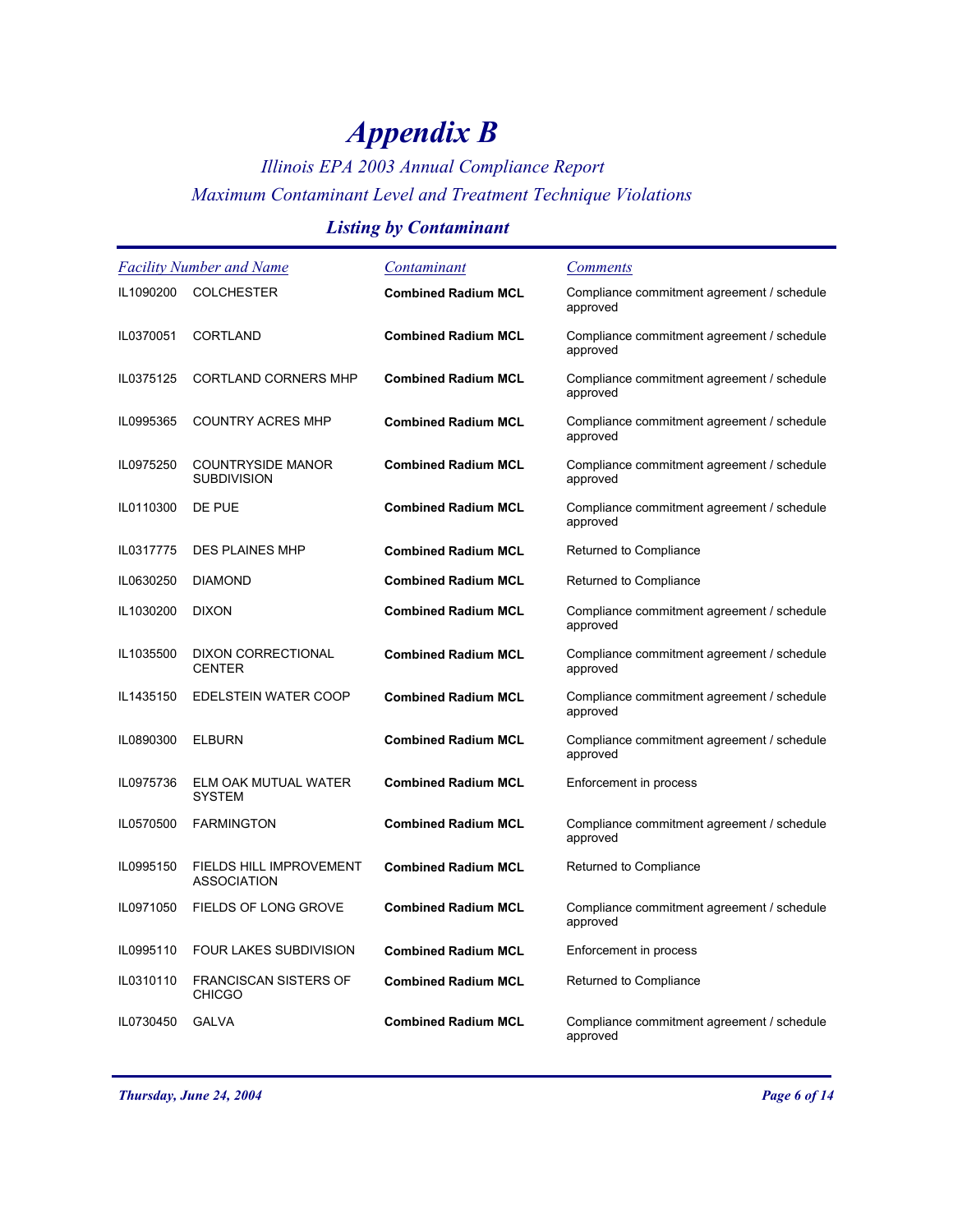## *Illinois EPA 2003 Annual Compliance Report Maximum Contaminant Level and Treatment Technique Violations*

### *Listing by Contaminant*

| <b>Facility Number and Name</b> |                                                          | <u>Contaminant</u>         | <b>Comments</b>                                        |
|---------------------------------|----------------------------------------------------------|----------------------------|--------------------------------------------------------|
| IL0630400                       | <b>GARDNER</b>                                           | <b>Combined Radium MCL</b> | Compliance commitment agreement / schedule<br>approved |
| IL1430350                       | <b>GLASFORD</b>                                          | <b>Combined Radium MCL</b> | Compliance commitment agreement / schedule<br>approved |
| IL0990080                       | <b>GLENWOOD - OUTBACK</b>                                | <b>Combined Radium MCL</b> | Pursuing a formal compliance schedule                  |
| IL1550050                       | <b>GRANVILLE</b>                                         | <b>Combined Radium MCL</b> | Compliance commitment agreement / schedule<br>approved |
| IL2015488                       | <b>GREAT OAKS AND BEACON</b><br><b>HILLS APARTMENTS</b>  | <b>Combined Radium MCL</b> | Returned to Compliance                                 |
| IL1030300                       | <b>HARMON</b>                                            | <b>Combined Radium MCL</b> | Compliance commitment agreement / schedule<br>approved |
| IL0975238                       | <b>HEIDEN GARDENS CONDOS</b>                             | <b>Combined Radium MCL</b> | Pursuing a formal compliance schedule                  |
| IL1235150                       | <b>HOPEWELL</b>                                          | <b>Combined Radium MCL</b> | Compliance commitment agreement / schedule<br>approved |
| IL0995300                       | IL PRAIRIE ESTATES<br><b>SUBDIVISION</b>                 | <b>Combined Radium MCL</b> | Compliance commitment agreement / schedule<br>approved |
| IL1970450                       | <b>JOLIET</b>                                            | <b>Combined Radium MCL</b> | Enforcement in process                                 |
| IL1977930                       | <b>JOLIET CORRECTIONAL</b><br><b>CENTER</b>              | <b>Combined Radium MCL</b> | Compliance commitment agreement / schedule<br>approved |
| IL0730650                       | <b>KEWANEE</b>                                           | <b>Combined Radium MCL</b> | Compliance commitment agreement / schedule<br>approved |
| IL1430450                       | <b>KINGSTON MINES</b>                                    | <b>Combined Radium MCL</b> | Pursuing a formal compliance schedule                  |
| IL0630450                       | <b>KINSMAN</b>                                           | <b>Combined Radium MCL</b> | Compliance commitment agreement / schedule<br>approved |
| IL1870050                       | <b>KIRKWOOD</b>                                          | <b>Combined Radium MCL</b> | Returned to Compliance                                 |
| IL0950300                       | <b>KNOXVILLE</b>                                         | <b>Combined Radium MCL</b> | Compliance commitment agreement / schedule<br>approved |
| IL0110450                       | <b>LADD</b>                                              | <b>Combined Radium MCL</b> | Compliance commitment agreement / schedule<br>approved |
| IL0970850                       | <b>LAKE ZURICH</b>                                       | <b>Combined Radium MCL</b> | Compliance commitment agreement / schedule<br>approved |
| IL1955150                       | <b>LAKEVIEW HILLS WATER</b><br>SUPPLY COMPANY            | <b>Combined Radium MCL</b> | Enforcement in process                                 |
| IL1975930                       | <b>LAKEWOOD SHORES</b><br><b>IMPROVEMENT ASSOCIATION</b> | <b>Combined Radium MCL</b> | Returned to Compliance                                 |

*Thursday, June 24, 2004 Page 7 of 14*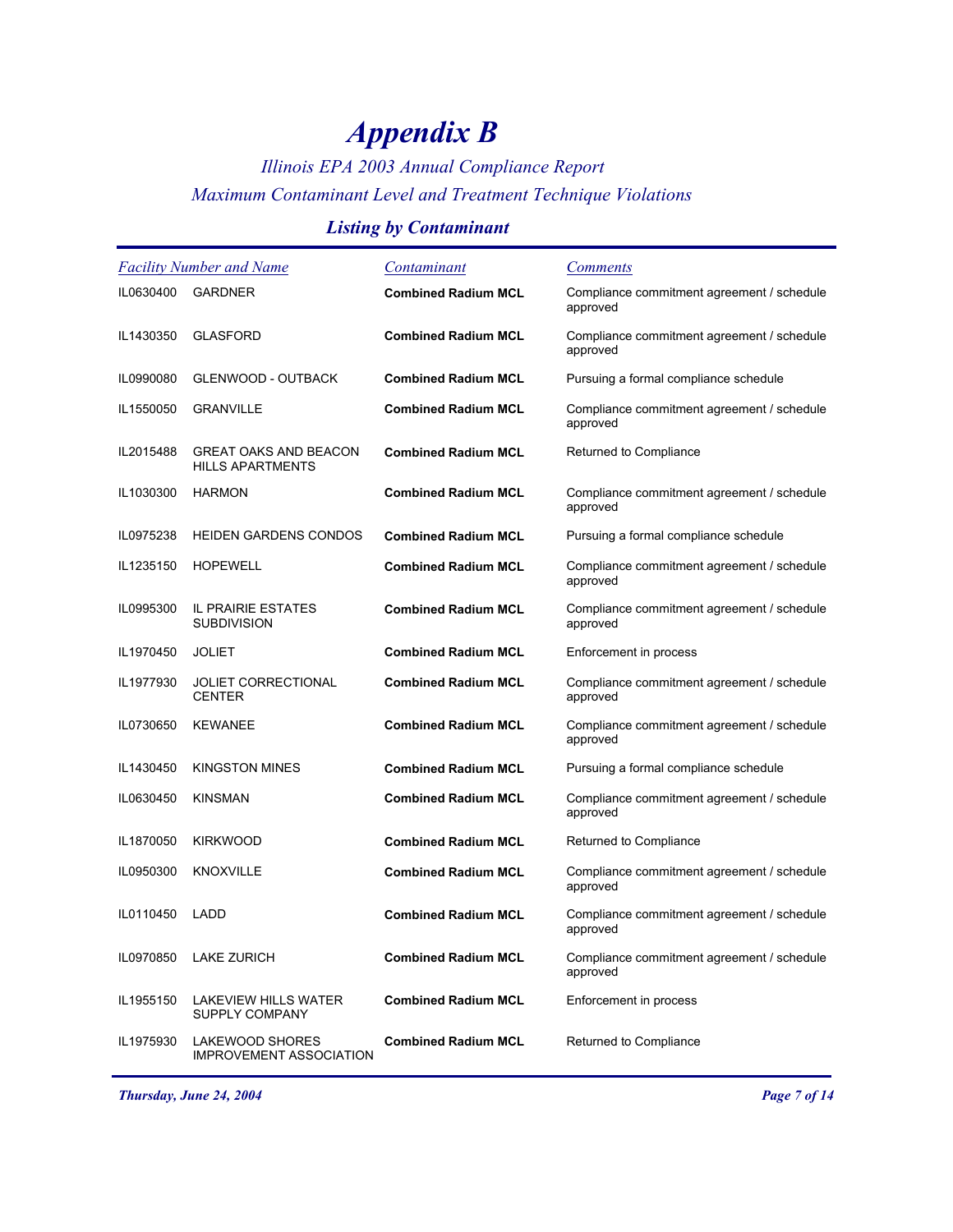## *Illinois EPA 2003 Annual Compliance Report Maximum Contaminant Level and Treatment Technique Violations*

### *Listing by Contaminant*

| <b>Facility Number and Name</b> |                                                         | <u>Contaminant</u>         | <b>Comments</b>                                        |
|---------------------------------|---------------------------------------------------------|----------------------------|--------------------------------------------------------|
| IL1870100                       | <b>LITTLE YORK</b>                                      | <b>Combined Radium MCL</b> | Compliance commitment agreement / schedule<br>approved |
| IL0990450                       | LOSTANT                                                 | <b>Combined Radium MCL</b> | Compliance commitment agreement / schedule<br>approved |
| IL2010150                       | <b>LOVES PARK</b>                                       | <b>Combined Radium MCL</b> | Compliance commitment agreement / schedule<br>approved |
| IL0995336                       | LYNNWOOD WATER<br><b>CORPORATION</b>                    | <b>Combined Radium MCL</b> | Compliance commitment agreement / schedule<br>approved |
| IL0890500                       | <b>MAPLE PARK</b>                                       | <b>Combined Radium MCL</b> | Compliance commitment agreement / schedule<br>approved |
| IL1430500                       | <b>MAPLETON</b>                                         | <b>Combined Radium MCL</b> | Returned to Compliance                                 |
| IL0895285                       | <b>MARGARETS HI-ACRE MHP</b>                            | <b>Combined Radium MCL</b> | Compliance commitment agreement / schedule<br>approved |
| IL1550250                       | <b>MARK</b>                                             | <b>Combined Radium MCL</b> | Compliance commitment agreement / schedule<br>approved |
| IL0990110                       | <b>MARSEILLES SOUTH</b>                                 | <b>Combined Radium MCL</b> | Pursuing a formal compliance schedule                  |
| IL0990550                       | <b>MENDOTA</b>                                          | <b>Combined Radium MCL</b> | Pursuing a formal compliance schedule                  |
| IL0890120                       | <b>MILL CREEK WATER</b><br><b>RECLAIMATION DISTRICT</b> | <b>Combined Radium MCL</b> | Returned to Compliance                                 |
| IL1870150                       | <b>MONMOUTH</b>                                         | <b>Combined Radium MCL</b> | Compliance commitment agreement / schedule<br>approved |
| IL0895319                       | <b>MOOSEHEART</b>                                       | <b>Combined Radium MCL</b> | Compliance commitment agreement / schedule<br>approved |
| IL0935140                       | <b>MORGAN CREEK</b>                                     | <b>Combined Radium MCL</b> | Compliance commitment agreement / schedule<br>approved |
| IL0990600                       | <b>NAPLATE</b>                                          | <b>Combined Radium MCL</b> | Enforcement in process                                 |
| IL0110700                       | <b>NEPONSET</b>                                         | <b>Combined Radium MCL</b> | Compliance commitment agreement / schedule<br>approved |
| IL0890600                       | NORTH AURORA                                            | <b>Combined Radium MCL</b> | Pursuing a formal compliance schedule                  |
| IL1550010                       | OAK PARK ESTATES                                        | <b>Combined Radium MCL</b> | <b>Purchase Water</b>                                  |
| IL0930150                       | <b>OSWEGO</b>                                           | <b>Combined Radium MCL</b> | Compliance commitment agreement / schedule<br>approved |
| IL0990800                       | <b>OTTAWA</b>                                           | <b>Combined Radium MCL</b> | Returned to Compliance                                 |
|                                 |                                                         |                            |                                                        |

*Thursday, June 24, 2004 Page 8 of 14*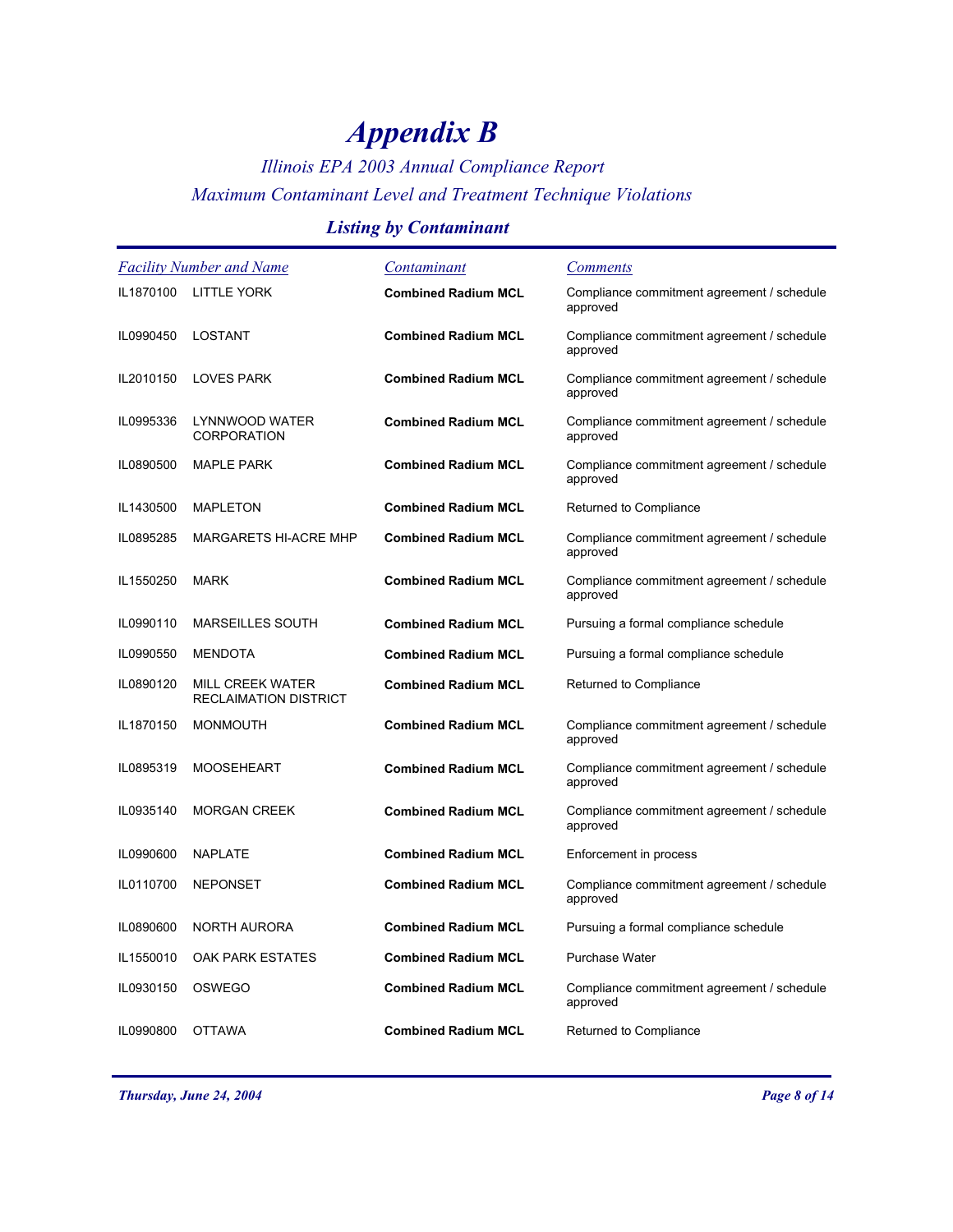## *Illinois EPA 2003 Annual Compliance Report Maximum Contaminant Level and Treatment Technique Violations*

### *Listing by Contaminant*

| <b>Facility Number and Name</b> |                                                           | Contaminant                | <i>Comments</i>                                        |
|---------------------------------|-----------------------------------------------------------|----------------------------|--------------------------------------------------------|
| IL1570350                       | <b>PERCY</b>                                              | <b>Combined Radium MCL</b> | Compliance commitment agreement / schedule<br>approved |
| IL1970800                       | PLAINFIELD                                                | <b>Combined Radium MCL</b> | Returned to Compliance                                 |
| IL0630060                       | <b>PRAIRIE OAKS ESTS</b><br><b>HOMEOWNERS ASSN</b>        | <b>Combined Radium MCL</b> | Enforcement in process                                 |
| IL0970320                       | <b>PROMONTORY POINTE</b><br><b>HOMEOWNERS ASSOCIATION</b> | <b>Combined Radium MCL</b> | Compliance commitment agreement / schedule<br>approved |
| IL0312530                       | <b>PROSPECT HEIGHTS</b>                                   | <b>Combined Radium MCL</b> | Returned to Compliance                                 |
| IL0990900                       | RANSOM                                                    | <b>Combined Radium MCL</b> | Pursuing a formal compliance schedule                  |
| IL0710350                       | <b>RARITAN</b>                                            | <b>Combined Radium MCL</b> | Returned to Compliance                                 |
| IL0914780                       | <b>REDDICK</b>                                            | <b>Combined Radium MCL</b> | Compliance commitment agreement / schedule<br>approved |
| IL0995400                       | RETZ ADDN IMPROVEMENT<br><b>ASSOCIATION</b>               | <b>Combined Radium MCL</b> | Returned to Compliance                                 |
| IL1970850                       | <b>ROCKDALE</b>                                           | <b>Combined Radium MCL</b> | Compliance commitment agreement / schedule<br>approved |
| IL1970900                       | <b>ROMEOVILLE</b>                                         | <b>Combined Radium MCL</b> | Enforcement in process                                 |
| IL0970170                       | ROYAL MELBOURNE<br><b>HOMEOWNERS ASN</b>                  | <b>Combined Radium MCL</b> | Pursuing a formal compliance schedule                  |
| IL0635225                       | SHADY OAKS MHP                                            | <b>Combined Radium MCL</b> | Pursuing a formal compliance schedule                  |
| IL0890040                       | SILVER GLEN ESTS                                          | <b>Combined Radium MCL</b> | Compliance commitment agreement / schedule<br>approved |
| IL0630650                       | <b>SOUTH WILMINGTON</b>                                   | <b>Combined Radium MCL</b> | Compliance commitment agreement / schedule<br>approved |
| IL0111000                       | <b>SPRING VALLEY</b>                                      | <b>Combined Radium MCL</b> | Pursuing a formal compliance schedule                  |
| IL1550300                       | <b>STANDARD</b>                                           | <b>Combined Radium MCL</b> | Compliance commitment agreement / schedule<br>approved |
| IL1977910                       | STATEVILLE CORRECTIONAL<br><b>CENTER</b>                  | <b>Combined Radium MCL</b> | Returned to Compliance                                 |
| IL1570650                       | <b>STEELEVILLE</b>                                        | <b>Combined Radium MCL</b> | Compliance commitment agreement / schedule<br>approved |
| IL0890850                       | <b>SUGAR GROVE</b>                                        | <b>Combined Radium MCL</b> | Returned to Compliance                                 |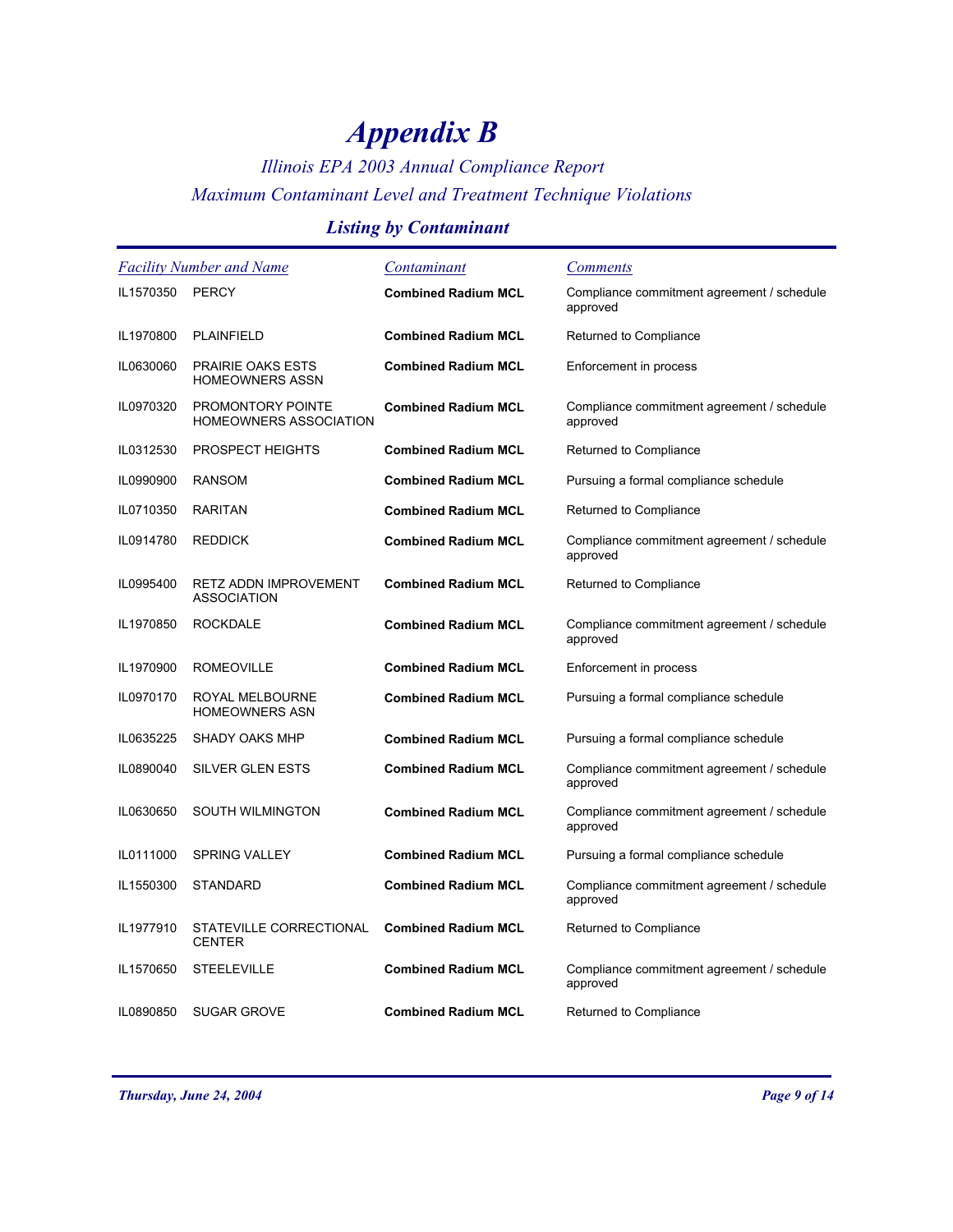## *Illinois EPA 2003 Annual Compliance Report Maximum Contaminant Level and Treatment Technique Violations*

### *Listing by Contaminant*

| <b>Facility Number and Name</b> |                                               | Contaminant                | <b>Comments</b>                                        |
|---------------------------------|-----------------------------------------------|----------------------------|--------------------------------------------------------|
| IL0310080                       | <b>SUNSET MHP</b>                             | <b>Combined Radium MCL</b> | Compliance commitment agreement / schedule<br>approved |
| IL0370550                       | <b>SYCAMORE</b>                               | <b>Combined Radium MCL</b> | Compliance commitment agreement / schedule<br>approved |
| IL0970310                       | THE PRESERVE AT LONG<br><b>GROVE</b>          | <b>Combined Radium MCL</b> | Compliance commitment agreement / schedule<br>approved |
| IL0317765                       | <b>TOUHY MHP</b>                              | <b>Combined Radium MCL</b> | Compliance commitment agreement / schedule<br>approved |
| IL2015160                       | UTL INC-COVENTRY CREEK<br><b>SUBDIVISION</b>  | <b>Combined Radium MCL</b> | Pursuing a formal compliance schedule                  |
| IL1310450                       | <b>VIOLA</b>                                  | <b>Combined Radium MCL</b> | Compliance commitment agreement / schedule<br>approved |
| IL0890110                       | WASCO SD                                      | <b>Combined Radium MCL</b> | Compliance commitment agreement / schedule<br>approved |
| IL0430900                       | <b>WEST CHICAGO</b>                           | <b>Combined Radium MCL</b> | Compliance commitment agreement / schedule<br>approved |
| IL0977370                       | <b>WEST SHORE PARK</b><br><b>SUBDIVISION</b>  | <b>Combined Radium MCL</b> | Compliance commitment agreement / schedule<br>approved |
| IL0970220                       | <b>WHISPERING LAKES WATER</b><br>SYSTEM, INC. | <b>Combined Radium MCL</b> | Returned to Compliance                                 |
| IL0990060                       | <b>WHISPERING PINES MHP</b>                   | <b>Combined Radium MCL</b> | Compliance commitment agreement / schedule<br>approved |
| IL0995425                       | <b>WILDLIFE MHP</b>                           | <b>Combined Radium MCL</b> | Compliance commitment agreement / schedule<br>approved |
| IL0990030                       | <b>WOODSMOKE RANCH</b><br><b>ASSOCIATION</b>  | <b>Combined Radium MCL</b> | Compliance commitment agreement / schedule<br>approved |
| IL0970080                       | <b>WYNSTONE WATER</b><br><b>COMPANY</b>       | <b>Combined Radium MCL</b> | Compliance commitment agreement / schedule<br>approved |
| IL0930250                       | <b>YORKVILLE</b>                              | <b>Combined Radium MCL</b> | Compliance commitment agreement / schedule<br>approved |
| IL1874000                       | <b>ALEXIS</b>                                 | <b>Gross Alpha MCL</b>     | Returned to Compliance                                 |
| IL0894130                       | <b>BATAVIA</b>                                | <b>Gross Alpha MCL</b>     | Compliance commitment agreement / schedule<br>approved |
| IL0710050                       | <b>BIGGSVILLE</b>                             | <b>Gross Alpha MCL</b>     | Compliance commitment agreement / schedule<br>approved |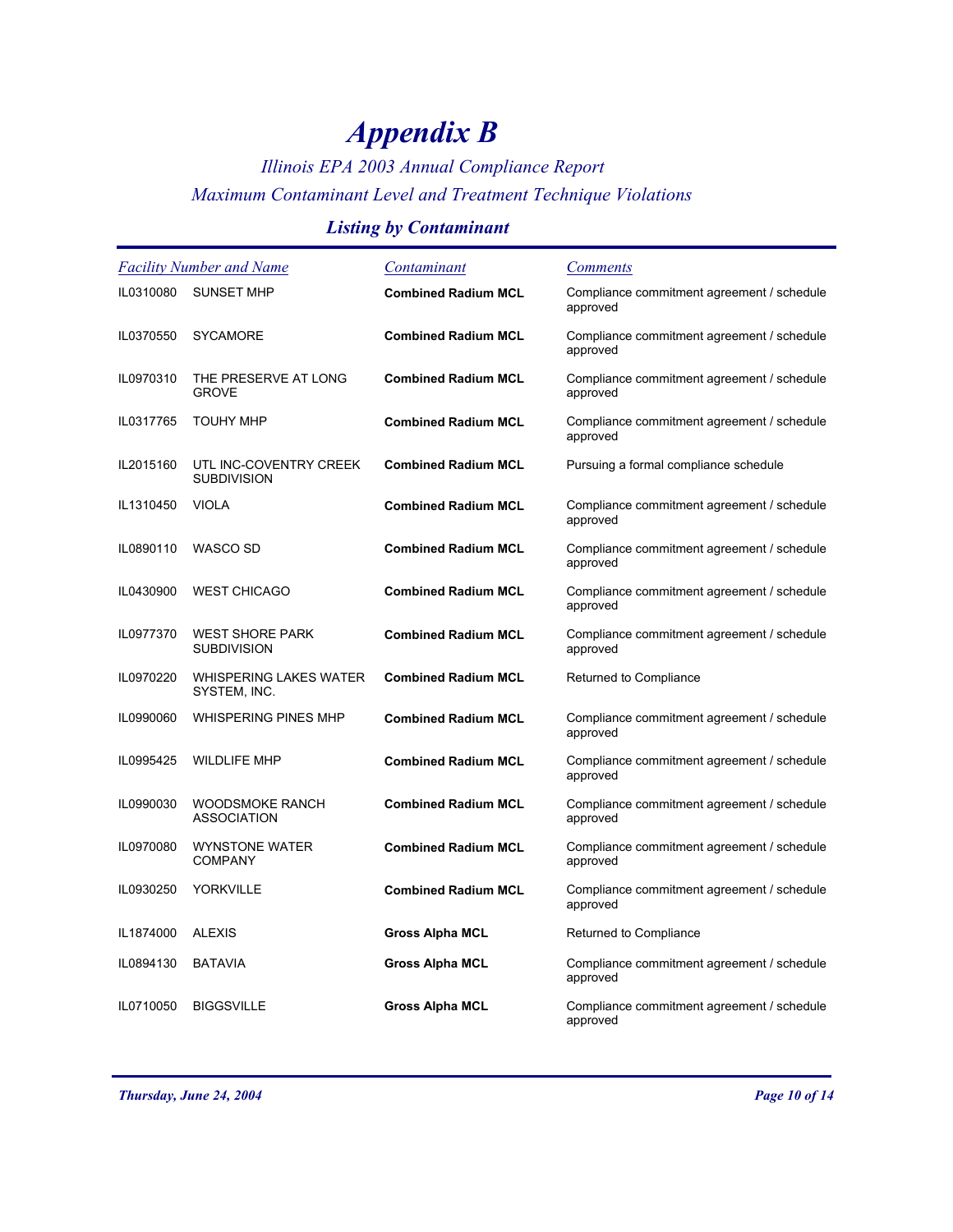## *Illinois EPA 2003 Annual Compliance Report Maximum Contaminant Level and Treatment Technique Violations*

### *Listing by Contaminant*

| Facility Number and Name |                                               | Contaminant            | <b>Comments</b>                                        |
|--------------------------|-----------------------------------------------|------------------------|--------------------------------------------------------|
| IL1750050                | <b>BRADFORD</b>                               | <b>Gross Alpha MCL</b> | Compliance commitment agreement / schedule<br>approved |
| IL1430150                | <b>BRIMFIELD</b>                              | <b>Gross Alpha MCL</b> | Returned to Compliance                                 |
| IL0570200                | <b>BRYANT</b>                                 | <b>Gross Alpha MCL</b> | Compliance commitment agreement / schedule<br>approved |
| IL0110150                | <b>BUREAU JUNCTION</b>                        | <b>Gross Alpha MCL</b> | Compliance commitment agreement / schedule<br>approved |
| IL1090150                | <b>BUSHNELL</b>                               | <b>Gross Alpha MCL</b> | Compliance commitment agreement / schedule<br>approved |
| IL0730300                | <b>CAMBRIDGE</b>                              | <b>Gross Alpha MCL</b> | Compliance commitment agreement / schedule<br>approved |
| IL0630100                | <b>CARBON HILL</b>                            | <b>Gross Alpha MCL</b> | Returned to Compliance                                 |
| IL1970070                | <b>CHANNAHON EAST</b>                         | <b>Gross Alpha MCL</b> | <b>Purchase Water</b>                                  |
| IL1090200                | <b>COLCHESTER</b>                             | <b>Gross Alpha MCL</b> | Compliance commitment agreement / schedule<br>approved |
| IL0370051                | <b>CORTLAND</b>                               | <b>Gross Alpha MCL</b> | Compliance commitment agreement / schedule<br>approved |
| IL1435150                | EDELSTEIN WATER COOP                          | <b>Gross Alpha MCL</b> | Compliance commitment agreement / schedule<br>approved |
| IL0890300                | <b>ELBURN</b>                                 | <b>Gross Alpha MCL</b> | Compliance commitment agreement / schedule<br>approved |
| IL0975736                | ELM OAK MUTUAL WATER<br><b>SYSTEM</b>         | <b>Gross Alpha MCL</b> | Enforcement in process                                 |
| IL0570500                | <b>FARMINGTON</b>                             | <b>Gross Alpha MCL</b> | Compliance commitment agreement / schedule<br>approved |
| IL0995150                | FIELDS HILL IMPROVEMENT<br><b>ASSOCIATION</b> | <b>Gross Alpha MCL</b> | Returned to Compliance                                 |
| IL0310110                | <b>FRANCISCAN SISTERS OF</b><br><b>CHICGO</b> | <b>Gross Alpha MCL</b> | Returned to Compliance                                 |
| IL0730450                | <b>GALVA</b>                                  | <b>Gross Alpha MCL</b> | Compliance commitment agreement / schedule<br>approved |
| IL0630400                | <b>GARDNER</b>                                | <b>Gross Alpha MCL</b> | Compliance commitment agreement / schedule<br>approved |
| IL1430350                | <b>GLASFORD</b>                               | <b>Gross Alpha MCL</b> | Compliance commitment agreement / schedule<br>approved |

*Thursday, June 24, 2004 Page 11 of 14*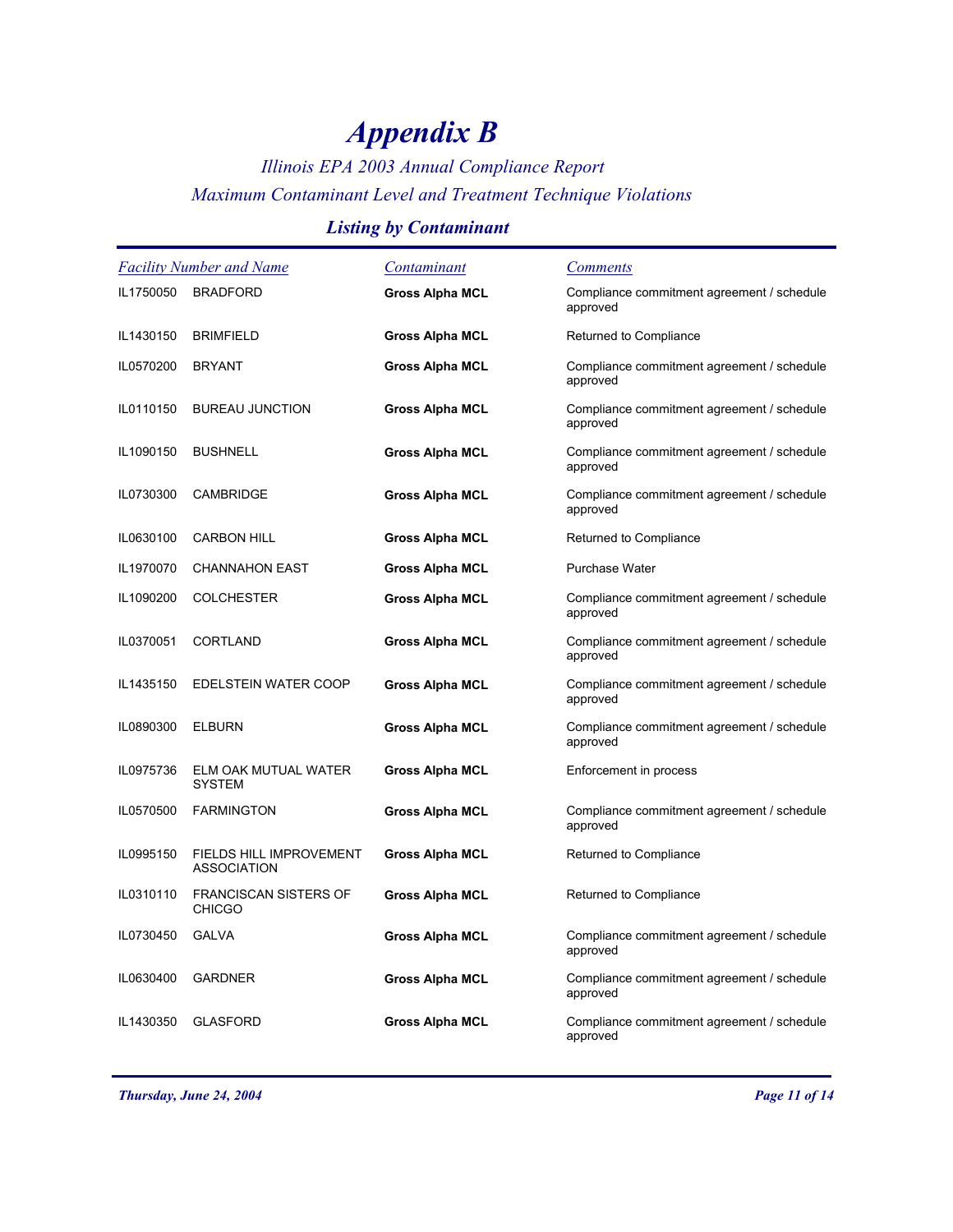## *Illinois EPA 2003 Annual Compliance Report Maximum Contaminant Level and Treatment Technique Violations*

### *Listing by Contaminant*

| <b>Facility Number and Name</b> |                                                          | Contaminant            | <b>Comments</b>                                        |
|---------------------------------|----------------------------------------------------------|------------------------|--------------------------------------------------------|
| IL1550050                       | <b>GRANVILLE</b>                                         | <b>Gross Alpha MCL</b> | Compliance commitment agreement / schedule<br>approved |
| IL0975238                       | <b>HEIDEN GARDENS CONDOS</b>                             | <b>Gross Alpha MCL</b> | Pursuing a formal compliance schedule                  |
| IL1235150                       | <b>HOPEWELL</b>                                          | <b>Gross Alpha MCL</b> | Compliance commitment agreement / schedule<br>approved |
| IL1970450                       | <b>JOLIET</b>                                            | <b>Gross Alpha MCL</b> | Enforcement in process                                 |
| IL1977930                       | <b>JOLIET CORRECTIONAL</b><br><b>CENTER</b>              | <b>Gross Alpha MCL</b> | Compliance commitment agreement / schedule<br>approved |
| IL0730650                       | <b>KEWANEE</b>                                           | <b>Gross Alpha MCL</b> | Compliance commitment agreement / schedule<br>approved |
| IL1430450                       | <b>KINGSTON MINES</b>                                    | <b>Gross Alpha MCL</b> | Pursuing a formal compliance schedule                  |
| IL0950300                       | <b>KNOXVILLE</b>                                         | <b>Gross Alpha MCL</b> | Compliance commitment agreement / schedule<br>approved |
| IL1975930                       | <b>LAKEWOOD SHORES</b><br><b>IMPROVEMENT ASSOCIATION</b> | <b>Gross Alpha MCL</b> | Returned to Compliance                                 |
| IL1870100                       | LITTLE YORK                                              | <b>Gross Alpha MCL</b> | Compliance commitment agreement / schedule<br>approved |
| IL0990450                       | LOSTANT                                                  | <b>Gross Alpha MCL</b> | Compliance commitment agreement / schedule<br>approved |
| IL1430500                       | <b>MAPLETON</b>                                          | <b>Gross Alpha MCL</b> | Returned to Compliance                                 |
| IL1550250                       | <b>MARK</b>                                              | <b>Gross Alpha MCL</b> | Compliance commitment agreement / schedule<br>approved |
| IL1870150                       | <b>MONMOUTH</b>                                          | <b>Gross Alpha MCL</b> | Compliance commitment agreement / schedule<br>approved |
| IL0110700                       | <b>NEPONSET</b>                                          | <b>Gross Alpha MCL</b> | Compliance commitment agreement / schedule<br>approved |
| IL1550010                       | <b>OAK PARK ESTATES</b>                                  | <b>Gross Alpha MCL</b> | Purchase Water                                         |
| IL0930150                       | <b>OSWEGO</b>                                            | <b>Gross Alpha MCL</b> | Compliance commitment agreement / schedule<br>approved |
| IL0990800                       | <b>OTTAWA</b>                                            | <b>Gross Alpha MCL</b> | Returned to Compliance                                 |
| IL0630060                       | PRAIRIE OAKS ESTS<br><b>HOMEOWNERS ASSN</b>              | <b>Gross Alpha MCL</b> | Enforcement in process                                 |
| IL0970320                       | PROMONTORY POINTE<br><b>HOMEOWNERS ASSOCIATION</b>       | <b>Gross Alpha MCL</b> | Compliance commitment agreement / schedule<br>approved |

*Thursday, June 24, 2004 Page 12 of 14*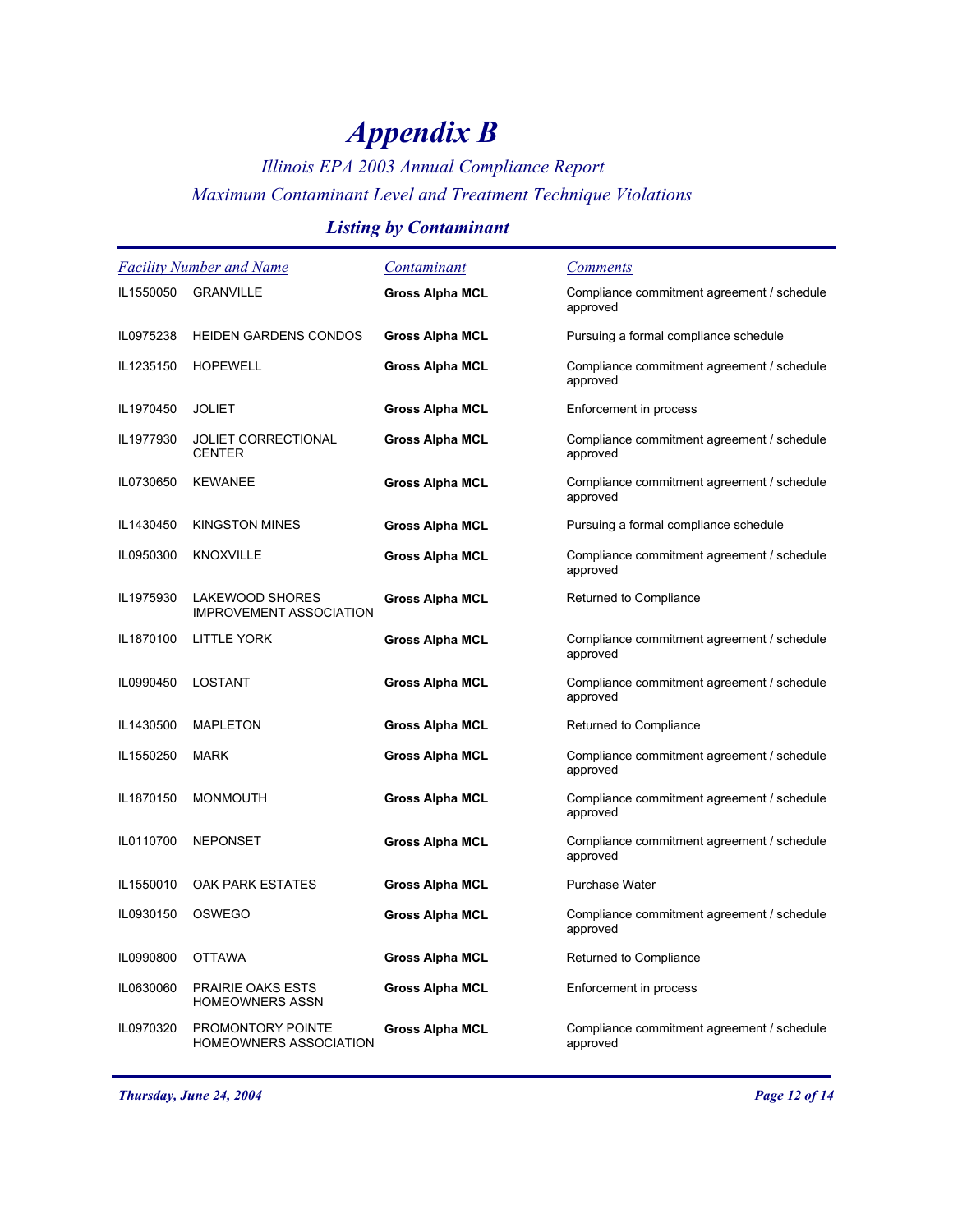### *Illinois EPA 2003 Annual Compliance Report Maximum Contaminant Level and Treatment Technique Violations*

### *Listing by Contaminant*

| Facility Number and Name |                                                    | Contaminant                                | <b>Comments</b>                                        |
|--------------------------|----------------------------------------------------|--------------------------------------------|--------------------------------------------------------|
| IL0710350                | <b>RARITAN</b>                                     | <b>Gross Alpha MCL</b>                     | Returned to Compliance                                 |
| IL0914780                | <b>REDDICK</b>                                     | <b>Gross Alpha MCL</b>                     | Compliance commitment agreement / schedule<br>approved |
| IL0995400                | <b>RETZ ADDN IMPROVEMENT</b><br><b>ASSOCIATION</b> | <b>Gross Alpha MCL</b>                     | Returned to Compliance                                 |
| IL1435490                | SANTA FE ESTATES WATER<br><b>ASSOCIATION</b>       | <b>Gross Alpha MCL</b>                     | Returned to Compliance                                 |
| IL0630650                | <b>SOUTH WILMINGTON</b>                            | <b>Gross Alpha MCL</b>                     | Compliance commitment agreement / schedule<br>approved |
| IL1550300                | <b>STANDARD</b>                                    | <b>Gross Alpha MCL</b>                     | Compliance commitment agreement / schedule<br>approved |
| IL0970310                | THE PRESERVE AT LONG<br><b>GROVE</b>               | Gross Alpha MCL                            | Compliance commitment agreement / schedule<br>approved |
| IL1310450                | <b>VIOLA</b>                                       | <b>Gross Alpha MCL</b>                     | Compliance commitment agreement / schedule<br>approved |
| IL0890110                | WASCO SD                                           | <b>Gross Alpha MCL</b>                     | Compliance commitment agreement / schedule<br>approved |
| IL0430900                | <b>WEST CHICAGO</b>                                | <b>Gross Alpha MCL</b>                     | Compliance commitment agreement / schedule<br>approved |
| IL0990060                | WHISPERING PINES MHP                               | <b>Gross Alpha MCL</b>                     | Compliance commitment agreement / schedule<br>approved |
| IL0990030                | <b>WOODSMOKE RANCH</b><br><b>ASSOCIATION</b>       | <b>Gross Alpha MCL</b>                     | Compliance commitment agreement / schedule<br>approved |
| IL0970080                | <b>WYNSTONE WATER</b><br><b>COMPANY</b>            | <b>Gross Alpha MCL</b>                     | Compliance commitment agreement / schedule<br>approved |
| IL0930250                | <b>YORKVILLE</b>                                   | <b>Gross Alpha MCL</b>                     | Compliance commitment agreement / schedule<br>approved |
| IL0775100                | KINKAID AREA WATER<br><b>SYSTEM</b>                | <b>Inadequate DBP Precursor</b><br>Removal | Returned to Compliance                                 |
| IL1995200                | LAKE OF EGYPT PWD                                  | <b>Inadequate DBP Precursor</b><br>Removal | <b>Enforcement in Progress</b>                         |
| IL1977210                | AQUA ILLINOIS-OAKVIEW                              | <b>Lead Public Education</b>               | Returned to Compliance                                 |
| IL1170500                | <b>HETTICK</b>                                     | <b>Lead Public Education</b>               | Returned to Compliance                                 |
| IL1130750                | LE ROY                                             | <b>Lead Public Education</b>               | Returned to Compliance                                 |

*Thursday, June 24, 2004 Page 13 of 14*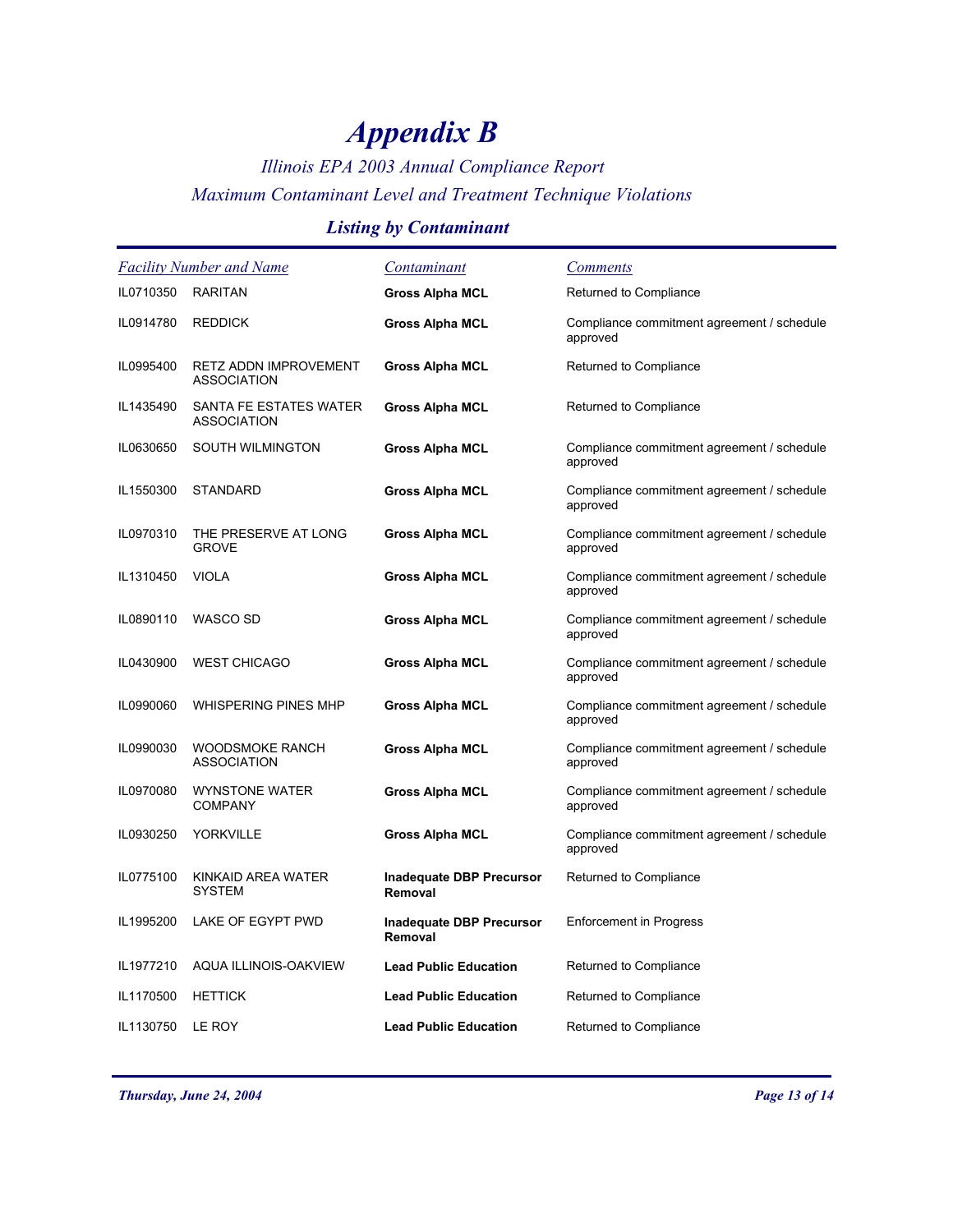## *Illinois EPA 2003 Annual Compliance Report Maximum Contaminant Level and Treatment Technique Violations*

### *Listing by Contaminant*

| <b>Facility Number and Name</b> |                                               | Contaminant                  | <i>Comments</i>        |
|---------------------------------|-----------------------------------------------|------------------------------|------------------------|
| IL0975950                       | <b>RAND ESTS SBDV</b>                         | <b>Lead Public Education</b> | Enforcement in process |
| IL0971170                       | UNIVERSITY ST MARY OF<br>THE LAKE             | <b>Lead Public Education</b> | Returned to Compliance |
| IL0975370                       | UTL INC-DEL-MAR WATER<br><b>COMPANY</b>       | <b>Lead Public Education</b> | Returned to Compliance |
| IL1115800                       | UTL INC-WALK-UP WOODS<br><b>WATER COMPANY</b> | <b>Lead Public Education</b> | Returned to Compliance |
| IL0955100                       | <b>WESTPORT WATER MUTUAL</b>                  | <b>Lead Public Education</b> | Returned to Compliance |
| IL3020552                       | <b>EDWARDS TAP</b>                            | <b>Nitrate MCL</b>           | Returned to Compliance |
| IL3114082                       | <b>FRANKS COUNTRY STORE</b>                   | <b>Nitrate MCL</b>           | Returned to Compliance |
| IL1070450                       | <b>NEW HOLLAND</b>                            | <b>Nitrate MCL</b>           | Returned to Compliance |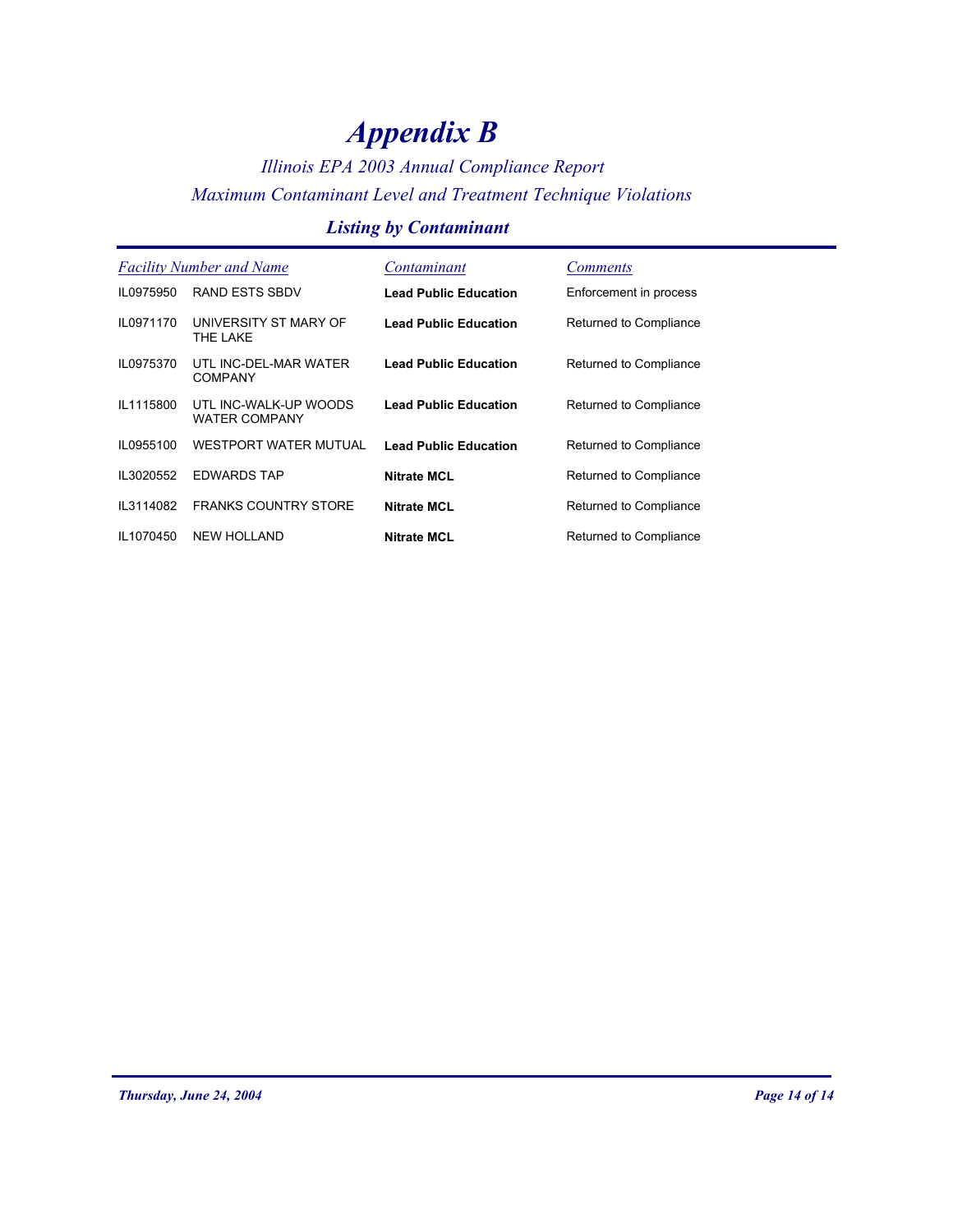The attached report identifies all public water supplies with maximum contaminant level and treatment technique violations in system name alpha order.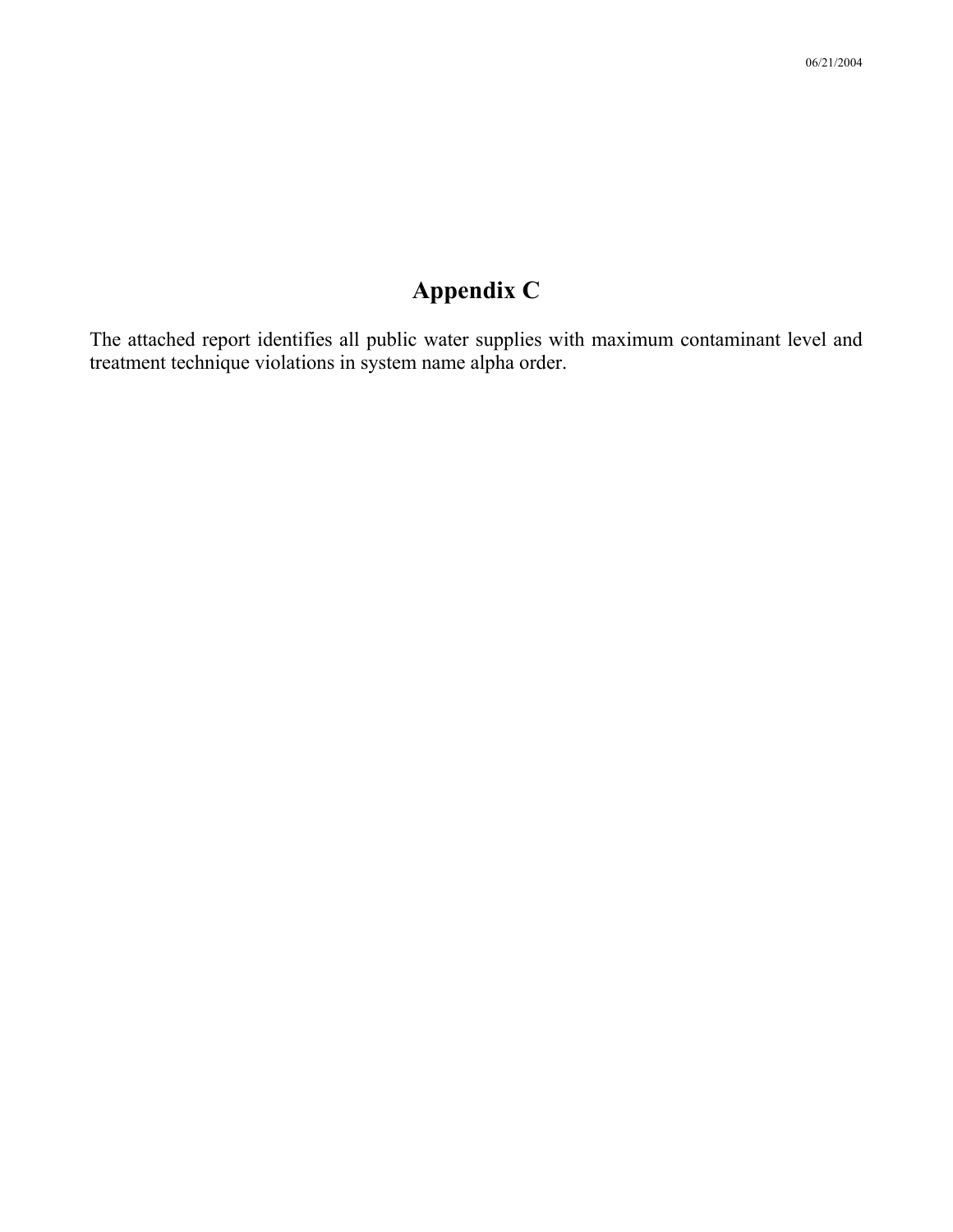### *Illinois EPA 2003 Annual Compliance Report Maximum Contaminant Level and Treatment Technique Violations*

#### *Listing by Water System*

|           | <b>Facility Number and Name</b>                        | Contaminant                  | <b>Comments</b>                                        |
|-----------|--------------------------------------------------------|------------------------------|--------------------------------------------------------|
| IL3055616 | <b>121 CLUB</b>                                        | Coliform MCL                 | Returned to Compliance                                 |
| IL1874000 | <b>ALEXIS</b>                                          | Gross Alpha MCL              | Returned to Compliance                                 |
| IL3086124 | <b>ALLENDALE CONSERVATION</b><br><b>CLUB</b>           | Coliform MCL                 | Returned to Compliance                                 |
| IL2010450 | <b>ALLIANT ENERGY-SOUTH</b><br><b>BELOIT</b>           | <b>Combined Radium MCL</b>   | Returned to Compliance                                 |
| IL0977189 | <b>ALTERNATIVE BEHAVIOR</b><br><b>TREATMENT CENTER</b> | Coliform MCL                 | Returned to Compliance                                 |
| IL0950100 | <b>ALTONA</b>                                          | Coliform MCL                 | Returned to Compliance                                 |
| IL3136531 | <b>ANCIENT OAKS-SOMMER PK</b><br><b>OFFICE</b>         | Coliform MCL                 | Returned to Compliance                                 |
| IL1977210 | <b>AQUA ILLINOIS-OAKVIEW</b>                           | <b>Lead Public Education</b> | Returned to Compliance                                 |
| IL3055392 | <b>ASCENSION LUTHERAN</b><br><b>CHURCH</b>             | Coliform MCL                 | Returned to Compliance                                 |
| IL0170100 | <b>ASHLAND</b>                                         | Atrazine MCL                 | Returned to Compliance                                 |
| IL3111963 | <b>B&amp;J'S DIXIE LANES INC</b>                       | Coliform MCL                 | Returned to Compliance                                 |
| IL0314120 | <b>BARTLETT</b>                                        | <b>Combined Radium MCL</b>   | Compliance commitment agreement / schedule<br>approved |
| IL0894130 | <b>BATAVIA</b>                                         | <b>Combined Radium MCL</b>   | Compliance commitment agreement / schedule<br>approved |
| IL0894130 | <b>BATAVIA</b>                                         | Gross Alpha MCL              | Compliance commitment agreement / schedule<br>approved |
| IL3123737 | <b>BB'S BAR &amp; GRILL</b>                            | Coliform MCL                 | Returned to Compliance                                 |
| IL0170150 | <b>BEARDSTOWN</b>                                      | Coliform MCL                 | Returned to Compliance                                 |
| IL0434140 | <b>BENSENVILLE</b>                                     | Coliform MCL                 | Returned to Compliance                                 |
| IL3111294 | <b>BERNADOTTE CAFE</b>                                 | Coliform MCL                 | Returned to Compliance                                 |
| IL0710050 | <b>BIGGSVILLE</b>                                      | Combined Radium MCL          | Compliance commitment agreement / schedule<br>approved |
| IL0710050 | <b>BIGGSVILLE</b>                                      | Gross Alpha MCL              | Compliance commitment agreement / schedule<br>approved |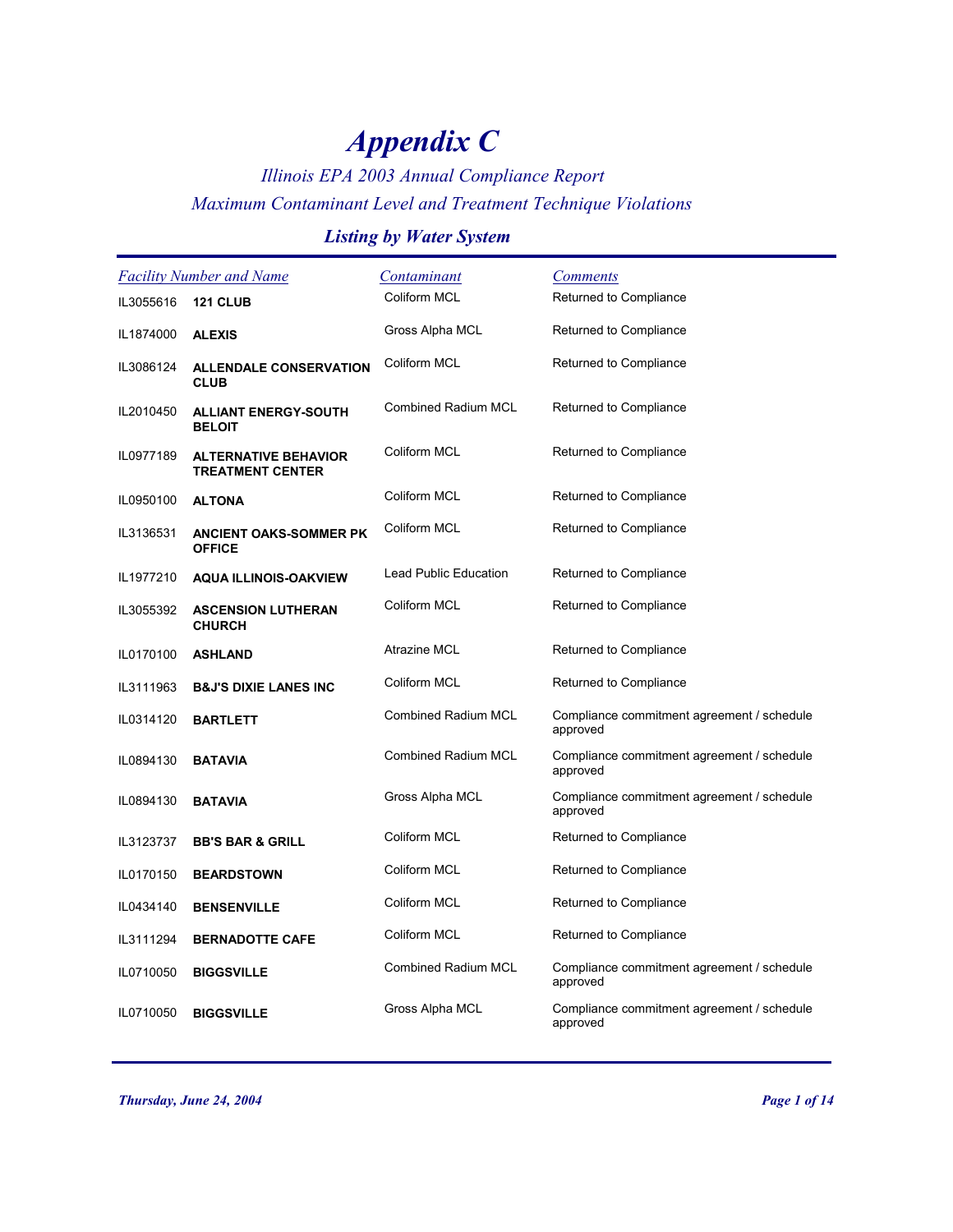## *Illinois EPA 2003 Annual Compliance Report Maximum Contaminant Level and Treatment Technique Violations*

### *Listing by Water System*

|           | <b>Facility Number and Name</b>                         | Contaminant                | <b>Comments</b>                                        |
|-----------|---------------------------------------------------------|----------------------------|--------------------------------------------------------|
| IL0810100 | <b>BLUFORD</b>                                          | Coliform MCL               | Returned to Compliance                                 |
| IL0930010 | <b>BONNIE LANE WATER</b><br><b>SUPPLY</b>               | <b>Combined Radium MCL</b> | <b>PWS</b> is Inactive                                 |
| IL0670200 | <b>BOWEN</b>                                            | Coliform MCL               | Returned to Compliance                                 |
| IL0670200 | <b>BOWEN</b>                                            | Coliform MCL (Acute)       | Returned to Compliance                                 |
| IL1750050 | <b>BRADFORD</b>                                         | <b>Combined Radium MCL</b> | Compliance commitment agreement / schedule<br>approved |
| IL1750050 | <b>BRADFORD</b>                                         | Gross Alpha MCL            | Compliance commitment agreement / schedule<br>approved |
| IL0895125 | <b>BREAZEALE MHP</b>                                    | <b>Combined Radium MCL</b> | Compliance commitment agreement / schedule<br>approved |
| IL0971060 | <b>BRIARCREST SBDV</b><br><b>HOMEOWNERS ASSOCIATION</b> | <b>Combined Radium MCL</b> | Compliance commitment agreement / schedule<br>approved |
| IL1430150 | <b>BRIMFIELD</b>                                        | Gross Alpha MCL            | Returned to Compliance                                 |
| IL0895149 | <b>BROADVIEW ACADEMY</b>                                | <b>Combined Radium MCL</b> | Compliance commitment agreement / schedule<br>approved |
| IL3001156 | <b>BROCK LAKE NUNLEY FIELD</b>                          | Coliform MCL               | Returned to Compliance                                 |
| IL0570200 | <b>BRYANT</b>                                           | <b>Combined Radium MCL</b> | Compliance commitment agreement / schedule<br>approved |
| IL0570200 | <b>BRYANT</b>                                           | Gross Alpha MCL            | Compliance commitment agreement / schedule<br>approved |
| IL0110150 | <b>BUREAU JUNCTION</b>                                  | <b>Combined Radium MCL</b> | Compliance commitment agreement / schedule<br>approved |
| IL0110150 | <b>BUREAU JUNCTION</b>                                  | Gross Alpha MCL            | Compliance commitment agreement / schedule<br>approved |
| IL0875050 | <b>BURNSIDE PWD</b>                                     | Coliform MCL               | Returned to Compliance                                 |
| IL1090150 | <b>BUSHNELL</b>                                         | Combined Radium MCL        | Compliance commitment agreement / schedule<br>approved |
| IL1090150 | <b>BUSHNELL</b>                                         | Gross Alpha MCL            | Compliance commitment agreement / schedule<br>approved |
| IL0730300 | <b>CAMBRIDGE</b>                                        | Gross Alpha MCL            | Compliance commitment agreement / schedule<br>approved |
| IL3001875 | <b>CAMP AKITA C/O MICHAEL</b><br><b>BORCA</b>           | Coliform MCL               | Returned to Compliance                                 |

*Thursday, June 24, 2004 Page 2 of 14*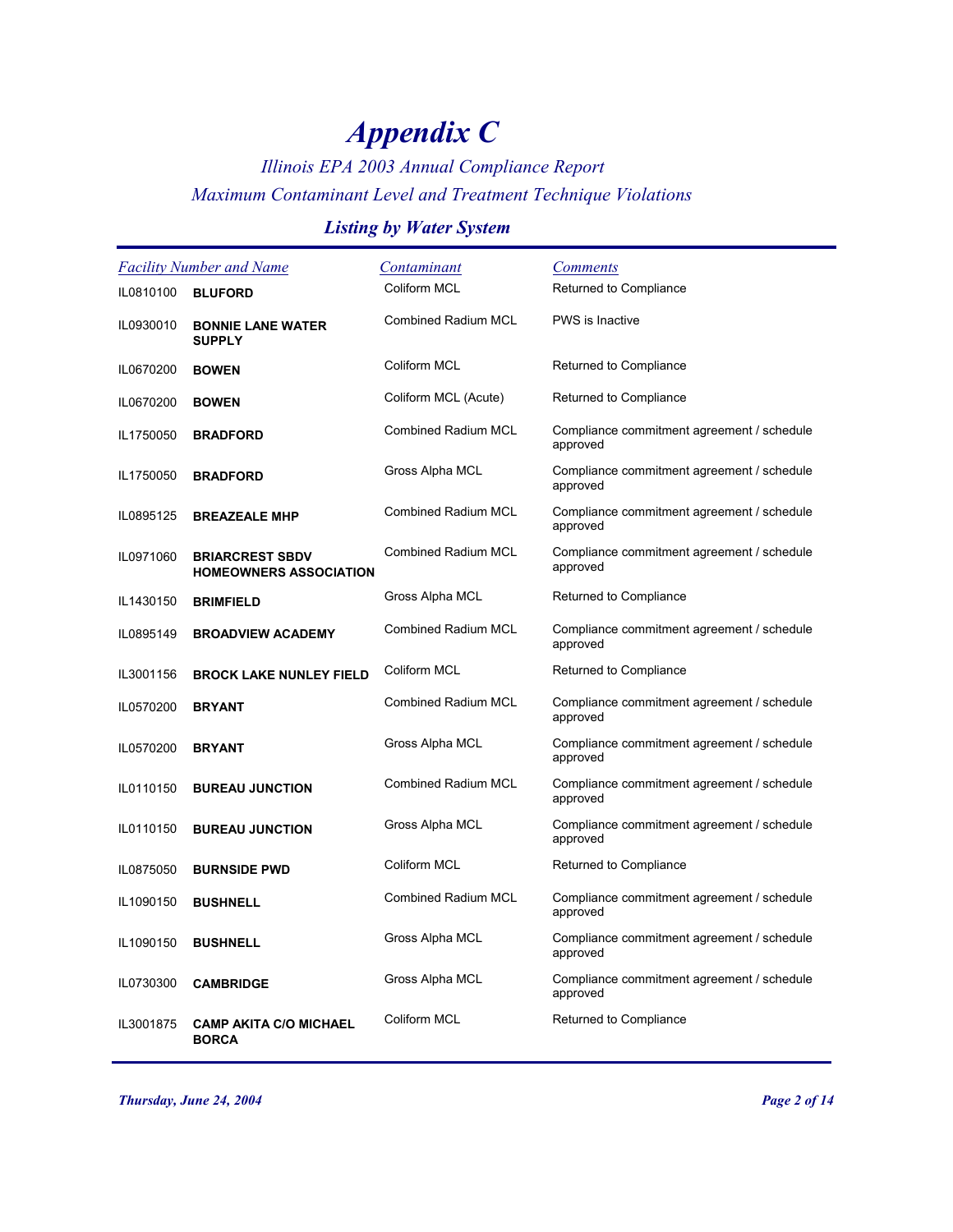## *Illinois EPA 2003 Annual Compliance Report Maximum Contaminant Level and Treatment Technique Violations*

### *Listing by Water System*

| <b>Facility Number and Name</b> |                                                                   | <u>Contaminant</u>         | <b>Comments</b>                                        |
|---------------------------------|-------------------------------------------------------------------|----------------------------|--------------------------------------------------------|
| IL3002055                       | <b>CAMP GOOD NEWS</b>                                             | Coliform MCL (Acute)       | Returned to Compliance                                 |
| IL3003210                       | <b>CAMP SAUKENAUK-CAMP</b><br><b>ILLINI</b>                       | Coliform MCL               | Returned to Compliance                                 |
| IL1610100                       | <b>CARBON CLIFF</b>                                               | Coliform MCL               | Returned to Compliance                                 |
| IL0630100                       | <b>CARBON HILL</b>                                                | Combined Radium MCL        | Returned to Compliance                                 |
| IL0630100                       | <b>CARBON HILL</b>                                                | Gross Alpha MCL            | Returned to Compliance                                 |
| IL0430200                       | <b>CAROL STREAM</b>                                               | Coliform MCL               | Returned to Compliance                                 |
| IL3076216                       | <b>CARTER LUMBER CO</b>                                           | Coliform MCL               | Returned to Compliance                                 |
| IL3002618                       | <b>CATHOLIC WAR VETERANS</b>                                      | Coliform MCL               | Returned to Compliance                                 |
| IL1970200                       | <b>CHANNAHON</b>                                                  | <b>Combined Radium MCL</b> | Pursuing a formal compliance schedule                  |
| IL1970070                       | <b>CHANNAHON EAST</b>                                             | <b>Combined Radium MCL</b> | Purchase Water                                         |
| IL1970070                       | <b>CHANNAHON EAST</b>                                             | Gross Alpha MCL            | Purchase Water                                         |
| IL1970110                       | <b>CHANNAHON-</b><br><b>WEST(HIGHLANDS</b><br><b>SUBDIVISION)</b> | <b>Combined Radium MCL</b> | <b>PWS</b> is Inactive                                 |
| IL1570100                       | <b>CHESTER</b>                                                    | Coliform MCL (Acute)       | Returned to Compliance                                 |
| IL3130500                       | <b>CHILLICOTHE REC AREA</b><br>CAMP#2                             | Coliform MCL               | Returned to Compliance                                 |
| IL3123802                       | <b>CHUBBY'S CORNER</b>                                            | Coliform MCL               | Returned to Compliance                                 |
| IL3123653                       | <b>CITY LIMITS INN</b>                                            | Coliform MCL               | Returned to Compliance                                 |
| IL1090200                       | <b>COLCHESTER</b>                                                 | <b>Combined Radium MCL</b> | Compliance commitment agreement / schedule<br>approved |
| IL1090200                       | <b>COLCHESTER</b>                                                 | Gross Alpha MCL            | Compliance commitment agreement / schedule<br>approved |
| IL1635030                       | <b>COMMONFIELDS OF</b><br><b>CAHOKIA PWD</b>                      | <b>Coliform MCL</b>        | Returned to Compliance                                 |
| IL3129874                       | <b>CORNERSTONE FARMS-</b><br><b>WEST WELL</b>                     | Coliform MCL               | Returned to Compliance                                 |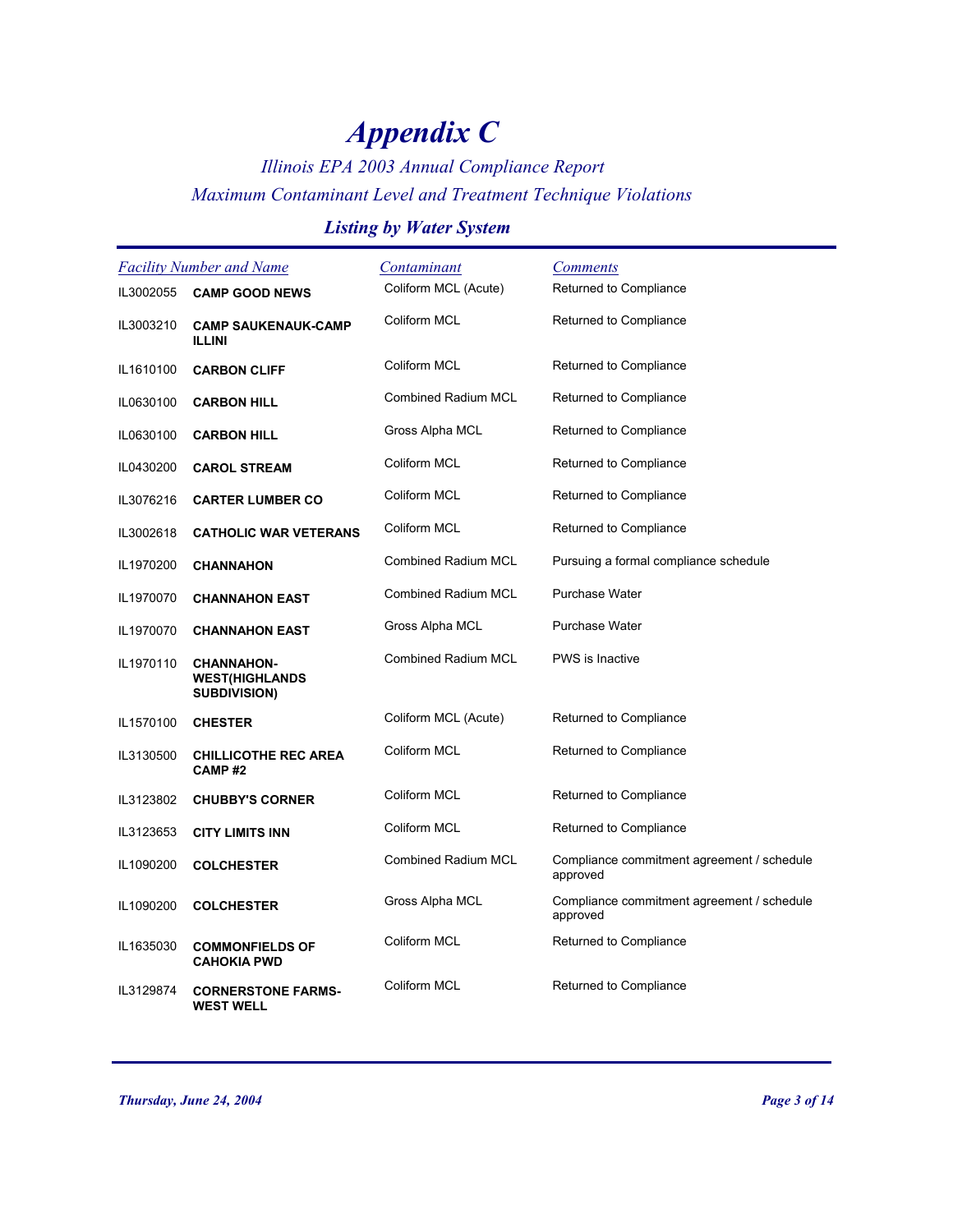## *Illinois EPA 2003 Annual Compliance Report Maximum Contaminant Level and Treatment Technique Violations*

### *Listing by Water System*

| <b>Facility Number and Name</b> |                                                      | Contaminant                | <b>Comments</b>                                        |
|---------------------------------|------------------------------------------------------|----------------------------|--------------------------------------------------------|
| IL0370051                       | <b>CORTLAND</b>                                      | <b>Combined Radium MCL</b> | Compliance commitment agreement / schedule<br>approved |
| IL0370051                       | <b>CORTLAND</b>                                      | Gross Alpha MCL            | Compliance commitment agreement / schedule<br>approved |
| IL0375125                       | <b>CORTLAND CORNERS MHP</b>                          | <b>Combined Radium MCL</b> | Compliance commitment agreement / schedule<br>approved |
| IL1955135                       | <b>COUNTRY ACRES MHP</b>                             | Coliform MCL               | Returned to Compliance                                 |
| IL0995365                       | <b>COUNTRY ACRES MHP</b>                             | <b>Combined Radium MCL</b> | Compliance commitment agreement / schedule<br>approved |
| IL0975250                       | <b>COUNTRYSIDE MANOR</b><br><b>SUBDIVISION</b>       | <b>Combined Radium MCL</b> | Compliance commitment agreement / schedule<br>approved |
| IL0915265                       | <b>COUNTRYSIDE MOBILE</b><br><b>HOME ESTATES MHP</b> | Coliform MCL               | Returned to Compliance                                 |
| IL1975105                       | <b>CRISWELL COURT MHP</b>                            | Coliform MCL               | Returned to Compliance                                 |
| IL1135150                       | <b>CROPSEY COMMUNITY</b><br><b>WATER</b>             | Coliform MCL               | Returned to Compliance                                 |
| IL3123612                       | <b>D BAR</b>                                         | Coliform MCL               | Returned to Compliance                                 |
| IL0110300                       | <b>DE PUE</b>                                        | <b>Combined Radium MCL</b> | Compliance commitment agreement / schedule<br>approved |
| IL0317775                       | <b>DES PLAINES MHP</b>                               | <b>Combined Radium MCL</b> | Returned to Compliance                                 |
| IL0630250                       | <b>DIAMOND</b>                                       | <b>Combined Radium MCL</b> | Returned to Compliance                                 |
| IL3115048                       | <b>DINGER'S TAP</b>                                  | Coliform MCL (Acute)       | Returned to Compliance                                 |
| IL1030200                       | <b>DIXON</b>                                         | <b>Combined Radium MCL</b> | Compliance commitment agreement / schedule<br>approved |
| IL1035500                       | <b>DIXON CORRECTIONAL</b><br><b>CENTER</b>           | <b>Combined Radium MCL</b> | Compliance commitment agreement / schedule<br>approved |
| IL1435150                       | <b>EDELSTEIN WATER COOP</b>                          | Coliform MCL               | Returned to Compliance                                 |
| IL1435150                       | <b>EDELSTEIN WATER COOP</b>                          | <b>Combined Radium MCL</b> | Compliance commitment agreement / schedule<br>approved |
| IL1435150                       | <b>EDELSTEIN WATER COOP</b>                          | Gross Alpha MCL            | Compliance commitment agreement / schedule<br>approved |
| IL3020552                       | <b>EDWARDS TAP</b>                                   | <b>Nitrate MCL</b>         | Returned to Compliance                                 |

*Thursday, June 24, 2004 Page 4 of 14*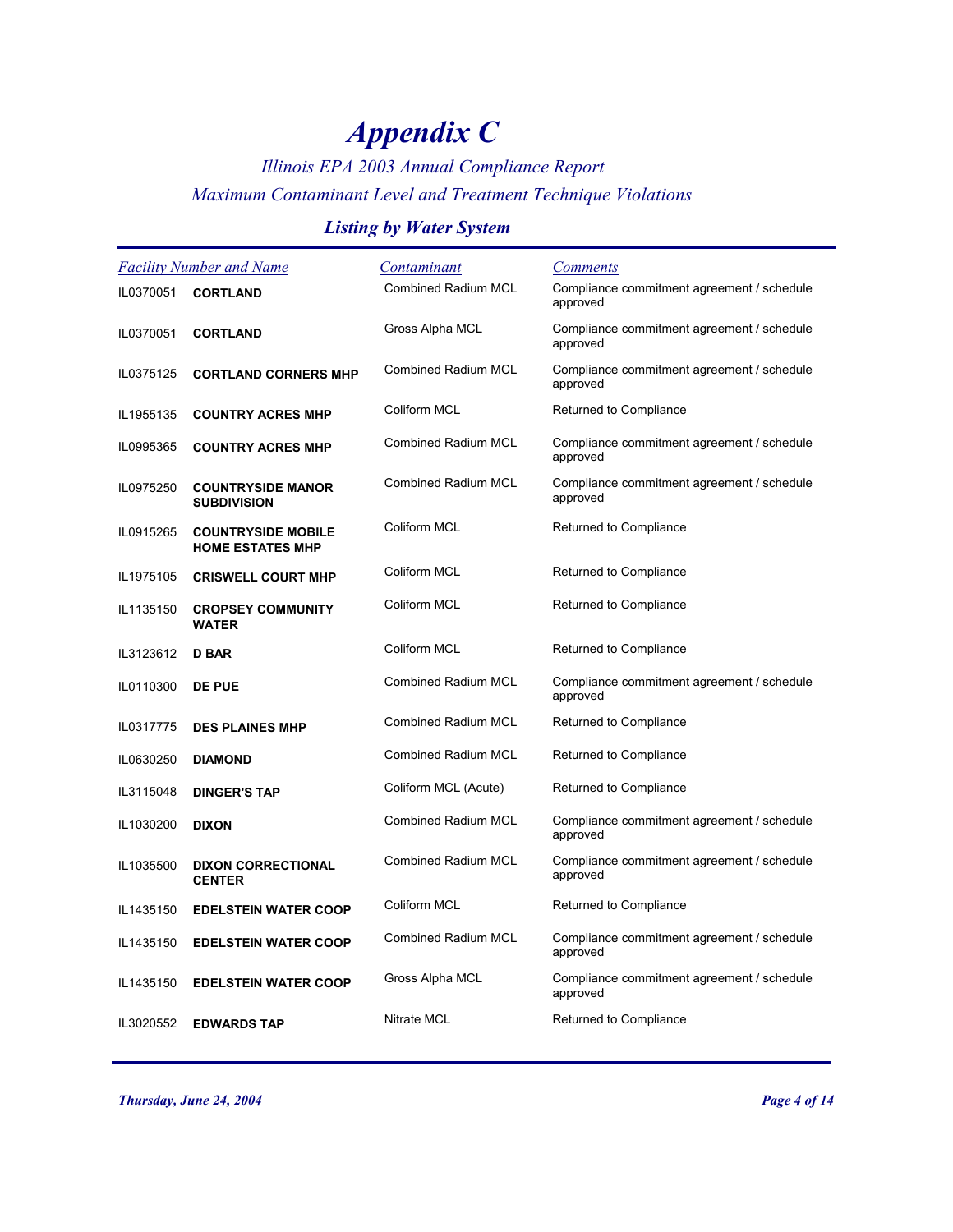## *Illinois EPA 2003 Annual Compliance Report Maximum Contaminant Level and Treatment Technique Violations*

### *Listing by Water System*

| <b>Facility Number and Name</b> |                                                      | Contaminant                | <b>Comments</b>                                        |
|---------------------------------|------------------------------------------------------|----------------------------|--------------------------------------------------------|
| IL0890300                       | <b>ELBURN</b>                                        | <b>Combined Radium MCL</b> | Compliance commitment agreement / schedule<br>approved |
| IL0890300                       | <b>ELBURN</b>                                        | Gross Alpha MCL            | Compliance commitment agreement / schedule<br>approved |
| IL1070150                       | <b>ELKHART</b>                                       | Coliform MCL               | Returned to Compliance                                 |
| IL0975736                       | <b>ELM OAK MUTUAL WATER</b><br><b>SYSTEM</b>         | <b>Combined Radium MCL</b> | Enforcement in process                                 |
| IL0975736                       | <b>ELM OAK MUTUAL WATER</b><br><b>SYSTEM</b>         | Gross Alpha MCL            | Enforcement in process                                 |
| IL1095200                       | <b>EMMETT UTILITIES, INC.</b>                        | Coliform MCL               | Returned to Compliance                                 |
| IL1615350                       | <b>FAIRACRES ASSOCIATION</b>                         | Coliform MCL               | Returned to Compliance                                 |
| IL0570500                       | <b>FARMINGTON</b>                                    | <b>Combined Radium MCL</b> | Compliance commitment agreement / schedule<br>approved |
| IL0570500                       | <b>FARMINGTON</b>                                    | Gross Alpha MCL            | Compliance commitment agreement / schedule<br>approved |
| IL0995150                       | <b>FIELDS HILL IMPROVEMENT</b><br><b>ASSOCIATION</b> | <b>Combined Radium MCL</b> | Returned to Compliance                                 |
| IL0995150                       | <b>FIELDS HILL IMPROVEMENT</b><br><b>ASSOCIATION</b> | Gross Alpha MCL            | Returned to Compliance                                 |
| IL0971050                       | <b>FIELDS OF LONG GROVE</b>                          | <b>Combined Radium MCL</b> | Compliance commitment agreement / schedule<br>approved |
| IL0995110                       | <b>FOUR LAKES SUBDIVISION</b>                        | <b>Combined Radium MCL</b> | Enforcement in process                                 |
| IL0310110                       | <b>FRANCISCAN SISTERS OF</b><br><b>CHICGO</b>        | <b>Combined Radium MCL</b> | Returned to Compliance                                 |
| IL0310110                       | <b>FRANCISCAN SISTERS OF</b><br><b>CHICGO</b>        | Gross Alpha MCL            | Returned to Compliance                                 |
| IL3114082                       | <b>FRANKS COUNTRY STORE</b>                          | Nitrate MCL                | Returned to Compliance                                 |
| IL3067785                       | <b>FRANS ON SEVENTEEN</b>                            | Coliform MCL (Acute)       | Returned to Compliance                                 |
| IL1275050                       | <b>FT MASSAC PWD</b>                                 | Coliform MCL (Acute)       | Returned to Compliance                                 |
| IL0595100                       | <b>GALLATIN-WHITE WATER</b><br><b>DISTRICT</b>       | Coliform MCL               | Returned to Compliance                                 |

*Thursday, June 24, 2004 Page 5 of 14*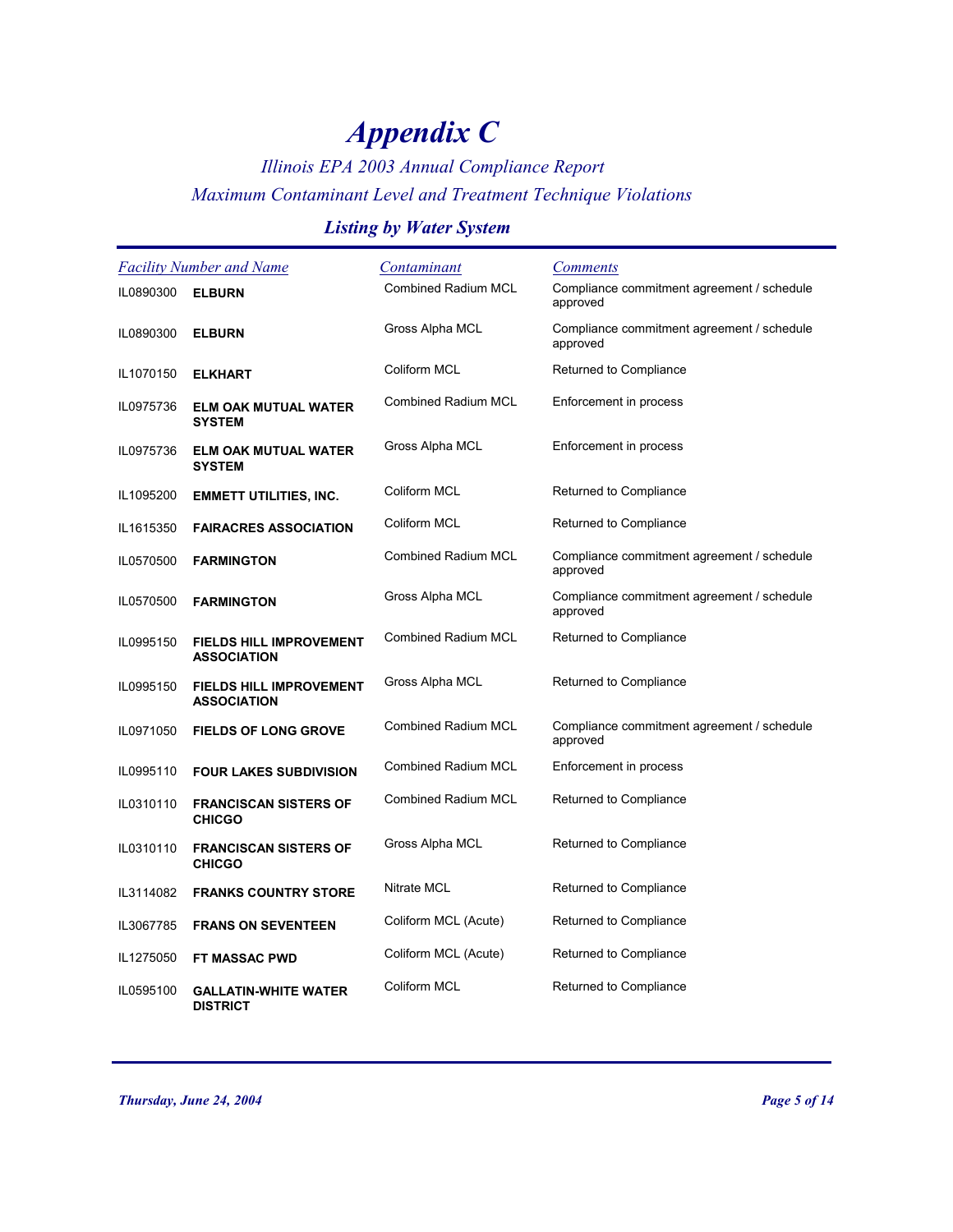## *Illinois EPA 2003 Annual Compliance Report Maximum Contaminant Level and Treatment Technique Violations*

### *Listing by Water System*

| <b>Facility Number and Name</b> |                                                         | Contaminant                | <u>Comments</u>                                        |
|---------------------------------|---------------------------------------------------------|----------------------------|--------------------------------------------------------|
| IL0730450                       | <b>GALVA</b>                                            | <b>Combined Radium MCL</b> | Compliance commitment agreement / schedule<br>approved |
| IL0730450                       | <b>GALVA</b>                                            | Gross Alpha MCL            | Compliance commitment agreement / schedule<br>approved |
| IL0630400                       | <b>GARDNER</b>                                          | <b>Combined Radium MCL</b> | Compliance commitment agreement / schedule<br>approved |
| IL0630400                       | <b>GARDNER</b>                                          | Gross Alpha MCL            | Compliance commitment agreement / schedule<br>approved |
| IL1430350                       | <b>GLASFORD</b>                                         | <b>Combined Radium MCL</b> | Compliance commitment agreement / schedule<br>approved |
| IL1430350                       | <b>GLASFORD</b>                                         | Gross Alpha MCL            | Compliance commitment agreement / schedule<br>approved |
| IL0990080                       | <b>GLENWOOD - OUTBACK</b>                               | <b>Combined Radium MCL</b> | Pursuing a formal compliance schedule                  |
| IL3024596                       | <b>GOLD HILLS</b>                                       | Coliform MCL               | Returned to Compliance                                 |
| IL1550050                       | <b>GRANVILLE</b>                                        | <b>Combined Radium MCL</b> | Compliance commitment agreement / schedule<br>approved |
| IL1550050                       | <b>GRANVILLE</b>                                        | Gross Alpha MCL            | Compliance commitment agreement / schedule<br>approved |
| IL2015488                       | <b>GREAT OAKS AND BEACON</b><br><b>HILLS APARTMENTS</b> | <b>Combined Radium MCL</b> | Returned to Compliance                                 |
| IL1110011                       | <b>HARBOR LITES-PISTAKEE</b><br><b>FSHG CL</b>          | Coliform MCL               | Returned to Compliance                                 |
| IL3025700                       | <b>HARBORSIDE INN</b>                                   | Coliform MCL               | Returned to Compliance                                 |
| IL1030300                       | <b>HARMON</b>                                           | <b>Combined Radium MCL</b> | Compliance commitment agreement / schedule<br>approved |
| IL0311110                       | <b>HARVEY</b>                                           | Coliform MCL               | Returned to Compliance                                 |
| IL0975238                       | <b>HEIDEN GARDENS CONDOS</b>                            | <b>Combined Radium MCL</b> | Pursuing a formal compliance schedule                  |
| IL0975238                       | <b>HEIDEN GARDENS CONDOS</b>                            | Gross Alpha MCL            | Pursuing a formal compliance schedule                  |
| IL1170500                       | <b>HETTICK</b>                                          | Atrazine MCL               | Returned to Compliance                                 |
| IL1170500                       | <b>HETTICK</b>                                          | Lead Public Education      | Returned to Compliance                                 |
| IL3114470                       | <b>HIRAM WALKER ROD &amp; GUN</b><br><b>CLUB</b>        | Coliform MCL (Acute)       | Returned to Compliance                                 |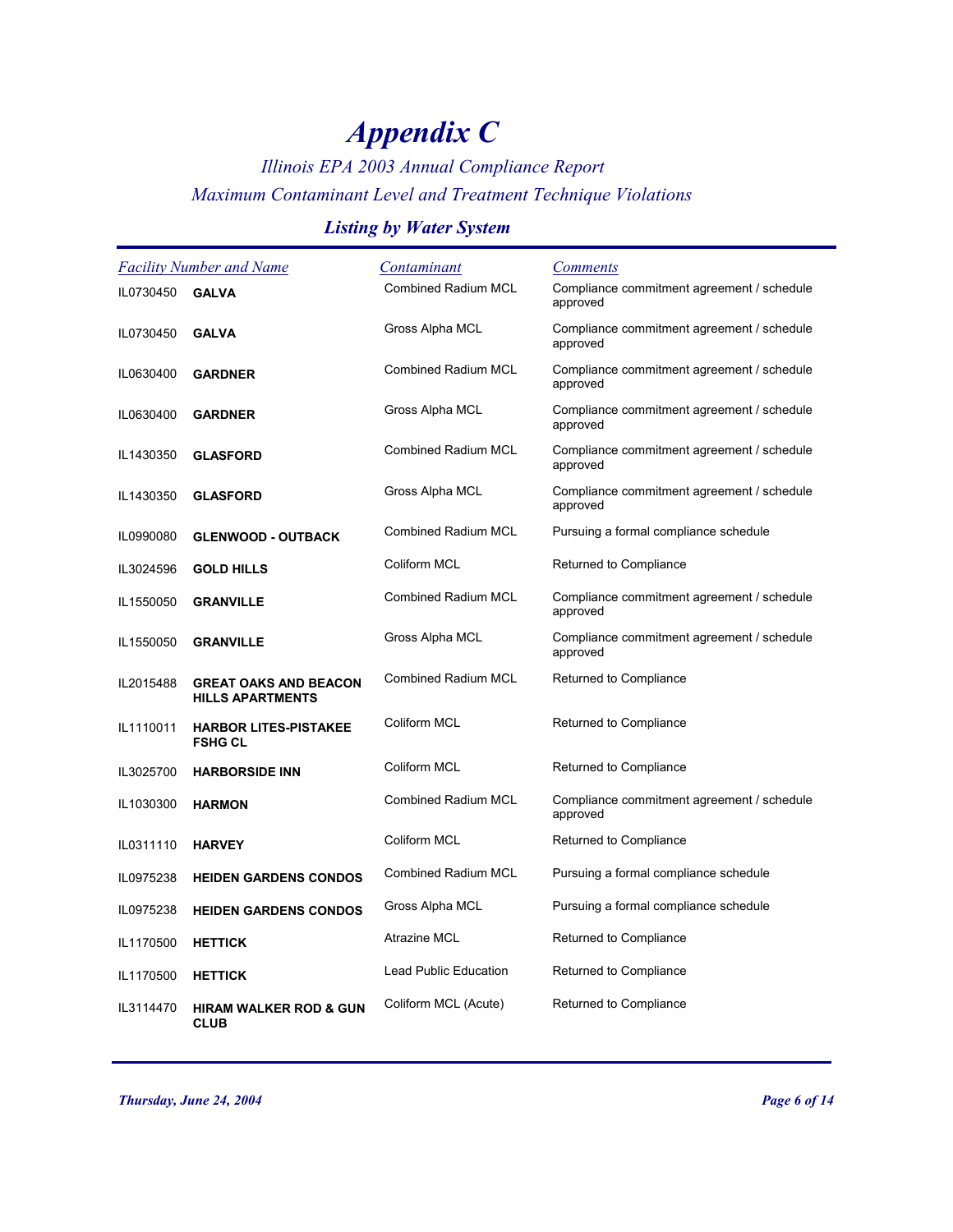## *Illinois EPA 2003 Annual Compliance Report Maximum Contaminant Level and Treatment Technique Violations*

### *Listing by Water System*

| Facility Number and Name |                                                 | Contaminant                         | <b>Comments</b>                                        |
|--------------------------|-------------------------------------------------|-------------------------------------|--------------------------------------------------------|
| IL3126557                | <b>HITCHING POST BAR</b>                        | Coliform MCL                        | Returned to Compliance                                 |
| IL1235150                | <b>HOPEWELL</b>                                 | <b>Combined Radium MCL</b>          | Compliance commitment agreement / schedule<br>approved |
| IL1235150                | <b>HOPEWELL</b>                                 | Gross Alpha MCL                     | Compliance commitment agreement / schedule<br>approved |
| IL3103713                | <b>IDEAL HUNTING AND</b><br><b>FISHING CLUB</b> | Coliform MCL                        | Returned to Compliance                                 |
| IL0995300                | <b>IL PRAIRIE ESTATES</b><br><b>SUBDIVISION</b> | <b>Combined Radium MCL</b>          | Compliance commitment agreement / schedule<br>approved |
| IL3043166                | <b>INGALS PARK AC</b>                           | Coliform MCL                        | Returned to Compliance                                 |
| IL3085845                | <b>INGERSOLL SCOUT</b><br><b>RESERVATION</b>    | Coliform MCL                        | Returned to Compliance                                 |
| IL3097444                | <b>JOHN&amp;NAOMIS CORNER TAP</b>               | Coliform MCL                        | Returned to Compliance                                 |
| IL1970450                | <b>JOLIET</b>                                   | <b>Combined Radium MCL</b>          | Enforcement in process                                 |
| IL1970450                | <b>JOLIET</b>                                   | Gross Alpha MCL                     | Enforcement in process                                 |
| IL1977930                | <b>JOLIET CORRECTIONAL</b><br><b>CENTER</b>     | <b>Combined Radium MCL</b>          | Compliance commitment agreement / schedule<br>approved |
| IL1977930                | <b>JOLIET CORRECTIONAL</b><br><b>CENTER</b>     | Gross Alpha MCL                     | Compliance commitment agreement / schedule<br>approved |
| IL3093518                | <b>KANKAKEE ELK'S COUNTRY</b><br><b>CLUB</b>    | Coliform MCL                        | Returned to Compliance                                 |
| IL0530150                | <b>KEMPTON</b>                                  | Coliform MCL                        | Returned to Compliance                                 |
| IL0730650                | <b>KEWANEE</b>                                  | <b>Combined Radium MCL</b>          | Compliance commitment agreement / schedule<br>approved |
| IL0730650                | <b>KEWANEE</b>                                  | Gross Alpha MCL                     | Compliance commitment agreement / schedule<br>approved |
| IL1430450                | <b>KINGSTON MINES</b>                           | <b>Combined Radium MCL</b>          | Pursuing a formal compliance schedule                  |
| IL1430450                | <b>KINGSTON MINES</b>                           | Gross Alpha MCL                     | Pursuing a formal compliance schedule                  |
| IL0775100                | <b>KINKAID AREA WATER</b><br><b>SYSTEM</b>      | Inadequate DBP Precursor<br>Removal | Returned to Compliance                                 |
| IL0630450                | <b>KINSMAN</b>                                  | Coliform MCL                        | Returned to Compliance                                 |

*Thursday, June 24, 2004 Page 7 of 14*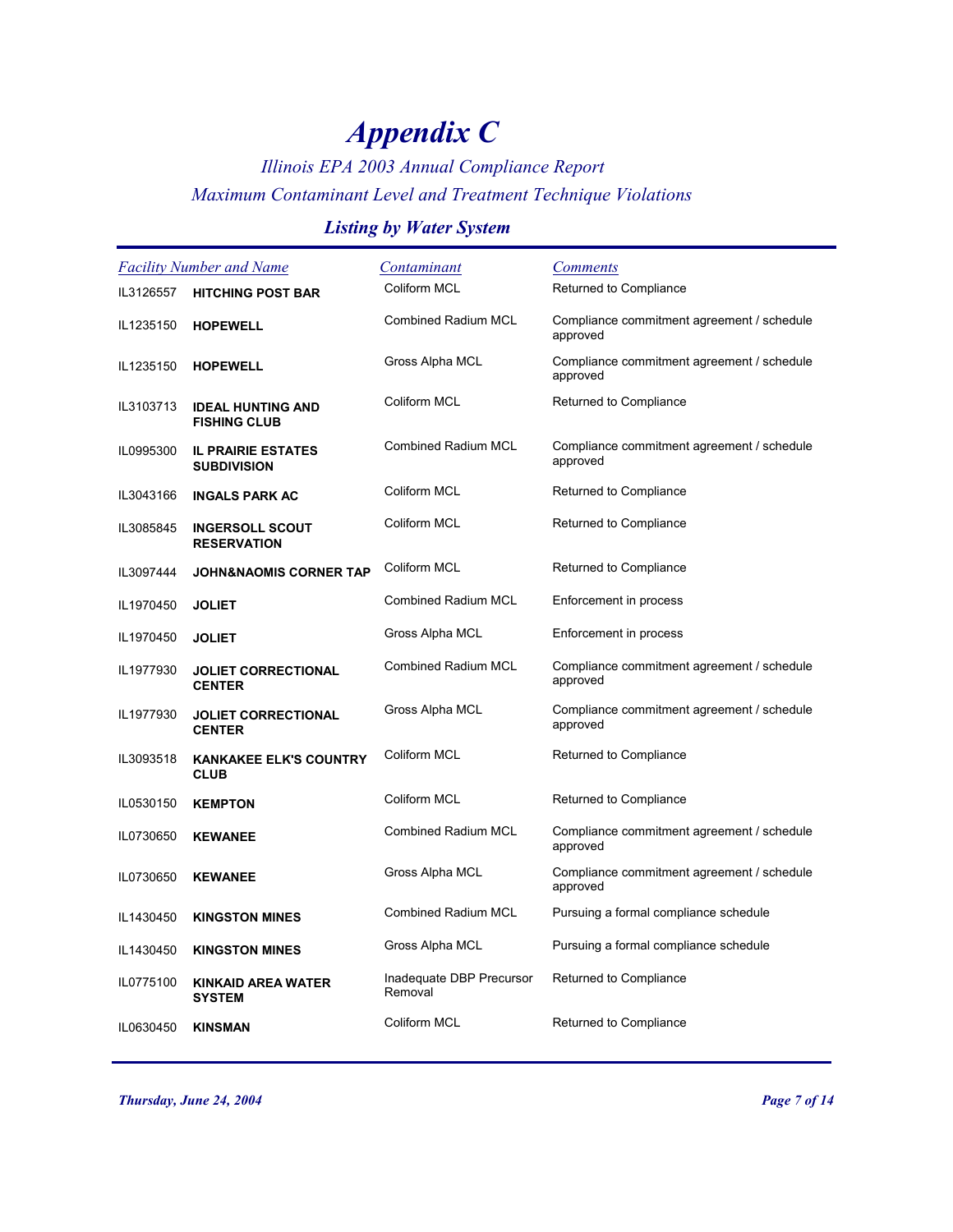## *Illinois EPA 2003 Annual Compliance Report Maximum Contaminant Level and Treatment Technique Violations*

#### *Listing by Water System*

| <b>Facility Number and Name</b> |                                                          | <u>Contaminant</u>                  | <b>Comments</b>                                        |
|---------------------------------|----------------------------------------------------------|-------------------------------------|--------------------------------------------------------|
| IL0630450                       | <b>KINSMAN</b>                                           | <b>Combined Radium MCL</b>          | Compliance commitment agreement / schedule<br>approved |
| IL1870050                       | <b>KIRKWOOD</b>                                          | <b>Combined Radium MCL</b>          | Returned to Compliance                                 |
| IL3078162                       | <b>KNOX COUNTY</b><br><b>SPORTSMAN'S CLUB</b>            | Coliform MCL                        | Returned to Compliance                                 |
| IL0950300                       | <b>KNOXVILLE</b>                                         | <b>Combined Radium MCL</b>          | Compliance commitment agreement / schedule<br>approved |
| IL0950300                       | <b>KNOXVILLE</b>                                         | Gross Alpha MCL                     | Compliance commitment agreement / schedule<br>approved |
| IL0110450                       | <b>LADD</b>                                              | <b>Combined Radium MCL</b>          | Compliance commitment agreement / schedule<br>approved |
| IL1995200                       | <b>LAKE OF EGYPT PWD</b>                                 | Inadequate DBP Precursor<br>Removal | <b>Enforcement in Progress</b>                         |
| IL3119594                       | <b>LAKE SENACHWINE UPPER</b>                             | Coliform MCL                        | Returned to Compliance                                 |
| IL0970850                       | <b>LAKE ZURICH</b>                                       | <b>Combined Radium MCL</b>          | Compliance commitment agreement / schedule<br>approved |
| IL1955150                       | <b>LAKEVIEW HILLS WATER</b><br><b>SUPPLY COMPANY</b>     | <b>Combined Radium MCL</b>          | Enforcement in process                                 |
| IL1975930                       | <b>LAKEWOOD SHORES</b><br><b>IMPROVEMENT ASSOCIATION</b> | <b>Combined Radium MCL</b>          | Returned to Compliance                                 |
| IL1975930                       | <b>LAKEWOOD SHORES</b><br><b>IMPROVEMENT ASSOCIATION</b> | Gross Alpha MCL                     | Returned to Compliance                                 |
| IL1130750                       | <b>LE ROY</b>                                            | Lead Public Education               | Returned to Compliance                                 |
| IL0315880                       | <b>LEYDEN TWSP WATER</b><br><b>DISTRICT</b>              | Coliform MCL                        | Returned to Compliance                                 |
| IL3069096                       | LITTLE TEXAS INC % WM<br><b>STEWART</b>                  | Coliform MCL                        | Returned to Compliance                                 |
| IL1870100                       | <b>LITTLE YORK</b>                                       | <b>Combined Radium MCL</b>          | Compliance commitment agreement / schedule<br>approved |
| IL1870100                       | <b>LITTLE YORK</b>                                       | Gross Alpha MCL                     | Compliance commitment agreement / schedule<br>approved |
| IL1978100                       | <b>LOCKPORT TOWNSHIP</b><br><b>WATER SYSTEM</b>          | Coliform MCL                        | Returned to Compliance                                 |
| IL0990450                       | <b>LOSTANT</b>                                           | <b>Combined Radium MCL</b>          | Compliance commitment agreement / schedule<br>approved |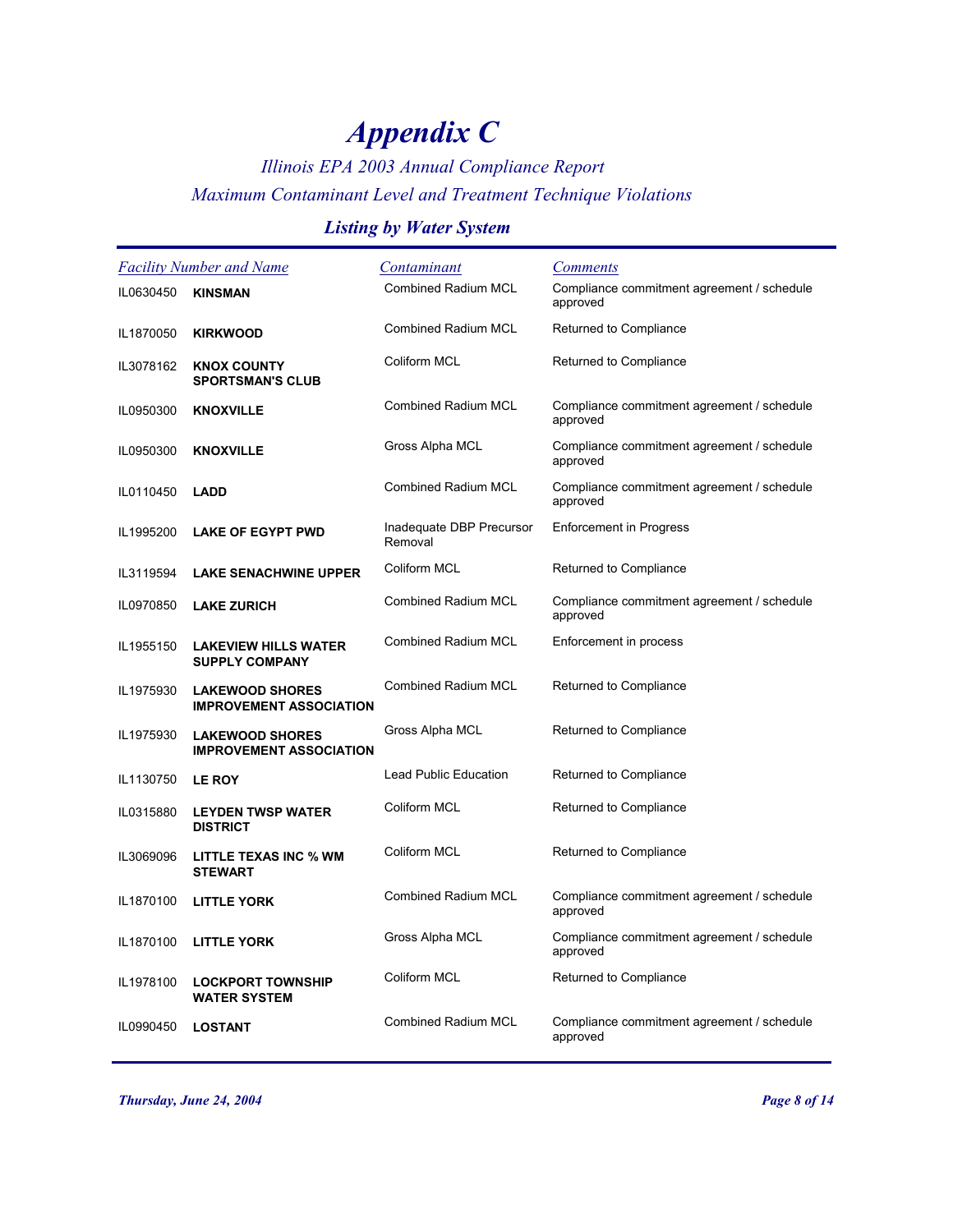## *Illinois EPA 2003 Annual Compliance Report Maximum Contaminant Level and Treatment Technique Violations*

### *Listing by Water System*

| <b>Facility Number and Name</b> |                                                         | Contaminant                | <b>Comments</b>                                        |
|---------------------------------|---------------------------------------------------------|----------------------------|--------------------------------------------------------|
| IL0990450                       | <b>LOSTANT</b>                                          | Gross Alpha MCL            | Compliance commitment agreement / schedule<br>approved |
| IL2010150                       | <b>LOVES PARK</b>                                       | <b>Combined Radium MCL</b> | Compliance commitment agreement / schedule<br>approved |
| IL0995336                       | <b>LYNNWOOD WATER</b><br><b>CORPORATION</b>             | <b>Combined Radium MCL</b> | Compliance commitment agreement / schedule<br>approved |
| IL0890500                       | <b>MAPLE PARK</b>                                       | <b>Combined Radium MCL</b> | Compliance commitment agreement / schedule<br>approved |
| IL1430500                       | <b>MAPLETON</b>                                         | Coliform MCL               | Returned to Compliance                                 |
| IL1430500                       | <b>MAPLETON</b>                                         | <b>Combined Radium MCL</b> | Returned to Compliance                                 |
| IL1430500                       | <b>MAPLETON</b>                                         | Gross Alpha MCL            | Returned to Compliance                                 |
| IL0895285                       | <b>MARGARETS HI-ACRE MHP</b>                            | <b>Combined Radium MCL</b> | Compliance commitment agreement / schedule<br>approved |
| IL1550250                       | <b>MARK</b>                                             | <b>Combined Radium MCL</b> | Compliance commitment agreement / schedule<br>approved |
| IL1550250                       | <b>MARK</b>                                             | Gross Alpha MCL            | Compliance commitment agreement / schedule<br>approved |
| IL0311770                       | <b>MARKHAM</b>                                          | Coliform MCL               | Returned to Compliance                                 |
| IL0990110                       | <b>MARSEILLES SOUTH</b>                                 | <b>Combined Radium MCL</b> | Pursuing a formal compliance schedule                  |
| IL3006940                       | <b>MARSHALL CO</b><br><b>SPORTSMENS CLUB</b>            | Coliform MCL               | Returned to Compliance                                 |
| IL0990550                       | <b>MENDOTA</b>                                          | <b>Combined Radium MCL</b> | Pursuing a formal compliance schedule                  |
| IL0890120                       | <b>MILL CREEK WATER</b><br><b>RECLAIMATION DISTRICT</b> | <b>Combined Radium MCL</b> | Returned to Compliance                                 |
| IL3097519                       | <b>MILLER COMM CONSOL SCH</b><br>210                    | Coliform MCL               | Returned to Compliance                                 |
| IL3092981                       | <b>MISS STACY'S CAFE</b>                                | Coliform MCL               | Returned to Compliance                                 |
| IL1870150                       | <b>MONMOUTH</b>                                         | <b>Combined Radium MCL</b> | Compliance commitment agreement / schedule<br>approved |
| IL1870150                       | <b>MONMOUTH</b>                                         | Gross Alpha MCL            | Compliance commitment agreement / schedule<br>approved |
| IL3089243                       | <b>MONTEREY MUSHROOMS INC</b>                           | Coliform MCL               | Returned to Compliance                                 |

*Thursday, June 24, 2004 Page 9 of 14*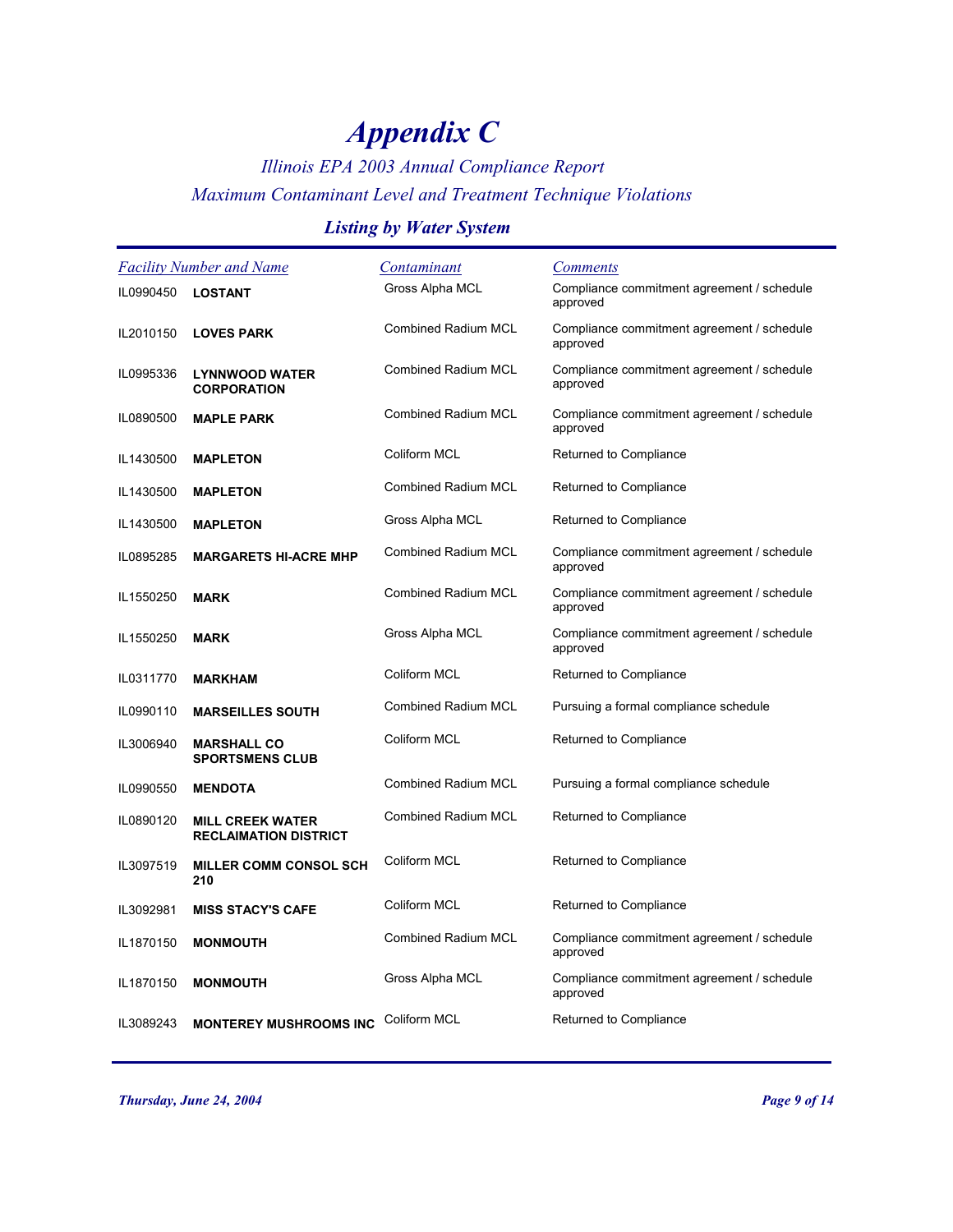## *Illinois EPA 2003 Annual Compliance Report Maximum Contaminant Level and Treatment Technique Violations*

### *Listing by Water System*

|           | <b>Facility Number and Name</b>                       | Contaminant                | <b>Comments</b>                                        |
|-----------|-------------------------------------------------------|----------------------------|--------------------------------------------------------|
| IL0895319 | <b>MOOSEHEART</b>                                     | <b>Combined Radium MCL</b> | Compliance commitment agreement / schedule<br>approved |
| IL0935140 | <b>MORGAN CREEK</b>                                   | <b>Combined Radium MCL</b> | Compliance commitment agreement / schedule<br>approved |
| IL1910350 | <b>MOUNT ERIE</b>                                     | Coliform MCL               | Returned to Compliance                                 |
| IL0990600 | <b>NAPLATE</b>                                        | <b>Combined Radium MCL</b> | Enforcement in process                                 |
| IL0110700 | <b>NEPONSET</b>                                       | Combined Radium MCL        | Compliance commitment agreement / schedule<br>approved |
| IL0110700 | <b>NEPONSET</b>                                       | Gross Alpha MCL            | Compliance commitment agreement / schedule<br>approved |
| IL1070450 | <b>NEW HOLLAND</b>                                    | <b>Nitrate MCL</b>         | Returned to Compliance                                 |
| IL0890600 | <b>NORTH AURORA</b>                                   | <b>Combined Radium MCL</b> | Pursuing a formal compliance schedule                  |
| IL1210030 | <b>NORTH EAST MARION</b><br><b>COUNTY WATER CMPNY</b> | Coliform MCL               | Returned to Compliance                                 |
| IL3105551 | <b>NSPOA CAMPGROUND</b>                               | Coliform MCL               | Returned to Compliance                                 |
| IL1550010 | <b>OAK PARK ESTATES</b>                               | <b>Combined Radium MCL</b> | <b>Purchase Water</b>                                  |
| IL1550010 | <b>OAK PARK ESTATES</b>                               | Gross Alpha MCL            | Purchase Water                                         |
| IL1210350 | <b>ODIN</b>                                           | Coliform MCL               | Returned to Compliance                                 |
| IL0990700 | <b>OGLESBY</b>                                        | Coliform MCL               | Returned to Compliance                                 |
| IL0930150 | <b>OSWEGO</b>                                         | Combined Radium MCL        | Compliance commitment agreement / schedule<br>approved |
| IL0930150 | <b>OSWEGO</b>                                         | Gross Alpha MCL            | Compliance commitment agreement / schedule<br>approved |
| IL0990800 | <b>OTTAWA</b>                                         | <b>Combined Radium MCL</b> | Returned to Compliance                                 |
| IL0990800 | <b>OTTAWA</b>                                         | Gross Alpha MCL            | Returned to Compliance                                 |
| IL1570350 | <b>PERCY</b>                                          | Combined Radium MCL        | Compliance commitment agreement / schedule<br>approved |
| IL3008797 | PILGRIM PARK CAMP#3<br><b>POOL WELL</b>               | Coliform MCL               | Returned to Compliance                                 |
| IL1450150 | <b>PINCKNEYVILLE</b>                                  | Coliform MCL               | Returned to Compliance                                 |

*Thursday, June 24, 2004 Page 10 of 14*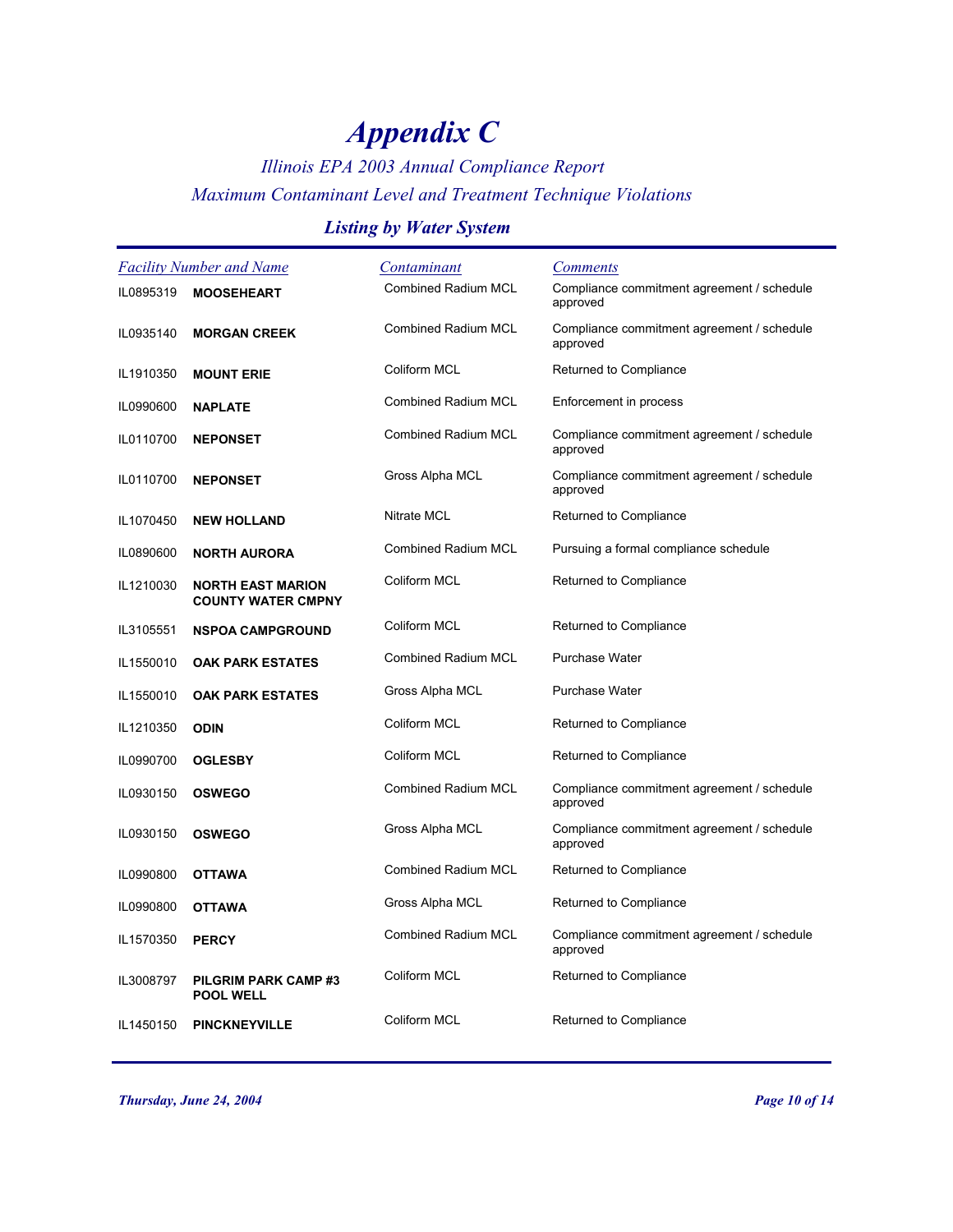## *Illinois EPA 2003 Annual Compliance Report Maximum Contaminant Level and Treatment Technique Violations*

### *Listing by Water System*

| <b>Facility Number and Name</b> |                                                           | <u>Contaminant</u>           | <b>Comments</b>                                        |
|---------------------------------|-----------------------------------------------------------|------------------------------|--------------------------------------------------------|
| IL0971180                       | <b>PINE VIEW APARTMENTS</b>                               | Coliform MCL                 | Returned to Compliance                                 |
| IL1970800                       | <b>PLAINFIELD</b>                                         | <b>Combined Radium MCL</b>   | Returned to Compliance                                 |
| IL0630060                       | <b>PRAIRIE OAKS ESTS</b><br><b>HOMEOWNERS ASSN</b>        | Combined Radium MCL          | Enforcement in process                                 |
| IL0630060                       | <b>PRAIRIE OAKS ESTS</b><br><b>HOMEOWNERS ASSN</b>        | Gross Alpha MCL              | Enforcement in process                                 |
| IL0970320                       | <b>PROMONTORY POINTE</b><br><b>HOMEOWNERS ASSOCIATION</b> | Combined Radium MCL          | Compliance commitment agreement / schedule<br>approved |
| IL0970320                       | <b>PROMONTORY POINTE</b><br><b>HOMEOWNERS ASSOCIATION</b> | Gross Alpha MCL              | Compliance commitment agreement / schedule<br>approved |
| IL1950400                       | <b>PROPHETSTOWN</b>                                       | Coliform MCL                 | Returned to Compliance                                 |
| IL0312530                       | <b>PROSPECT HEIGHTS</b>                                   | <b>Combined Radium MCL</b>   | Returned to Compliance                                 |
| IL0975950                       | <b>RAND ESTS SBDV</b>                                     | <b>Lead Public Education</b> | Enforcement in process                                 |
| IL0990900                       | <b>RANSOM</b>                                             | <b>Combined Radium MCL</b>   | Pursuing a formal compliance schedule                  |
| IL0710350                       | <b>RARITAN</b>                                            | <b>Combined Radium MCL</b>   | Returned to Compliance                                 |
| IL0710350                       | <b>RARITAN</b>                                            | Gross Alpha MCL              | Returned to Compliance                                 |
| IL3134817                       | <b>RAY'S RANCH HOUSE</b>                                  | Coliform MCL                 | Returned to Compliance                                 |
| IL0914780                       | <b>REDDICK</b>                                            | <b>Combined Radium MCL</b>   | Compliance commitment agreement / schedule<br>approved |
| IL0914780                       | <b>REDDICK</b>                                            | Gross Alpha MCL              | Compliance commitment agreement / schedule<br>approved |
| IL0995400                       | <b>RETZ ADDN IMPROVEMENT</b><br><b>ASSOCIATION</b>        | <b>Combined Radium MCL</b>   | Returned to Compliance                                 |
| IL0995400                       | <b>RETZ ADDN IMPROVEMENT</b><br><b>ASSOCIATION</b>        | Gross Alpha MCL              | Returned to Compliance                                 |
| IL0915445                       | <b>RIVERCREST MHP</b>                                     | Coliform MCL                 | Returned to Compliance                                 |
| IL0915445                       | <b>RIVERCREST MHP</b>                                     | Coliform MCL (Acute)         | Returned to Compliance                                 |
| IL1970850                       | <b>ROCKDALE</b>                                           | Combined Radium MCL          | Compliance commitment agreement / schedule<br>approved |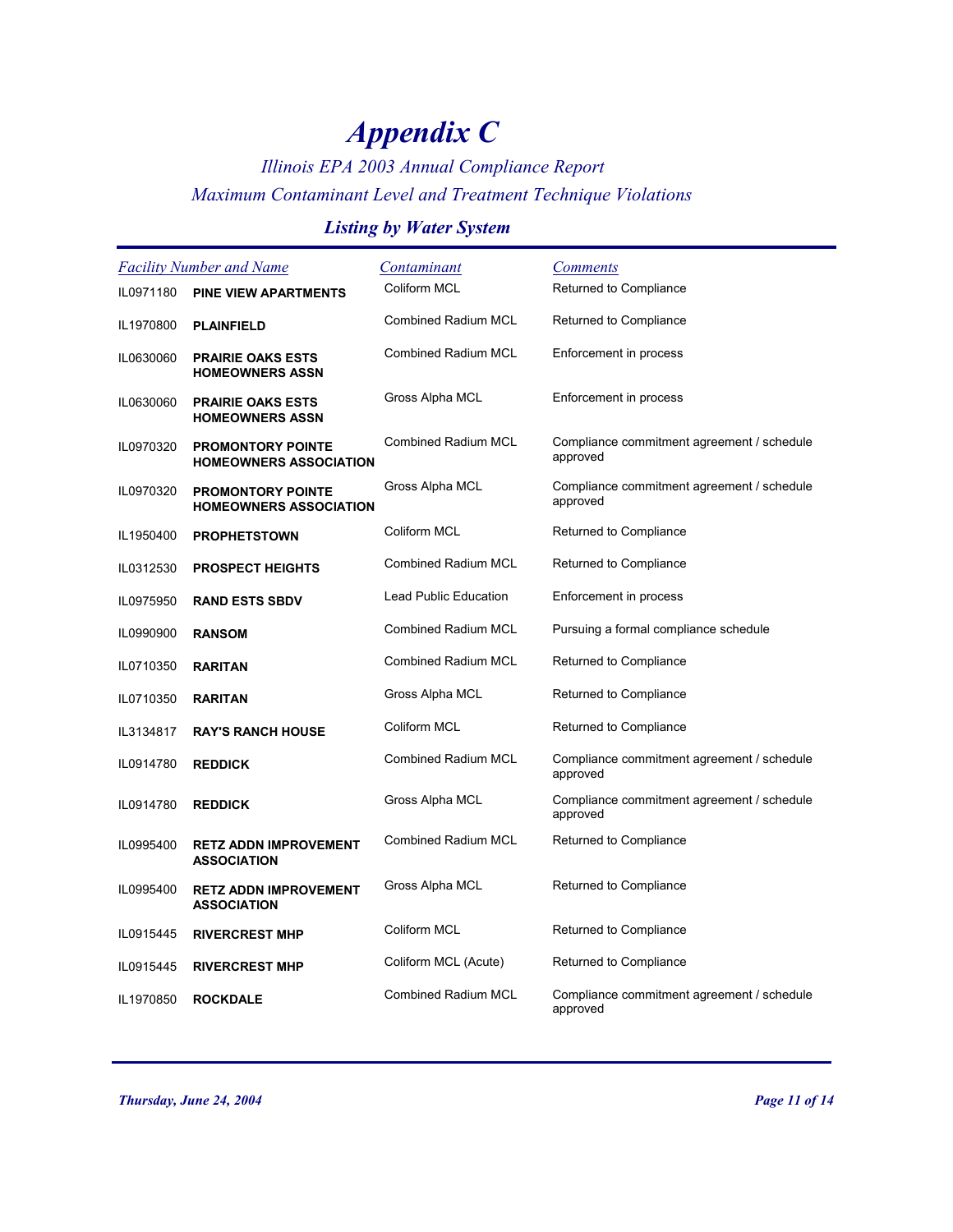## *Illinois EPA 2003 Annual Compliance Report Maximum Contaminant Level and Treatment Technique Violations*

### *Listing by Water System*

|           | <b>Facility Number and Name</b>                     | <u>Contaminant</u>         | <b>Comments</b>                                        |
|-----------|-----------------------------------------------------|----------------------------|--------------------------------------------------------|
| IL1970900 | <b>ROMEOVILLE</b>                                   | <b>Combined Radium MCL</b> | Enforcement in process                                 |
| IL0610350 | <b>ROODHOUSE</b>                                    | Coliform MCL               | Returned to Compliance                                 |
| IL1870200 | <b>ROSEVILLE</b>                                    | Coliform MCL               | Returned to Compliance                                 |
| IL1170830 | <b>ROYAL LAKES</b>                                  | Coliform MCL               | Returned to Compliance                                 |
| IL0970170 | <b>ROYAL MELBOURNE</b><br><b>HOMEOWNERS ASN</b>     | <b>Combined Radium MCL</b> | Pursuing a formal compliance schedule                  |
| IL3003657 | <b>SAND RIDGE STATE FOREST</b>                      | Coliform MCL               | Returned to Compliance                                 |
| IL3103341 | <b>SAND RIDGE STATE FOREST</b>                      | Coliform MCL               | Returned to Compliance                                 |
| IL1435490 | <b>SANTA FE ESTATES WATER</b><br><b>ASSOCIATION</b> | Gross Alpha MCL            | Returned to Compliance                                 |
| IL0635225 | <b>SHADY OAKS MHP</b>                               | <b>Combined Radium MCL</b> | Pursuing a formal compliance schedule                  |
| IL3136168 | <b>SHEFFIELD MARATHON</b>                           | Coliform MCL               | Returned to Compliance                                 |
| IL0890040 | <b>SILVER GLEN ESTS</b>                             | <b>Combined Radium MCL</b> | Compliance commitment agreement / schedule<br>approved |
| IL3093039 | <b>SISTER CREEK RESTAURANT</b>                      | Coliform MCL (Acute)       | Returned to Compliance                                 |
| IL0775400 | <b>SOUTH HIGHWAY PWD</b>                            | Coliform MCL               | Returned to Compliance                                 |
| IL0317370 | <b>SOUTH STICKNY SD</b>                             | Coliform MCL               | Returned to Compliance                                 |
| IL0630650 | <b>SOUTH WILMINGTON</b>                             | <b>Combined Radium MCL</b> | Compliance commitment agreement / schedule<br>approved |
| IL0630650 | <b>SOUTH WILMINGTON</b>                             | Gross Alpha MCL            | Compliance commitment agreement / schedule<br>approved |
| IL0111000 | <b>SPRING VALLEY</b>                                | <b>Combined Radium MCL</b> | Pursuing a formal compliance schedule                  |
| IL1550300 | <b>STANDARD</b>                                     | <b>Combined Radium MCL</b> | Compliance commitment agreement / schedule<br>approved |
| IL1550300 | <b>STANDARD</b>                                     | Gross Alpha MCL            | Compliance commitment agreement / schedule<br>approved |
| IL1977910 | <b>STATEVILLE CORRECTIONAL</b><br><b>CENTER</b>     | <b>Combined Radium MCL</b> | Returned to Compliance                                 |
| IL1570650 | <b>STEELEVILLE</b>                                  | <b>Combined Radium MCL</b> | Compliance commitment agreement / schedule<br>approved |

*Thursday, June 24, 2004 Page 12 of 14*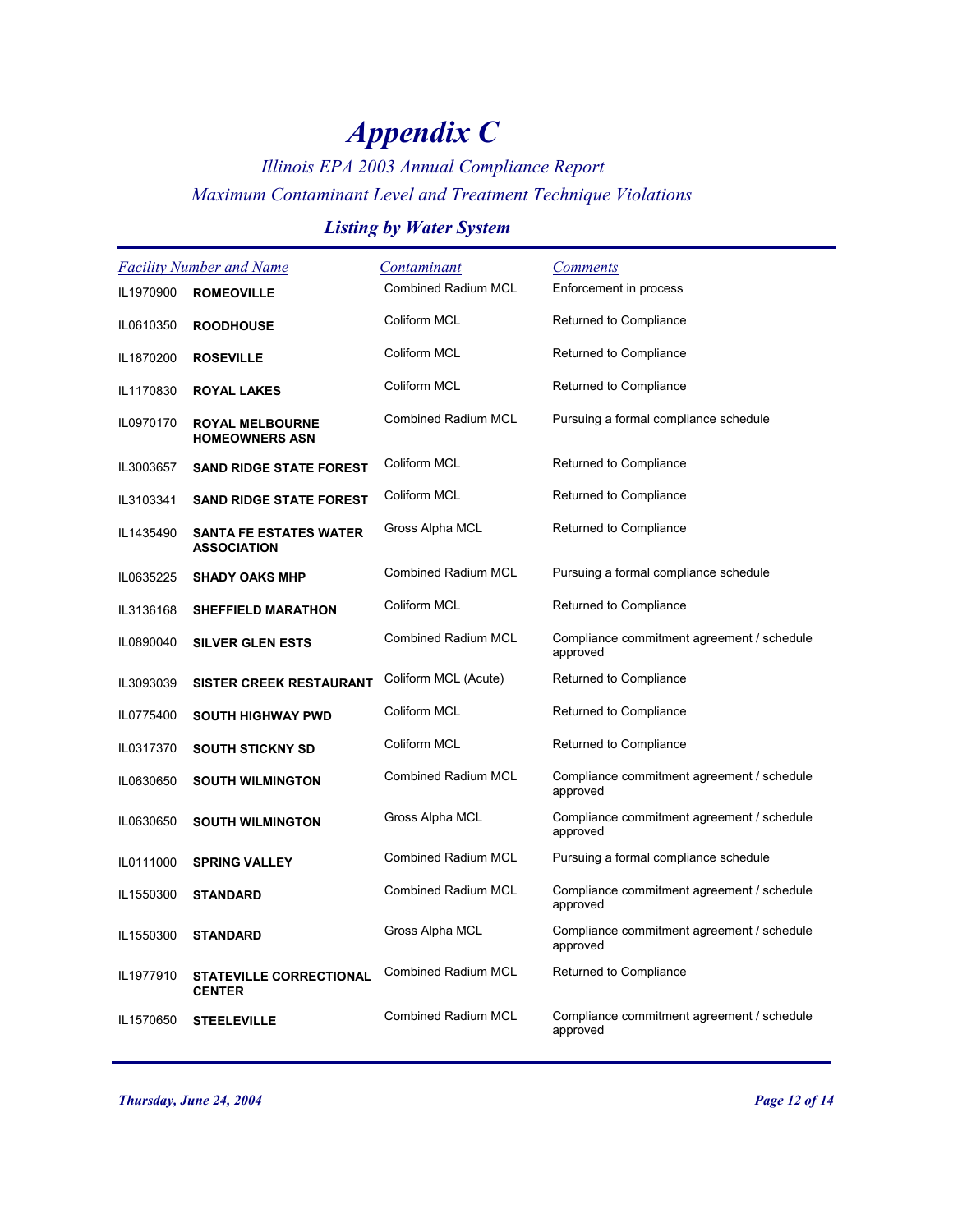## *Illinois EPA 2003 Annual Compliance Report Maximum Contaminant Level and Treatment Technique Violations*

### *Listing by Water System*

| <b>Facility Number and Name</b> |                                               | <u>Contaminant</u>           | <b>Comments</b>                                        |
|---------------------------------|-----------------------------------------------|------------------------------|--------------------------------------------------------|
| IL3128686                       | <b>STREATOR BAPTIST CAMP</b>                  | Coliform MCL                 | Returned to Compliance                                 |
| IL0890850                       | <b>SUGAR GROVE</b>                            | Combined Radium MCL          | Returned to Compliance                                 |
| IL0310080                       | <b>SUNSET MHP</b>                             | <b>Combined Radium MCL</b>   | Compliance commitment agreement / schedule<br>approved |
| IL0370550                       | <b>SYCAMORE</b>                               | <b>Combined Radium MCL</b>   | Compliance commitment agreement / schedule<br>approved |
| IL0977100                       | <b>SYLVAN LAKE 1ST</b><br><b>SUBDIVISION</b>  | Coliform MCL                 | Returned to Compliance                                 |
| IL0970310                       | THE PRESERVE AT LONG<br><b>GROVE</b>          | Combined Radium MCL          | Compliance commitment agreement / schedule<br>approved |
| IL0970310                       | THE PRESERVE AT LONG<br><b>GROVE</b>          | Gross Alpha MCL              | Compliance commitment agreement / schedule<br>approved |
| IL0317765                       | <b>TOUHY MHP</b>                              | <b>Combined Radium MCL</b>   | Compliance commitment agreement / schedule<br>approved |
| IL0971170                       | UNIVERSITY ST MARY OF<br><b>THE LAKE</b>      | <b>Lead Public Education</b> | Returned to Compliance                                 |
| IL2015160                       | UTL INC-COVENTRY CREEK<br><b>SUBDIVISION</b>  | <b>Combined Radium MCL</b>   | Pursuing a formal compliance schedule                  |
| IL0975370                       | UTL INC-DEL-MAR WATER<br><b>COMPANY</b>       | <b>Lead Public Education</b> | Returned to Compliance                                 |
| IL1115800                       | UTL INC-WALK-UP WOODS<br><b>WATER COMPANY</b> | <b>Lead Public Education</b> | Returned to Compliance                                 |
| IL0090200                       | <b>VERSAILLES</b>                             | Coliform MCL                 | Returned to Compliance                                 |
| IL1310450                       | <b>VIOLA</b>                                  | <b>Combined Radium MCL</b>   | Compliance commitment agreement / schedule<br>approved |
| IL1310450                       | <b>VIOLA</b>                                  | Gross Alpha MCL              | Compliance commitment agreement / schedule<br>approved |
| IL0890110                       | <b>WASCO SD</b>                               | <b>Combined Radium MCL</b>   | Compliance commitment agreement / schedule<br>approved |
| IL0890110                       | <b>WASCO SD</b>                               | Gross Alpha MCL              | Compliance commitment agreement / schedule<br>approved |
| IL1797050                       | <b>WASHINGTON ESTATES, INC.</b>               | Coliform MCL                 | Returned to Compliance                                 |
| IL3122275                       | <b>WEBBS VALLEY VIEW</b><br><b>CAMPGROUND</b> | Coliform MCL                 | Returned to Compliance                                 |

*Thursday, June 24, 2004 Page 13 of 14*